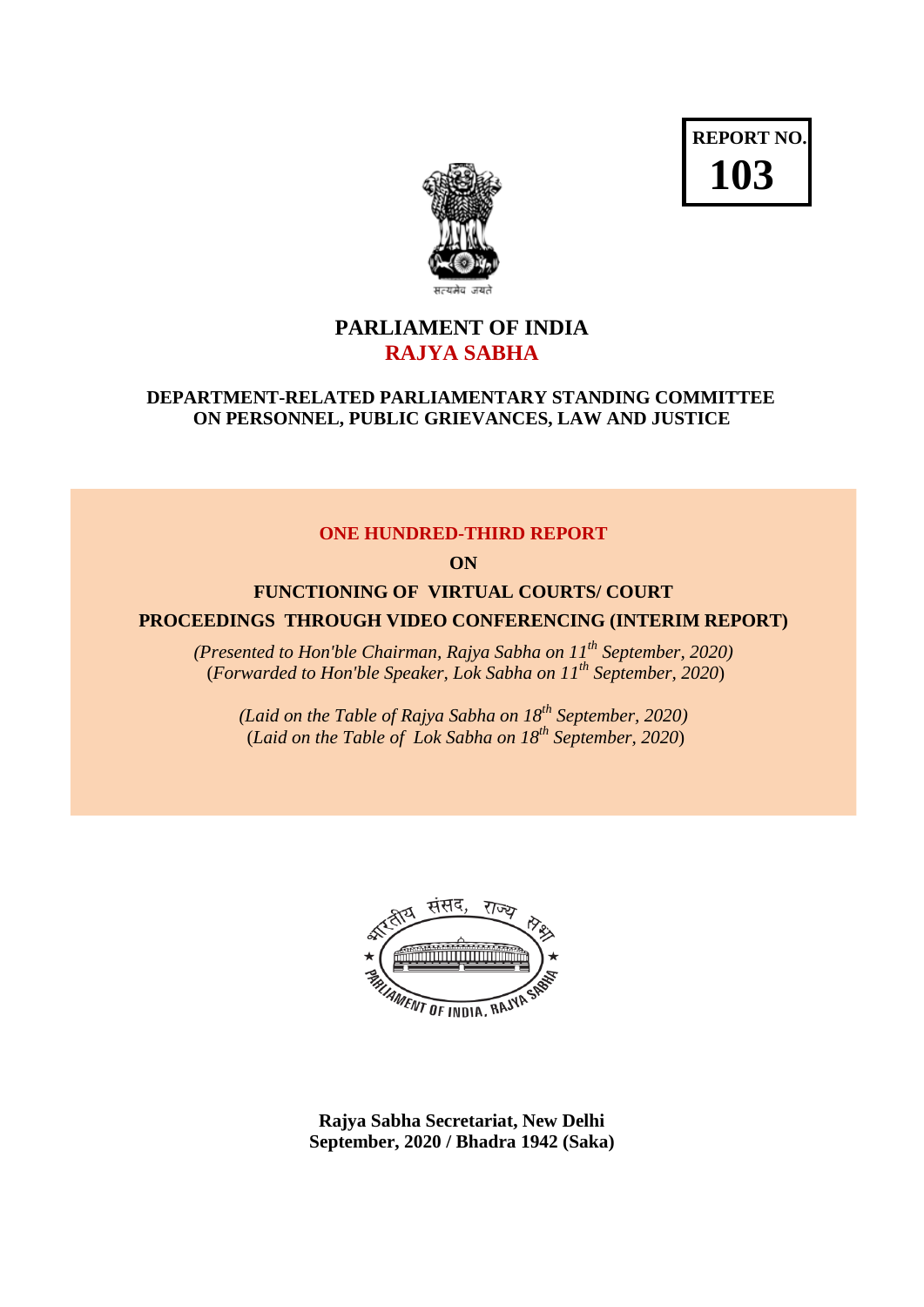*Website : http://rajya sabha.nic.in E-mail : rs-cpers@sansad.nic.in*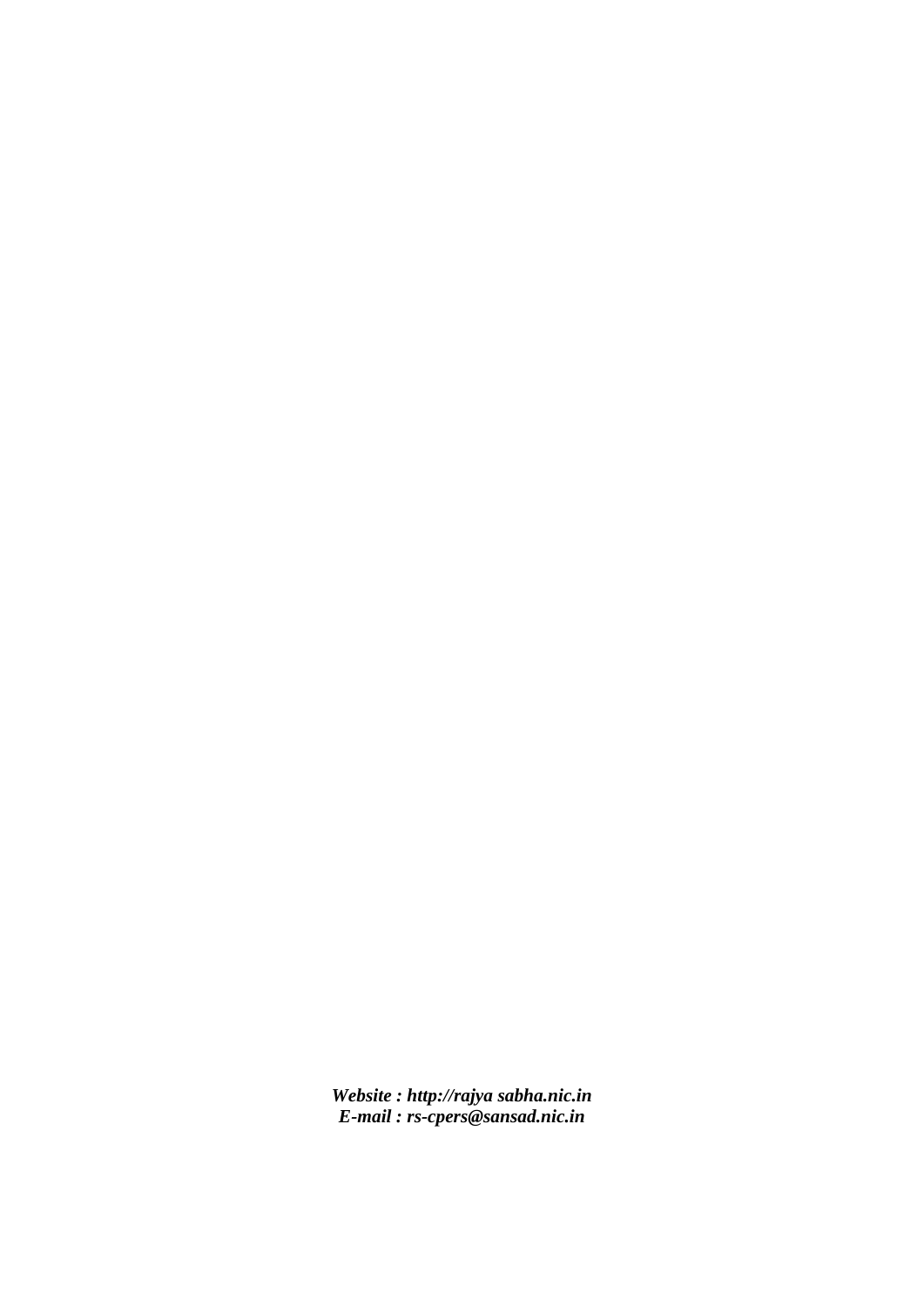**CS (P & L) - 205**



# **PARLIAMENT OF INDIA RAJYA SABHA**

# **DEPARTMENT-RELATED PARLIAMENTARY STANDING COMMITTEE ON PERSONNEL, PUBLIC GRIEVANCES, LAW AND JUSTICE**

#### **ONE HUNDRED-THIRD REPORT**

**ON**

# **FUNCTIONING OF VIRTUAL COURTS/ COURT PROCEEDINGS THROUGH VIDEO CONFERENCING (INTERIM REPORT)**

*(Presented to Hon'ble Chairman, Rajya Sabha on 11th September, 2020)* (*Forwarded to Hon'ble Speaker, Lok Sabha on 11th September, 2020*)

*(Laid on the Table of Rajya Sabha on 18th September, 2020)* (*Laid on the Table of Lok Sabha on 18th September, 2020*)



**Rajya Sabha Secretariat, New Delhi September, 2020 / Bhadra 1942 (Saka)**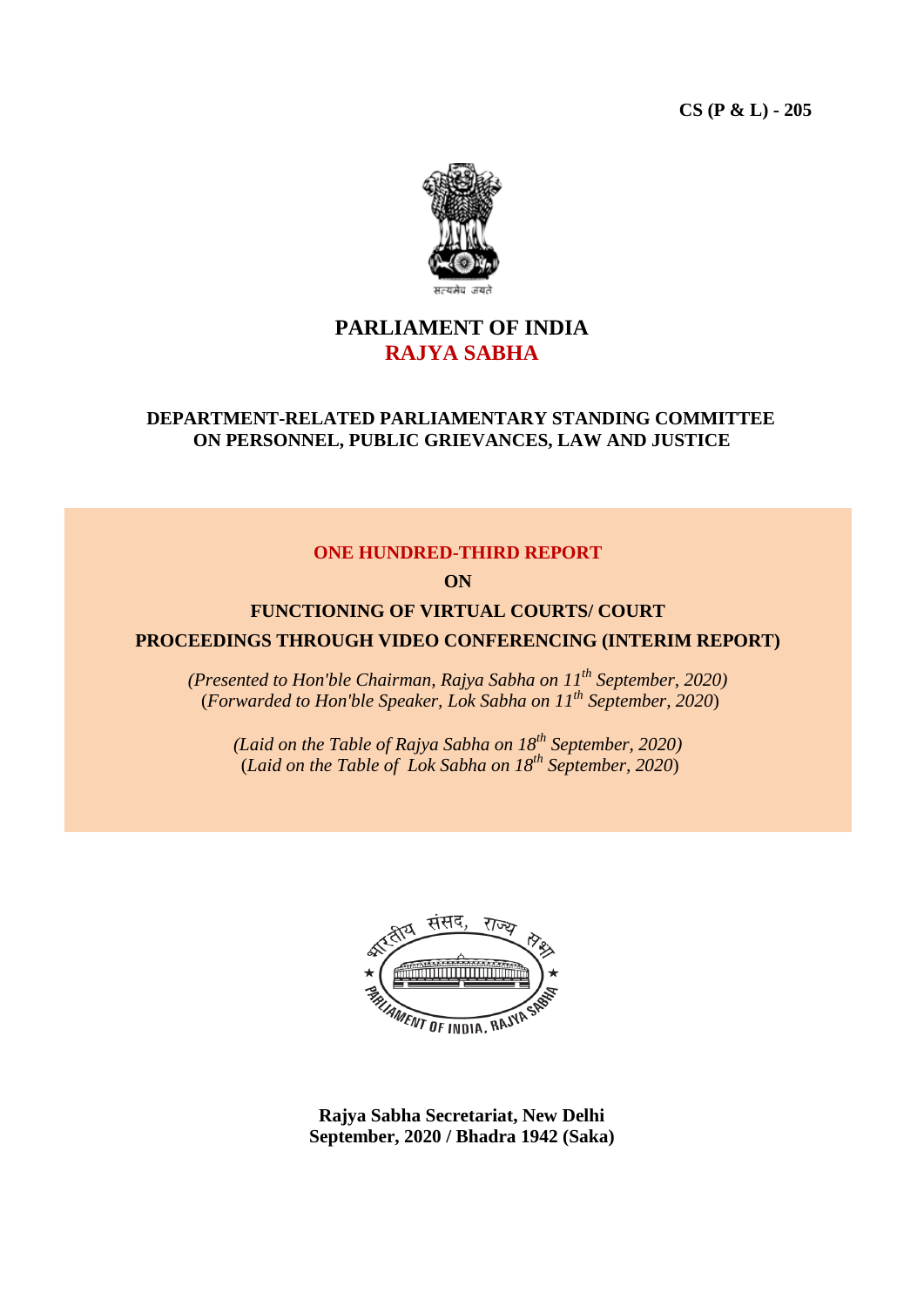# **C O N T E N T S**

| 1.                          | <b>COMPOSITION OF THE COMMITTEE</b>                   |                                            | (i)            |
|-----------------------------|-------------------------------------------------------|--------------------------------------------|----------------|
| 2.                          | <b>INTRODUCTION</b>                                   |                                            | $(ii) - (iii)$ |
| 3.                          | <b>ACRONYMS</b>                                       |                                            | (iv)           |
| 3.                          | <b>REPORT</b>                                         |                                            | $1-26$         |
|                             | (i)                                                   | $CHAPTER - I$                              |                |
|                             |                                                       | <b>VIRTUAL COURTS</b>                      |                |
|                             | (ii)                                                  | $CHAPTER - II$                             |                |
|                             |                                                       | <b>CHALLENGES OF VIRTUAL COURTS</b>        |                |
|                             | (iii)                                                 | <b>CHAPTER-III</b>                         |                |
|                             |                                                       | BENEFITS OF VIRTUAL COURTS AND WAY FORWARD |                |
| 4.                          |                                                       | RECOMMENDATIONS/OBSERVATIONS AT A GLANCE   | $27 - 32$      |
|                             | *5. RELEVANT MINUTES OF THE MEETINGS OF THE COMMITTEE |                                            |                |
| $\sim$ $\sim$ $\sim$ $\sim$ |                                                       |                                            |                |

\*6. ANNEXURE

\_\_\_\_\_\_\_\_\_\_\_\_\_\_\_\_\_\_ \*To be appended at later stage.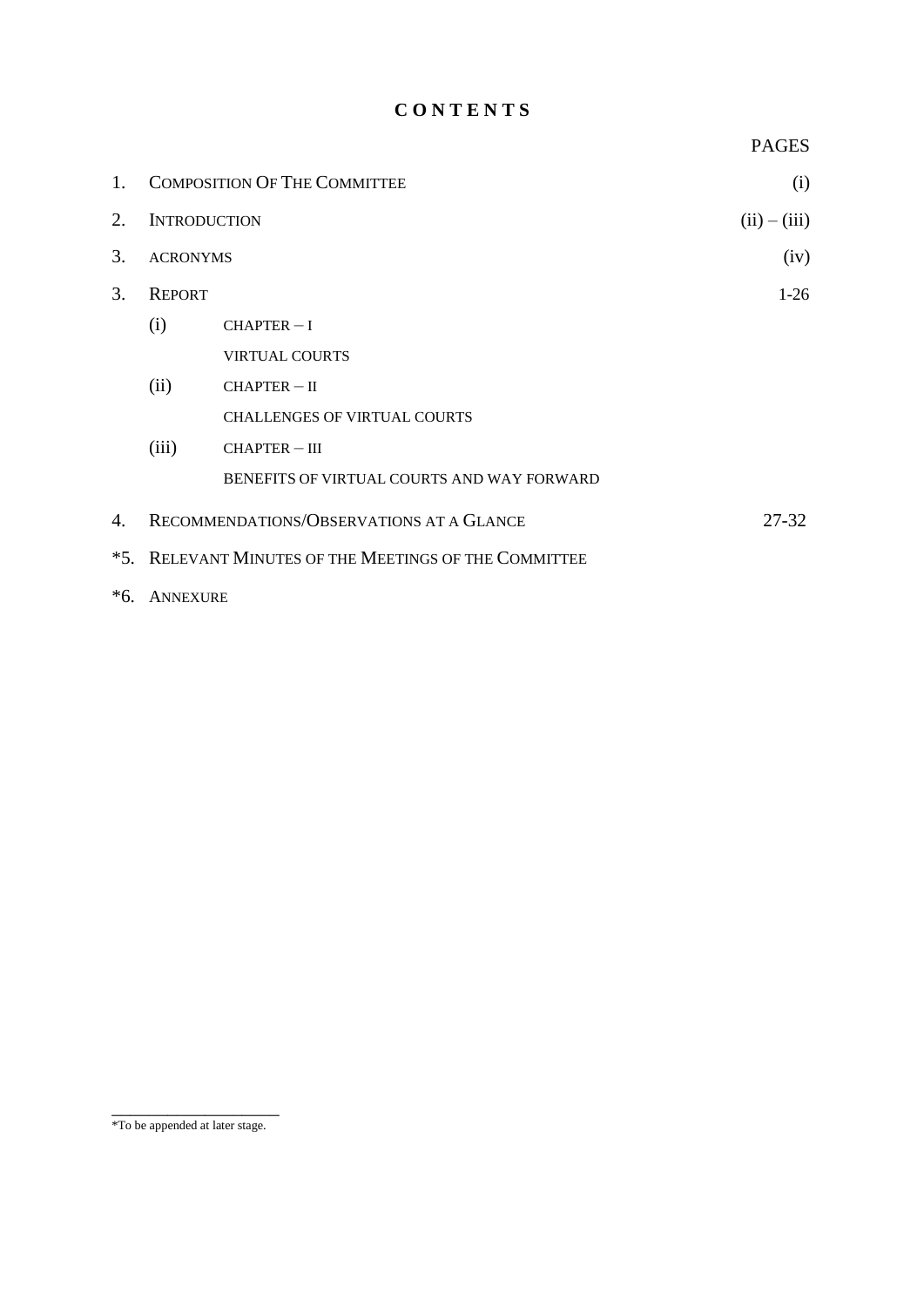#### **COMPOSITION OF THE COMMITTEE (2019-20)**

1. Shri Bhupender Yadav  *Chairman*

#### **RAJYA SABHA**

- 2. Shri Naresh Gujral
- 3. Shri Sukhendu Sekhar Ray
- 4. Shri Shiv Pratap Shukla
- 5. Shri Vivek K. Tankha
- 6. Shri P. Wilson
- *7.* \*Shri Abhay Bharadwaj
- 8. \*Shri Rajendra Gehlot
- 9. \*Shri K. R. Suresh Reddy
- 10. \*Shri Deepender Singh Hooda

# **LOK SABHA**

- 11. Shri Pradan Baruah
- 12. Shri Pradeep Kumar Chaudhary
- 13. Shri Vinod LakhamshiChavda
- 14. Shri MohanbhaiSanjibhaiDelkar
- 15. Shri P. P. Mohammed Faizal
- 16. Shri Jasbir Singh Gill
- 17. Shri Chowdhury Mohan Jatua
- 18. Shri Suresh Kumar Kashyap
- 19. Shri Mohammad Akbar Lone
- 20. Shri Jyotirmay Singh Mahato
- 21. Shri B. Manickam Tagore
- 22. Shri Malook Nagar
- 23. Shri Chirag Paswan
- 24. Shri Suresh Pujari
- 25. Shri A. Raja
- 26. Shri Omprakash Bhupalsinh *alias* Pawan Rajenimbalkar
- 27. Shri Upendra Singh Rawat
- 28. Shrimati Sandhya Ray
- 29. Shri Kuldeep Rai Sharma
- 30. Shri Mahendra Singh Solanky
- 31. *Vacant*

#### **SECRETARIAT**

Dr. P.P.K. Ramacharyulu, Secretary

Shri Pradeep Chaturvedi, Joint Secretary

Shri Mahesh Tiwari, Director

Shri Ashok Kumar Sahoo, Director

Shri Goutam Kumar, Deputy Secretary

Shri Anurag Ranjan, Under Secretary

Ms. I. V. Rajya Laxmi, Assistant Committee Officer

\_\_\_\_\_\_\_\_\_\_\_\_\_\_\_\_\_\_\_\_\_ **\*Nominated** *w.e.f.* **23rd July, 2020**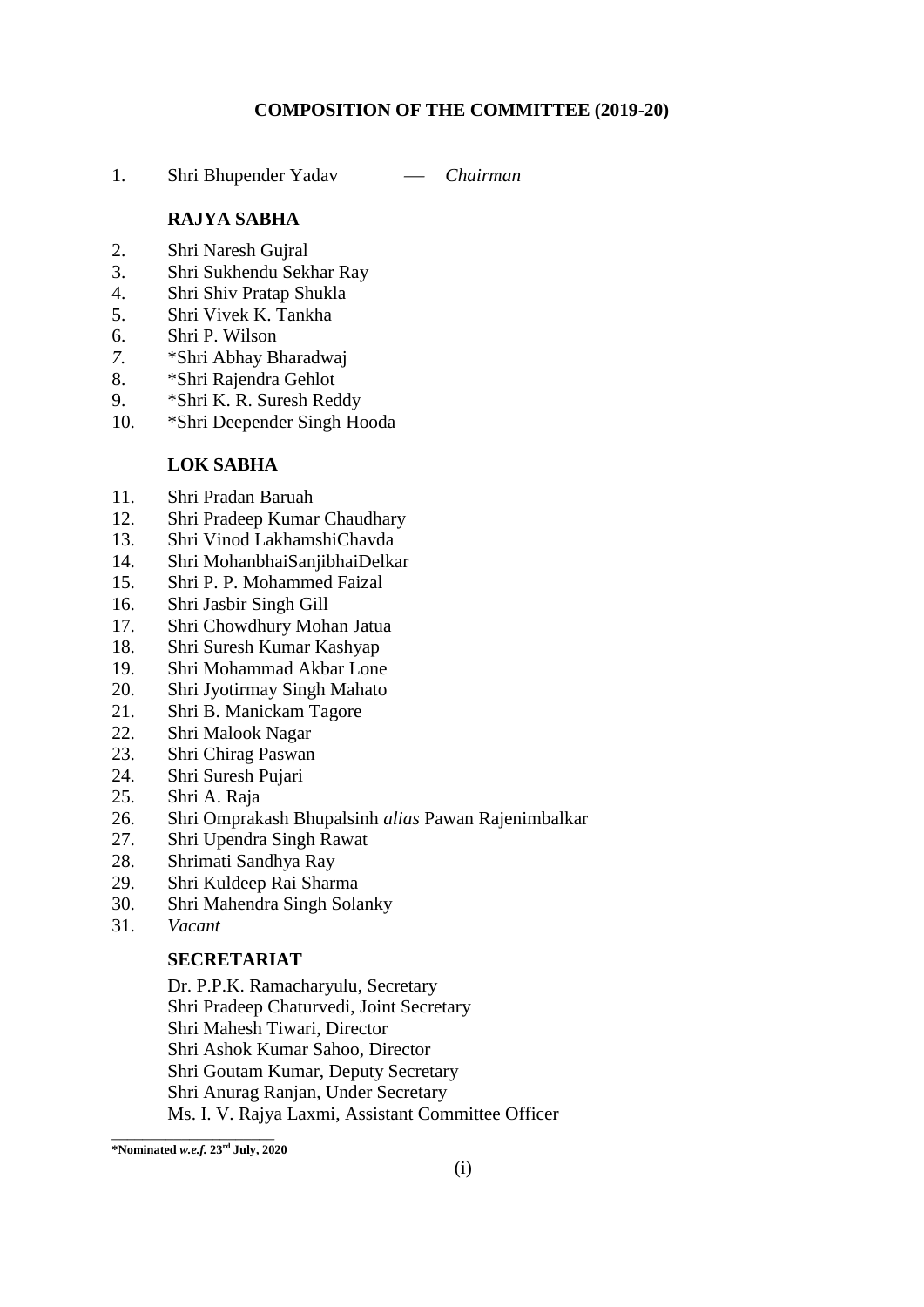#### **INTRODUCTION**

I, Chairman of the Department-related Parliamentary Standing Committee on Personnel, Public Grievances, Law and Justice, having been authorized by the Committee on its behalf, do hereby present the One Hundred-third Report on the Subject 'Functioning of the Virtual Courts/ Courts Proceedings through Video Conferencing' (Interim Report).

2. The Committee had taken up the subject 'Functioning of the Virtual Courts/ Court Proceedings through Video Conferencing' after the COVID-19 pandemic. The Committee had a detailed discussion on the subject with all probable stakeholders. After discussion, it has decided to present an Interim Report on the subject so as to highlight the issues in the present situation. The Committee will deliberate further on this issue and will present its Final Report at later stage after complete deliberations on the subject.

3. The Committee heard the Secretary, Department of Justice and Secretary-General, Supreme Court of India in its meeting held on  $27<sup>th</sup>$  July, 2020 on the subject. The Committee then heard the Chairman, Bar Council of India, President, Delhi High Court Bar Association and Chairman, All Delhi District Court Bar Association in its meeting held on  $6<sup>th</sup>$  August, 2020. The Committee thereafter heard the views of the Secretaries, Department of Legal Affairs and Department of Justice along with the representative of Supreme Court of India on the subject in its meeting held on  $24<sup>th</sup>$  August, 2020.

4. While considering the Subject, the Committee took note of the following documents/information placed before it:-

- (i) Background notes, power point presentations of Department of Justice;
- (ii) Replies furnished by Department of Justice, Department of Legal Affairs and the Bar to the questionnaires furnished by the Secretariat;
- (iii) 'Online Court and the Future of Justice' by Richard Susskind
- (iv) National Policy and Action Plan on implementation of ICT in the Indian Judiciary
- (v) Evaluation study of e Courts Integrated MMP by NCAER
- (vi) Brief Notes on e Courts project published on the website of Ministry of Law and **Justice**
- (vii) Supreme Court guidelines on videoconferencing, e Committee Newsletter Apr 2016
- (viii) Research papers published by Daksh, Jane Donoghue, Thomson Reuters, Edward. H. Freeman, Jamie Young, Chitranjali Negi, Blake Candler.
- (ix) Report of the Sub-Committee headed by Hon'ble Ms. Justice G. Rohini on National Framework of Court Excellence.
- (x) News articles, editorials and material from the internet.

5. The Committee wishes to place on record its gratitude to the representatives of the concerned Ministries/ Departments, Supreme Court of India and others for furnishing necessary information/ documents and rendering valuable assistance to the Committee in its deliberations.

6. For the facility of reference and convenience, the observations and recommendations of the Committee have been printed in bold letters in the body of the Report.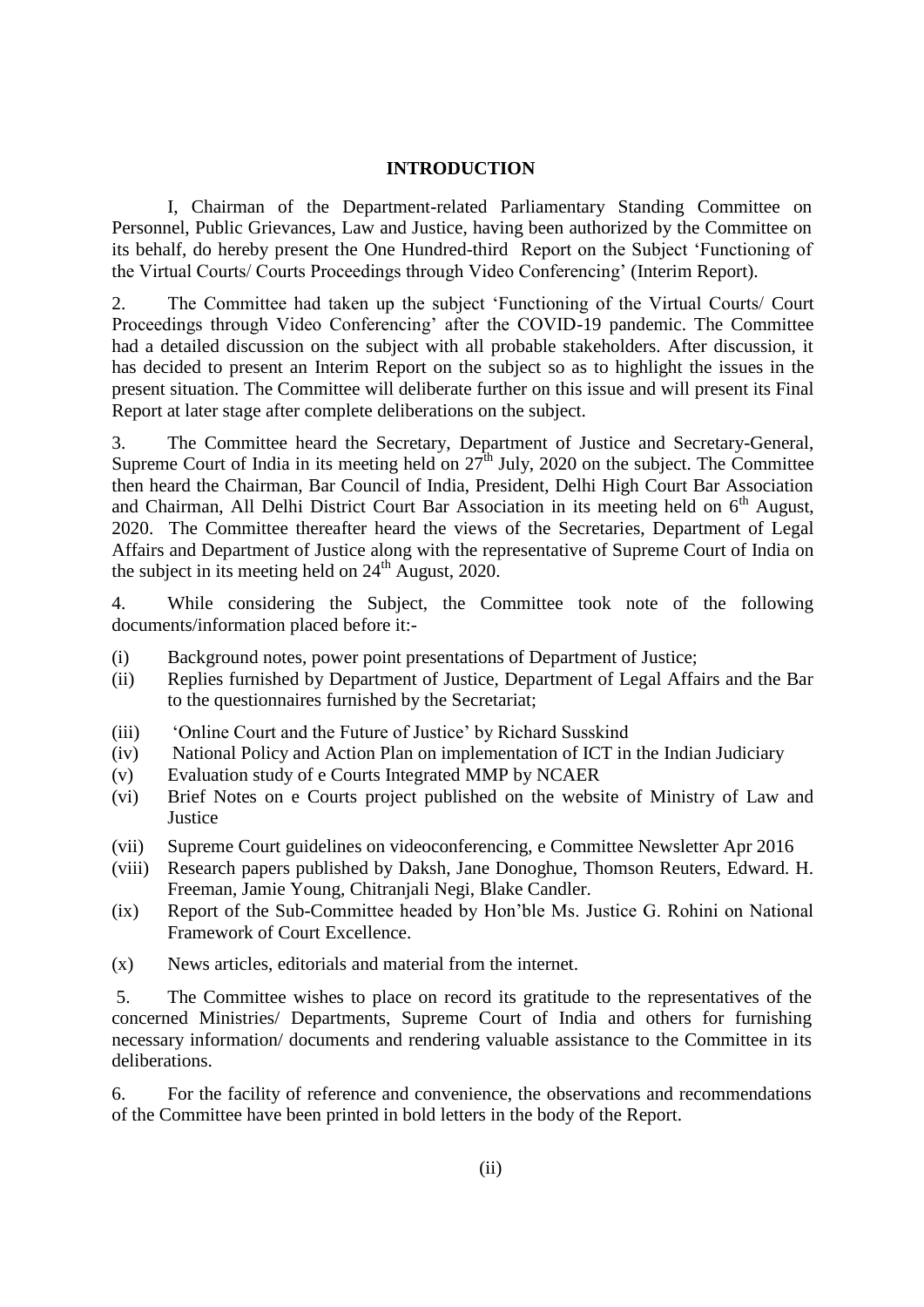7. The Committee considered and adopted the Report in its meeting held on the  $8<sup>th</sup>$ September, 2020

#### **New Delhi** BHUPENDER YADAV

8 th September, 2020 *Chairman, Department-related Parliamentary Standing Committee on Personnel Public Grievances Law and Justice*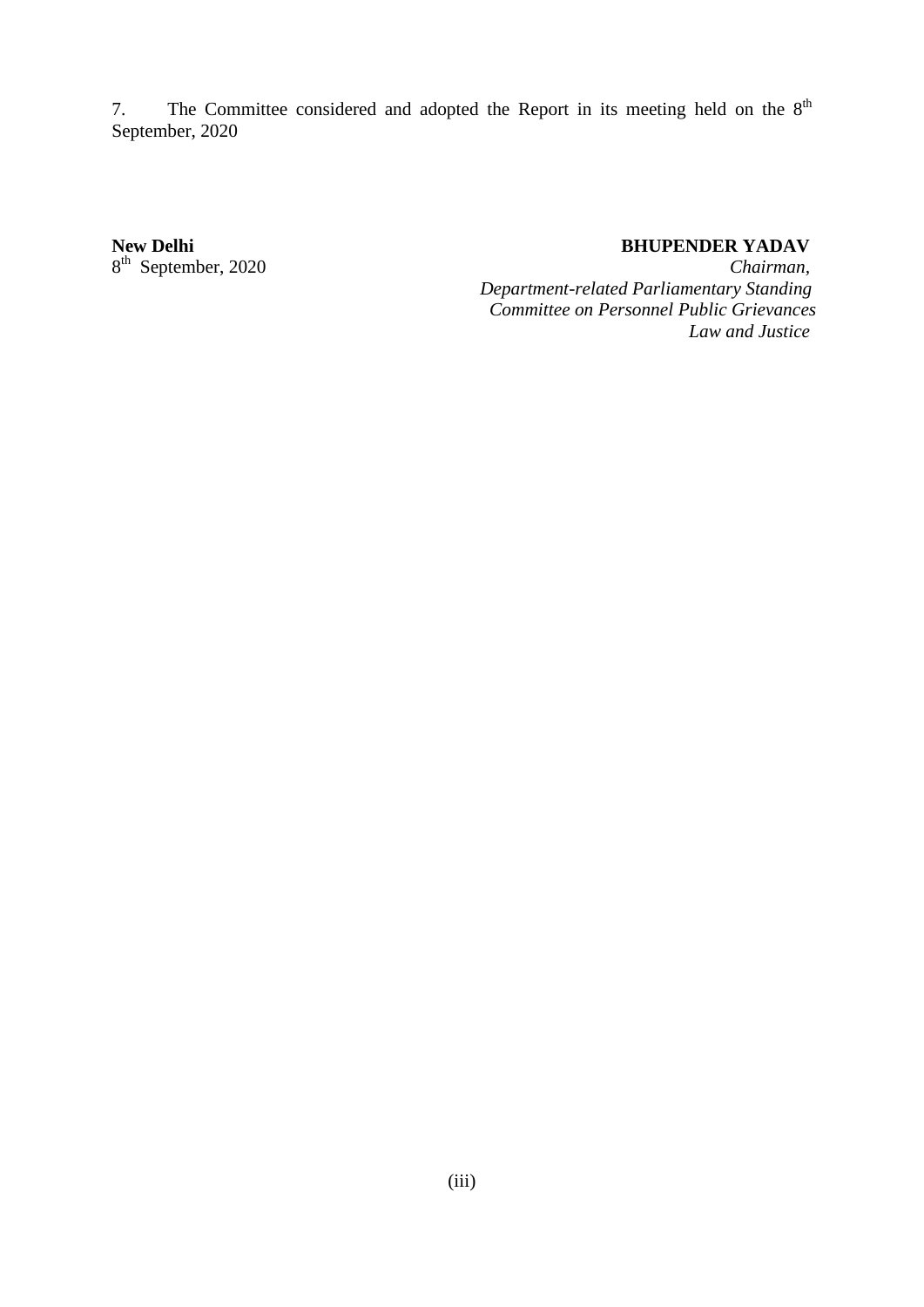# **ACRONYMS**

| <b>BSNL</b>    | <b>Bharat Sanchar Nigam Limited</b>                          |  |
|----------------|--------------------------------------------------------------|--|
| <b>CIS</b>     | <b>Case Information Software</b>                             |  |
| <b>CrPC</b>    | Criminal Procedure Code                                      |  |
| <b>DG</b> sets | <b>Diesel Generator Sets</b>                                 |  |
| <b>EUR</b>     | Euro                                                         |  |
| <b>HCL</b>     | Hindustan Computers Limited                                  |  |
| <b>ICT</b>     | <b>Information and Communication Technology</b>              |  |
| <b>IPAB</b>    | <b>Intellectual Property Appellate Board</b>                 |  |
| <b>NCLAT</b>   | National Company Law Appellate Tribunal                      |  |
| <b>NIC</b>     | <b>National Informatics Centre</b>                           |  |
| <b>NJDG</b>    | National Judicial Data Grid                                  |  |
| <b>PPP</b>     | <b>Public Private Partnership</b>                            |  |
| <b>SDG</b>     | <b>Sustainable Development Goals</b>                         |  |
| <b>SWAN</b>    | <b>State Wide Area Network</b>                               |  |
| <b>TCS</b>     | <b>Tata Consultancy Services</b>                             |  |
| <b>TDSAT</b>   | <b>Telecom Disputes Settlement and Appellate</b><br>Tribunal |  |
| <b>UN</b>      | <b>United Nations</b>                                        |  |
| <b>UPS</b>     | Uninterrupted Power Supply                                   |  |
| <b>US</b>      | <b>United States</b>                                         |  |
| <b>USD</b>     | <b>United States Dollar</b>                                  |  |
| <b>UYAP</b>    | Ulusal Yargi Agi Bilisim Sistemi                             |  |
| <b>VC</b>      | Video Conferencing                                           |  |
| <b>WAN</b>     | <b>Wide Area Network</b>                                     |  |
| Wifi           | Wireless fidelity                                            |  |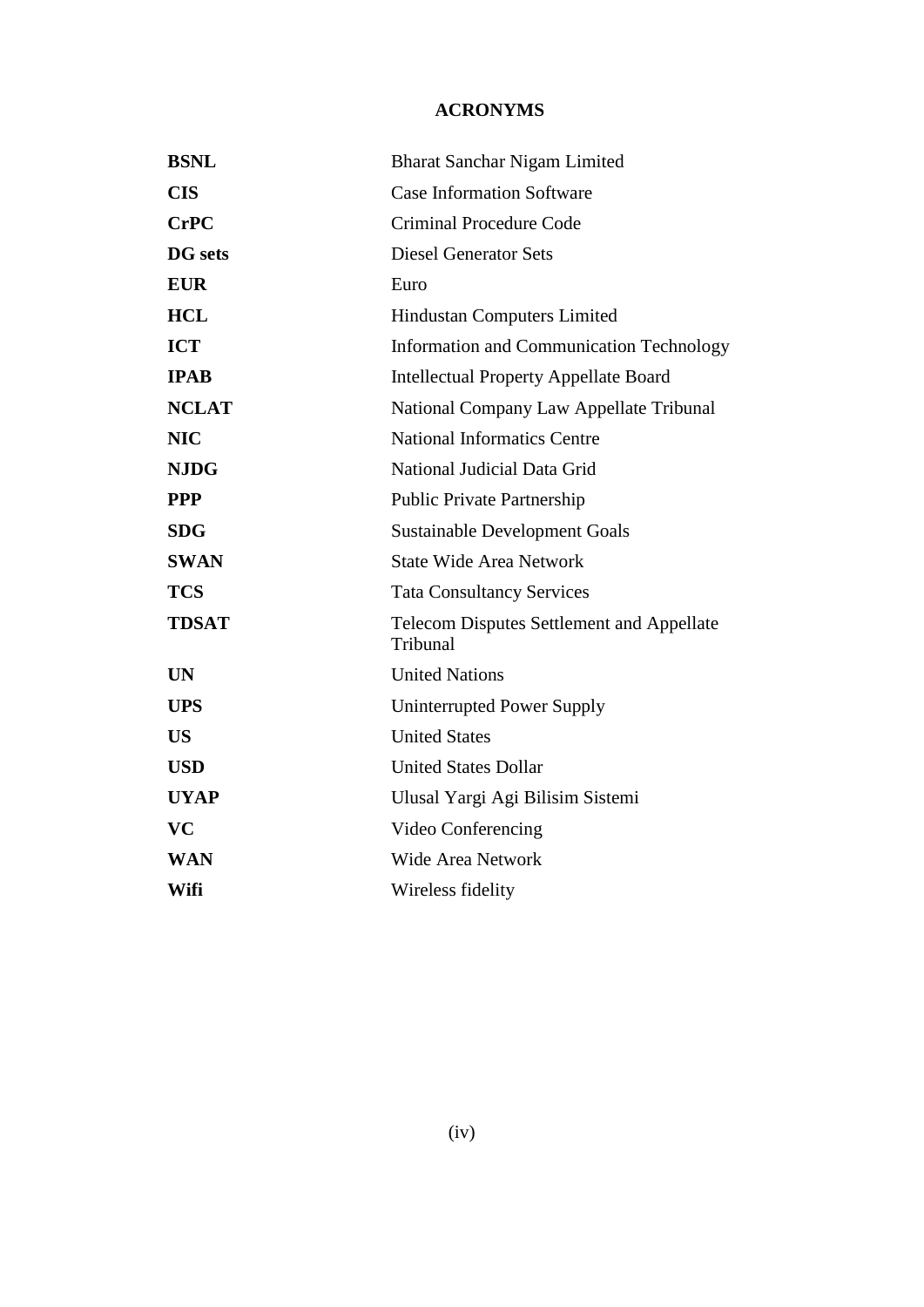#### **REPORT**

# **CHAPTER-I**

# **VIRTUAL COURTS**

1.1 World over, the COVID-19 pandemic has forced Courts to get creative to continue to execute their duties. Courts had to explore ways and means to become less dependent on physical appearances and more receptive to online options. Virtual Courts have now become the primary or the only means for dispensation of justice.

#### **History of Virtual Courts**

1.2 One of the earliest references to Virtual Courts can be found in the works of Professor Frederick I Lederer who is currently the Director, Centre for Legal and Court Technology, United states. He wrote in 1997-

*'The Courtroom is a place of adjudication, but it is also an information hub. Outside information is assembled, sorted and brought into the Courtroom for presentation. Once presented, various theories of interpretation are argued to the fact finder who then analyses the data according to prescribed rules (determined by the judge through research, analysis and interpretation) and determines a verdict and result. The Courtroom is thus the centre of a complex system of information exchange and management. Ultimately because lawyers and judges deal continuously with 'data', high technology Courtrooms exist and Virtual Courtrooms are possible.'*

1.3 Lederer, as far back as in 1997, with an impressive degree of foresight, predicted how digital technologies transform the legal landscape in future. Given the pace and the degree of digital incursion into almost all facets of human activity, it is clear that technology will become an omnipresent feature of the Courtroom.

# **The Great Debate**

1.4 Any discussion on Virtual Courts revolves around a central question- Is Court a place or a Service? The advocates of Virtual Courts argue that Court is a Service and not a place. A bird's eye view of various definitions of 'Court' helps resolve the debate.

1.5 As far as India is concerned, neither the Civil and Criminal Procedural Codes nor the General Clauses Act embodies the definition of the term 'Court'. However, as per the legal glossary of the Legislative Department, Ministry of Law and Justice, 'Court' is a place where justice is administered. Further, Section 3 of the Evidence Act, defines 'Court' as follows: 'Court includes all Judges and Magistrates and all persons, except arbitrators, legally authorized to take evidence. In Section 20 of the Indian Penal Code, 'Court of Justice' is defined as a judge, who is empowered by law to act judicially alone, or a body of judges which is empowered by law to act judicially as a body, when such judge or body of judges is acting judicially.'

1.6 The US Federal Judiciary defines 'Court' as a Government entity authorized to resolve legal disputes. Black's Law dictionary defines 'Court' as governmental body consisting of one or more judges who sit to adjudicate disputes or as a place where justice is judicially administered.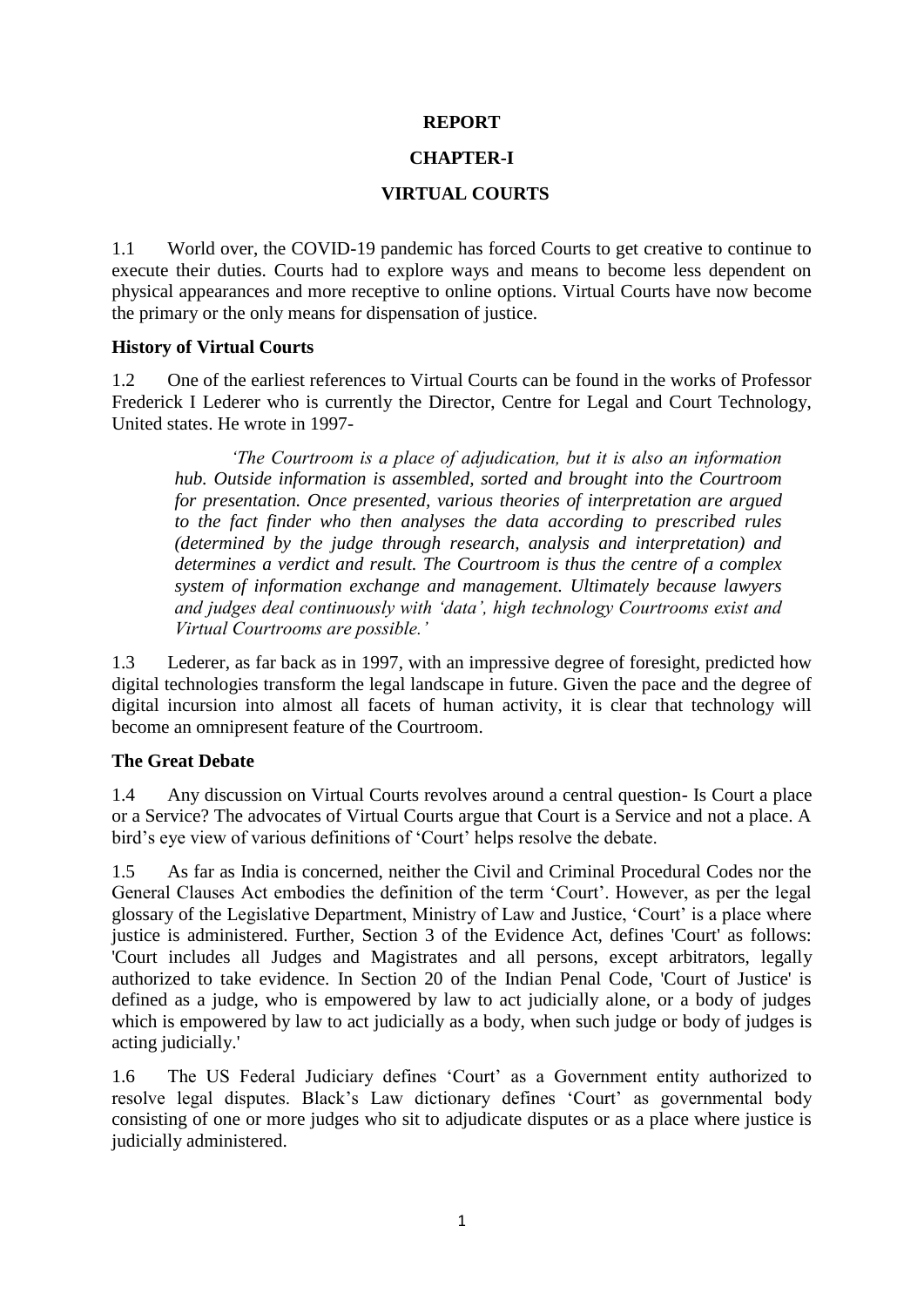1.7 From the above, it is clear that although the definition of Court varies across jurisdictions, they all seem to have two elements in common-That Court is a Government entity comprising one or more judges and that Court deals with the administration of Justice thus making it clear that Court is more of a Service than a place.

# **How are Virtual Courts different from regular Courts?**

1.8 In Virtual Courts, Plaint and other documents are filed electronically, arguments are heard over videoconferencing/teleconferencing, evidence is submitted digitally, judges decide cases online either presiding from the physical Courtroom or sitting in some other place. Thus, Virtual Courts transform the documentation, evidential and procedural mechanisms and conduct hearings online from start to finish.

# **Virtual Courts, Online Courts, Online Dispute Resolution- THE DIFFERENCE**:

1.9 The Committee has observed that the terms Virtual Court, Online Court, and Online Dispute Resolution are being used interchangeably. Richard Susskind in his famous book titled 'Online Courts and the Future of Justice' has explained the differences among these terms clearly.

1.10 In **Virtual Courts**, Plaint and other documents such as valaklatnama, written submissions are filed electronically; Court fees are paid electronically; Evidence is submitted digitally; arguments are heard over videoconferencing; witnesses give their testimony remotely over videoconferencing and Judge decides the case online either presiding from the physical Courtroom or from some other place. A copy of the Order/Judgement is made available on the website of the Court or through some electronic means.

1.11 **Online Courts** constitute an advancement over Virtual Courts. The only difference between Virtual Courts and Online Courts being that in the former hearing is synchronous and the latter involves asynchronous form of interaction. This means that, in Virtual Court hearings, the Judge, advocates, litigants and witnesses need to be available at the time of hearing for a case to progress. In contrast, in Online Courts, the participants need not be present simultaneously; arguments, evidence are presented to the Judge without the parties being together at the same time.

1.12 **Online Dispute Resolution** refers to the use of online platforms for the resolution of disputes between parties through Alternative Dispute Resolution Mechanisms.

#### **International experience**

1.13 Virtual Courts are not a new phenomenon. Many countries have adjudicated cases ranging from low value civil disputes to complicated criminal cases Virtually without advocates, litigants and witnesses having to set foot physically in the Courtroom.

#### **United States**

1.14 In United States, many State Courts have either installed webcast equipment or have Virtual Courtrooms. Mc Glothin Court room, set up by The Centre for Legal and Court Technology at the College of William and Mary Law School in Virginia is the world's most technologically advanced trial and appellate Courtroom.

#### **Singapore**

1.15 The Singapore Supreme Court has successfully set up a Virtual Courtroom known as "The Technology Court", which has a Local Area Network (LAN) with an Internet connection and which allows the use of imaging, multimedia and video conferencing. It also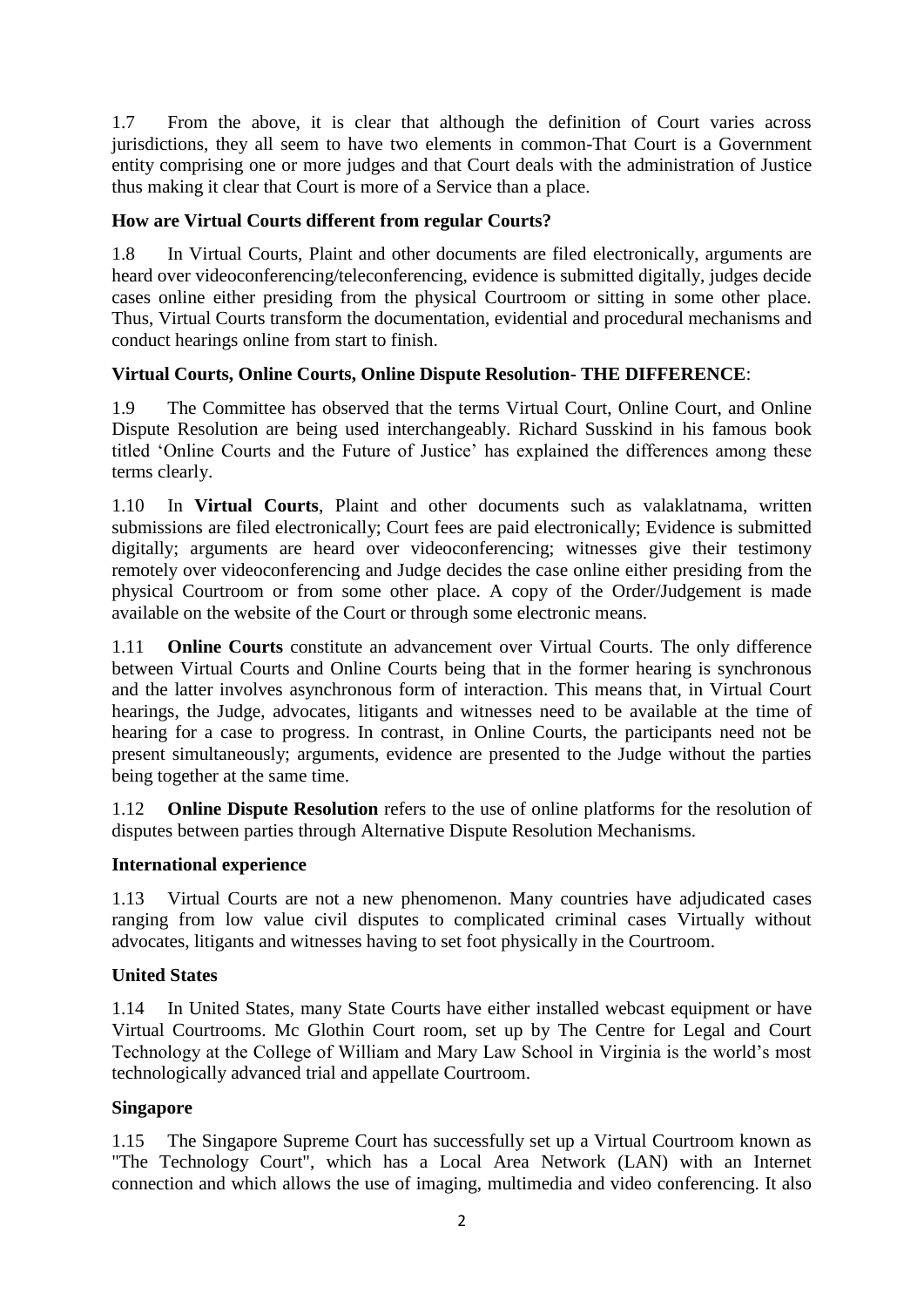has a Litigation Support System for Presentation (LSSP), a Computer Based Recording Transcription System (CBRT), a sophisticated audio visual system (AVS) which allows various types of audio and video information to be presented with ease and a video conferencing to allow foreign witnesses to give evidence in any proceedings. The Supreme Court Infokiosk System (SCIS) which has touch sensitive screen and allows a user to obtain information on hearing schedules, the location of counter services in the Supreme Court and to call up a multimedia floor directory of the Supreme Court complex.

# **Turkey**

1.16 Turkey has a national e-judiciary system called UYAP. UYAP, which won the UN's Public Service Award in 2012, has significantly increased the effectiveness and accessibility of the judicial system in Turkey, by providing faster, more transparent and more cost efficient judicial services than ever before. UYAP links together all judicial institutions in Turkey and it provides the possibility for the whole judicial process to be carried out through an electronic document flow. The system currently has 1.9 million users, and it has resulted in annual savings of approximately 100 million USD, as well as significant environmental benefits, as it allows for a virtually paperless working environment. UYAP is complemented by an advanced video-conferencing service, which allows for testimony and hearings to be carried out at distance, without having to transfer prisoners and detainees to Court.

# **Canada**

1.17 In Canada, videoconferencing technology has been used to receive witness testimony in civil trials for over a decade. The Ontario Rules of Civil Procedure allow for witnesses in civil trials to testify remotely using videoconference technology.

# **Italy**

1.18 Italy has an "On-line Civil Trial" facility which covers all civil cases throughout the country. The system allows for an entirely electronic processing of cases, which significantly reduces the time and expenses related to accessing the Court. It integrates several highsecurity features, including a two-stage authentication, digital signature, and certified emails. The system has 6 million daily users and it has resulted in annual savings of 55 million EUR.

# **Virtual Courts and India**

1.19 The unpredictable lockdown caused by the corona virus pandemic has brought forth a crisis which affected human lives and also crippled the functioning of Indian Judiciary. In order to adjudicate urgent matters and to enable the judicial system to discharge its constitutional mandate of providing access to justice at all times, the Supreme Court of India has rolled out Virtual Court hearings.

1.20 During the pre-COVID period, the VC set up was primarily used for conducting remand matters to prevent movement of prisoners between Courts and jails. Such VC facilities have been operationalized between 3240 Court complexes and corresponding 1272 prisons.

1.21 Legal sanctity was given to videoconferencing by the Supreme Court by an overarching order invoking Article 142 of the Constitution of India passed on  $6<sup>th</sup>$  April 2020 which covered all the High Courts in the country. Consistent with the peculiarities of the judicial system in every state and in view of the dynamic health situation, the High Courts were left with the discretion of adopting technology after customisation to suit their purpose. Model rules on Video Conferencing have been circulated and the High Courts are in the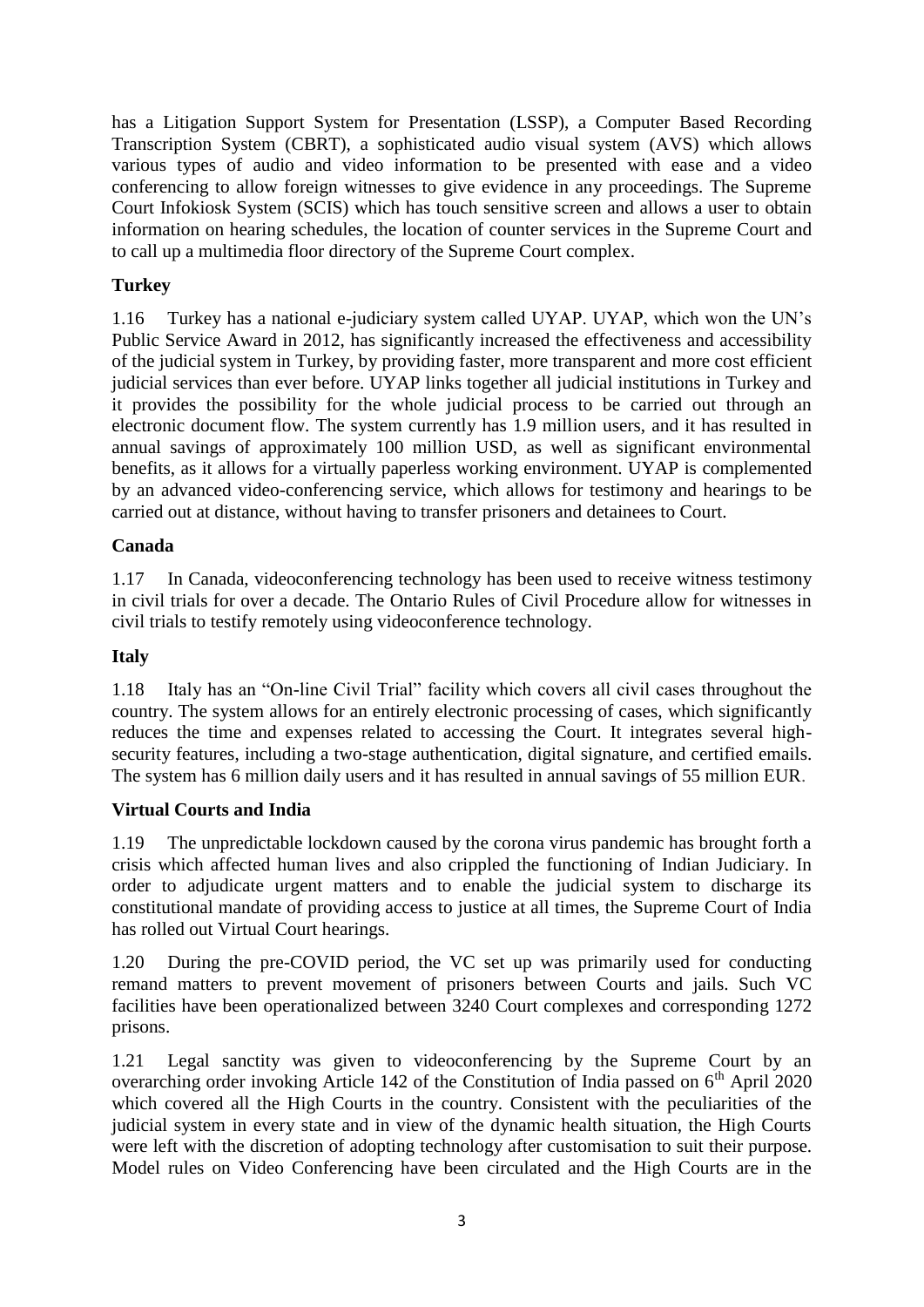process of adopting them. The District Courts were to adopt the mode of video conferencing prescribed by the concerned High Court.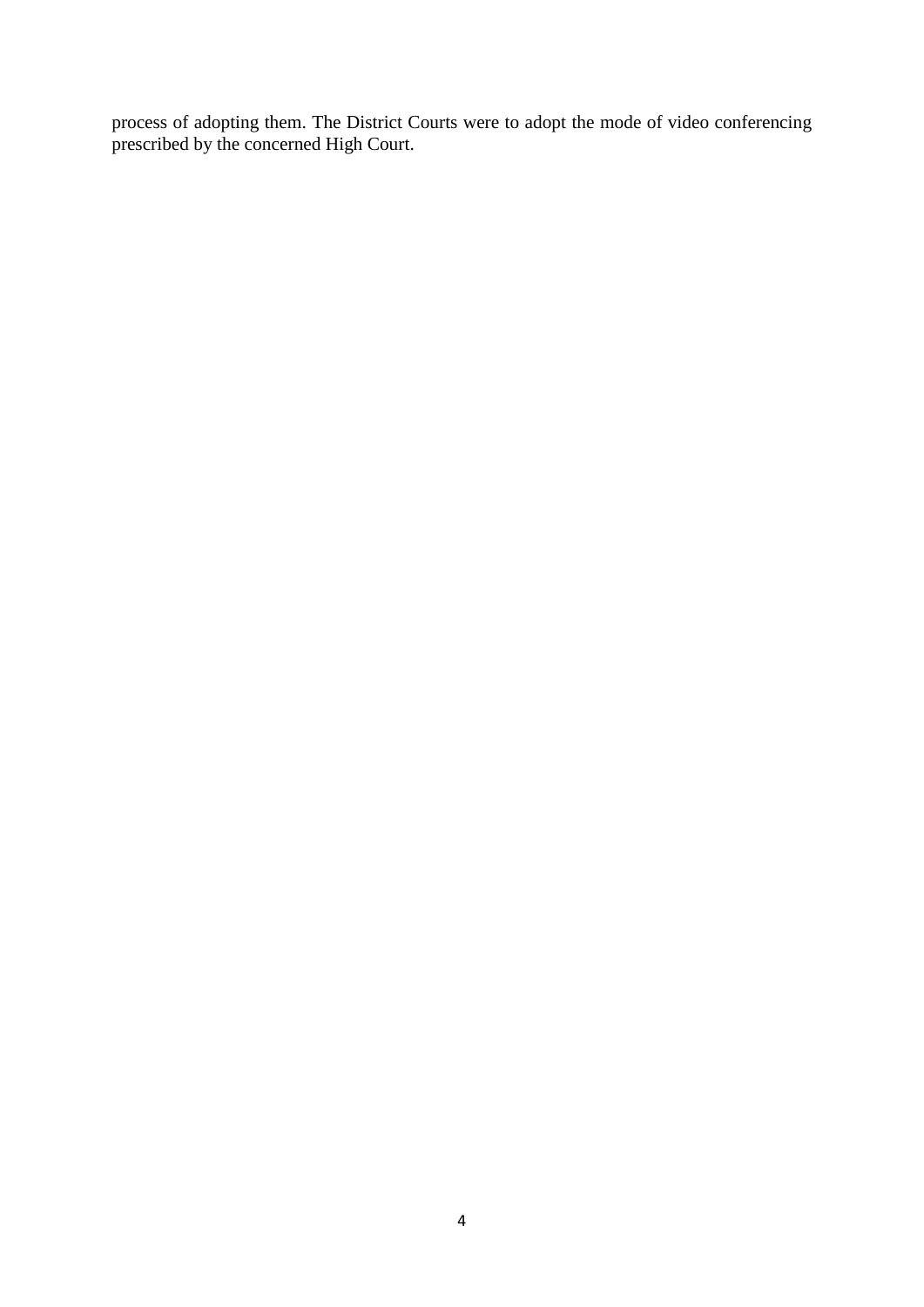# **CHAPTER-II**

#### **CHALLENGES OF VIRTUAL COURTS**

2.1 The Committee held a series of meetings with the Secretaries of Department of Justice and Department of Legal Affairs and Secretary General of the Hon'ble Supreme Court and representatives of the Bar Council of India, Delhi High Court Bar Association and Delhi District Courts Bar Association on 'Virtual Courts' during which it heard both pros and cons of virtualization of Court proceedings.

2.2 During the course of deliberations, the Committee was apprised as to how certain initial hiccups plagued Virtual Court hearings. The representatives of the Bar spoke at length on the shortcomings of Virtual Courts and why Virtual Courts can never be a complete and adequate substitute for regular Courts. The observations and recommendations of the Committee in this regard are as follows:

#### **Digital divide**

2.3 The representatives of the Bar brought to the notice of the Committee that a large number of advocates and litigants especially those living in rural and remote areas lack basic infrastructure and high speed internet connection required for virtual hearing of cases and that this digital divide makes access to justice unaffordable and inaccessible for a vast majority.

2.4 While bringing the difficulties being experienced by advocates to the notice of the Committee, a representative of the Bar said,

*'As far as e Courts and Virtual Courts are concerned, I can say with certainty and with an element of responsibility that in India, almost 50 percent lawyers, particularly in District Courts, do not have any laptop or computer facility. How can we assume and presume that they would participate in these Virtual Courts and e Courts? So, infrastructure is a big issue in the functioning of Virtual Courts '*

2.5 In the opinion of the Committee, digital divide has three dimensions-namely, access divide (access to equipment and infrastructure), connectivity divide (access to broadband connectivity) and skill divide (knowledge and skills required to use digital platforms).

2.6 While responding to a query raised by a Member of the Committee on the status of functioning of Mofussil Courts during the lockdown period and whether e filing is being done in Mofussil Courts, the Secretary, Department of Justice spoke about digital divide as below:

'*There is a digital divide right now. About 560 million people have internet facility in the Country. So, there is a section of population which does not have this internet facility. As compared to urban areas, in the case of rural areas, the problem of digital divide is there. Therefore, there is exclusion and people are yet to take it in a big way.'*

**2.7 Department of Justice in its written replies to the Committee submitted that** *E***-Seva kendras have been established in all the High Courts and in one District Court in each state as a part of a pilot project to provide assistance to lawyers and litigants ranging from information to facilitation and e filing. The Committee is highly appreciative of this initiative and believes that** *E-***Seva Kendras will go a long way in bridging the 'access divide' and hopes that such facilitation centres be set up in all Court complexes across the country at the earliest. The Committee recommends that the feasibility of involving private agencies/service providers who can help people who**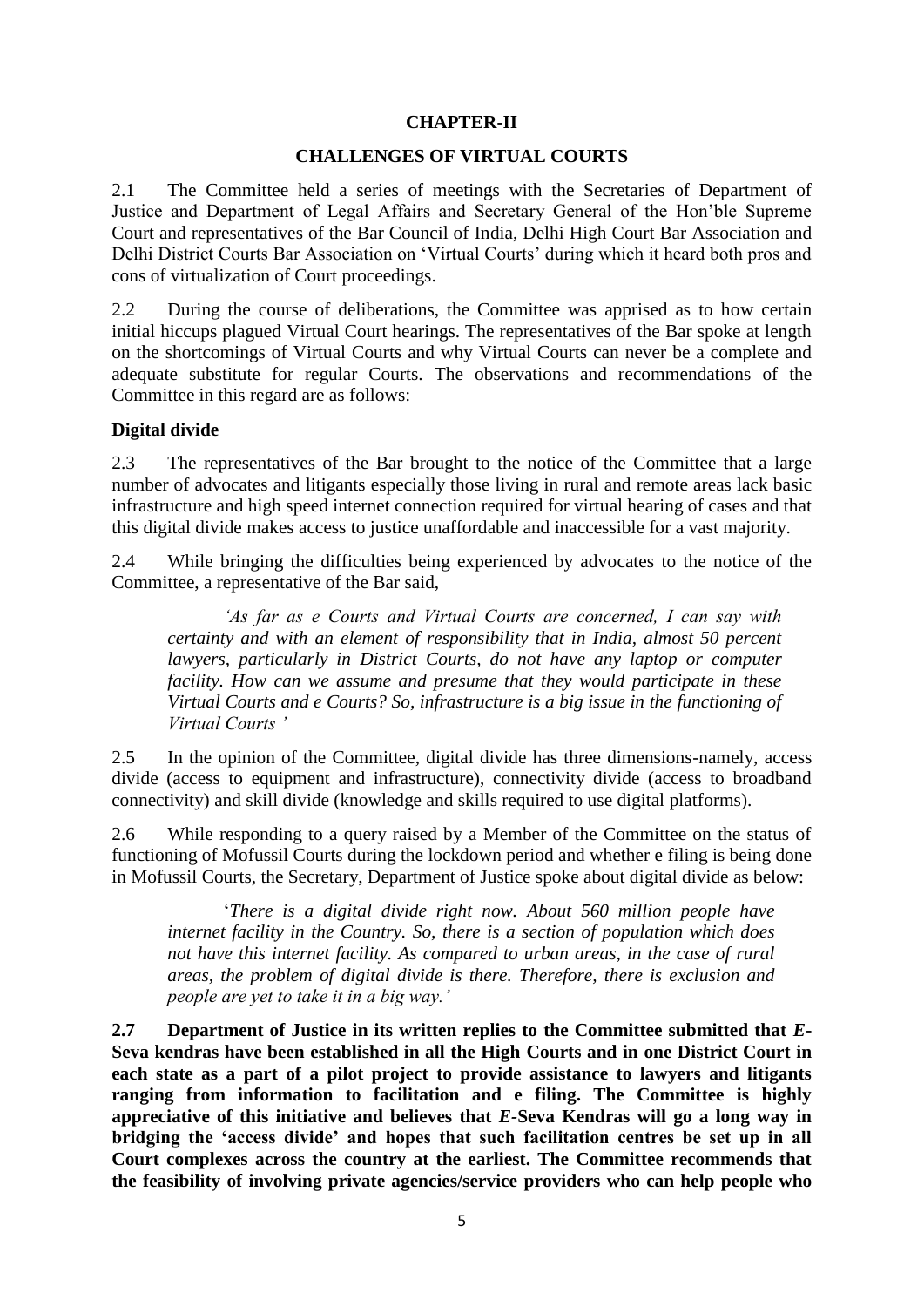**are not tech savvy in connecting with Courts by taking VC equipment to their door steps on payment may be explored.**

2.8 Speaking about Connectivity divide, Secretary Department of Justice said,

*'There is a problem in terms of internet penetration, especially in remote areas and therefore, the District and Subordinate Courts are perhaps more badly affected'.*

**2.9 As regards connectivity divide, the Committee recommends the Ministry of communications to step up efforts to ensure timely implementation of National Broadband mission which envisages broadband access to all so that the services provided by indigenous communication satellites are fully harnessed and the goal of Universal broadband access is achieved.**

**2.10 The Committee is of the opinion that the Judiciary may also consider such innovative solutions as launching mobile videoconferencing facilities for the benefit of advocates and people living in remote areas.**

#### **Technological competence**

2.11 The Committee was apprised that majority of advocates are not well conversant with the use of information and communication technology so as to effectively use them to present their cases on a Virtual platform and that there is a concern that virtual Courts unfairly benefit tech savvy advocates and law firms which have access to stable internet connection and high quality videoconferencing facilities.

2.12 Speaking on digital divide, the Secretary, Department of Justice said,

*'In urban areas, you have big time law firms; you also have very well-to-do advocates. As compared to urban areas, in the case of rural areas, the problem of digital divide is there.'*

**2.13 The Committee is of the view that with the advent of Information technology, there is not a single facet of human life that is left untouched by it. ICT has also transformed the legal landscape in India and the Indian judiciary has come a long way from a paper-based era to the one dominated by digital technology and is now moving towards cloud based technology. The Committee believes that in coming times, technology will emerge as a game changer and advocates would be required to use technological skills in combination with their specialized legal knowledge and therefore, they should keep up with the changing times.**

2.14 Elaborating upon the initiatives taken to train advocates the Secretary, Department of Justice said,

'a *training course was taken up by which first 25 master trainers were trained in each of the High Courts. These master trainers, in turn, trained 461 master trainers in the districts. These 461 master trainers have been given charge of all the districts'.*

**2.15 To address 'skill divide', the third facet of digital exclusion as mentioned previously, the Committee recommends that training and awareness programmes should be conducted in all Court complexes across the country including Subordinate Courts in order to acquaint advocates with the technology and to enable them to**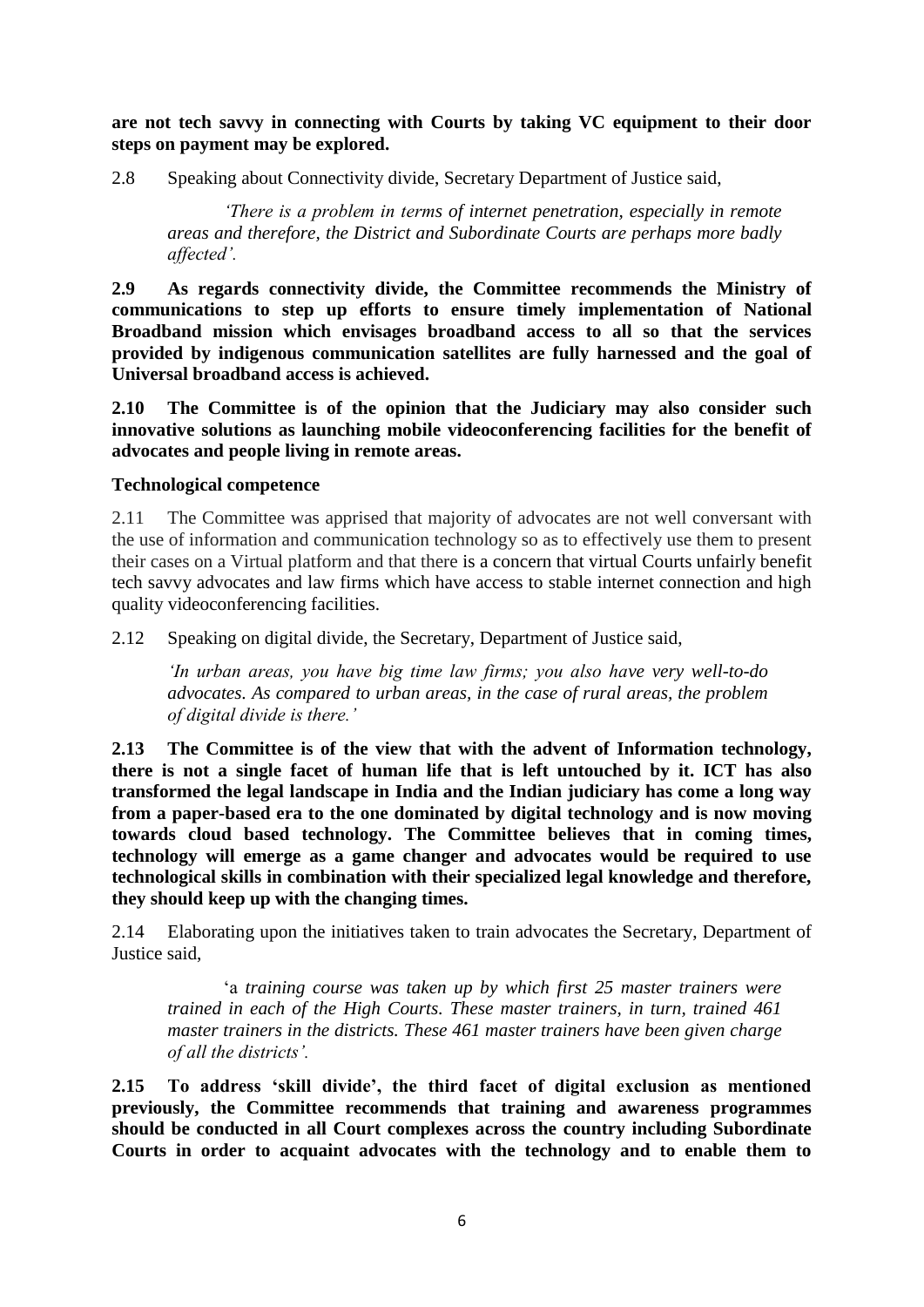**acquire skills required for handling digital platforms so that advocates operate digital platforms themselves.** 

2.16 A representative of the Bar opined that this unprecedented crisis should be turned into an opportunity and said,

*'It is a good time to learn and to make all the young lawyers and the Law students to learn something about e filings, Virtual hearings and the use of technology. So, this is the time to make them learn and also to teach them.'*

**2.17 The Committee also recommends that the Bar Council of India may introduce computer course as one of the subjects in three year/five year courses to enable the students to get trained in handling computers and get adapted to the online systems while they pursue the Law Course. This will help educate and equip budding lawyers with knowledge and skills required for handling digital platforms.**

#### **Poor Digital connectivity**

2.18 In view of the pandemic, Courts are hearing cases online. Standard Operating Procedure has been put in place for *e*-filing, mentioning, listing and hearing of matters through videoconferencing/teleconferencing mode. The advocate /party is required to file the petition preferably through e filing mode. Upon completion of all formalities, the advocate/party is required to specify as to whether he would like to link to the Hon'ble Bench through Desktop/laptop or would like to avail the facility for video conferencing in the Court premises. Web links for joining the Virtual Court hearing will be provided to the advocate and litigant.

2.19 The Committee was informed that one of the biggest hurdles being faced during virtual hearings is that of poor digital connectivity. The representatives of the Bar briefed the Committee as to how technical glitches are plaguing Virtual Court hearings, especially during peak hours when many people log into the videoconferencing system, how it often crashes. The committee also learnt that broadband connectivity is woefully poor and is insufficient for Virtual Court proceedings.

**2.20 The Committee understands how poor quality audio/video, frequent loss of connection, disruptions and high latency affects judicial assessment of demeanour, emotions and other nonverbal cues and the changing communication dynamics which are also important variables in deciding a case. The Committee is of the view that improving the quality of Courtroom technology is a necessary pre condition for virtualization of Court proceedings. The Committee also recommends that a study of Courtroom design be commissioned and customized software and hardware to facilitate Virtual Court hearings be developed to suit the needs of Indian judiciary.**

2.21 The Committee notes that frequent disconnections and disruptions occurring during videoconferencing are not always due to technical glitches on the Court's end but also due to some connectivity issues on the other side. Speaking on the same, the Secretary General of the Supreme Court said,

'*For tele-connectivity, we must have robust internet connectivity on both sides to connect. In Supreme Court, we have 100 Mbps dedicated leased line. It requires only 2Mbps of connectivity for video connectivity and we have 98 Mbps in spare to connect the Hon'ble Bench with the server. But, what about the other side? The lawyer side does not have that robust connectivity. We are constantly requesting the lawyers to enhance their systems. For example, they can have 4G*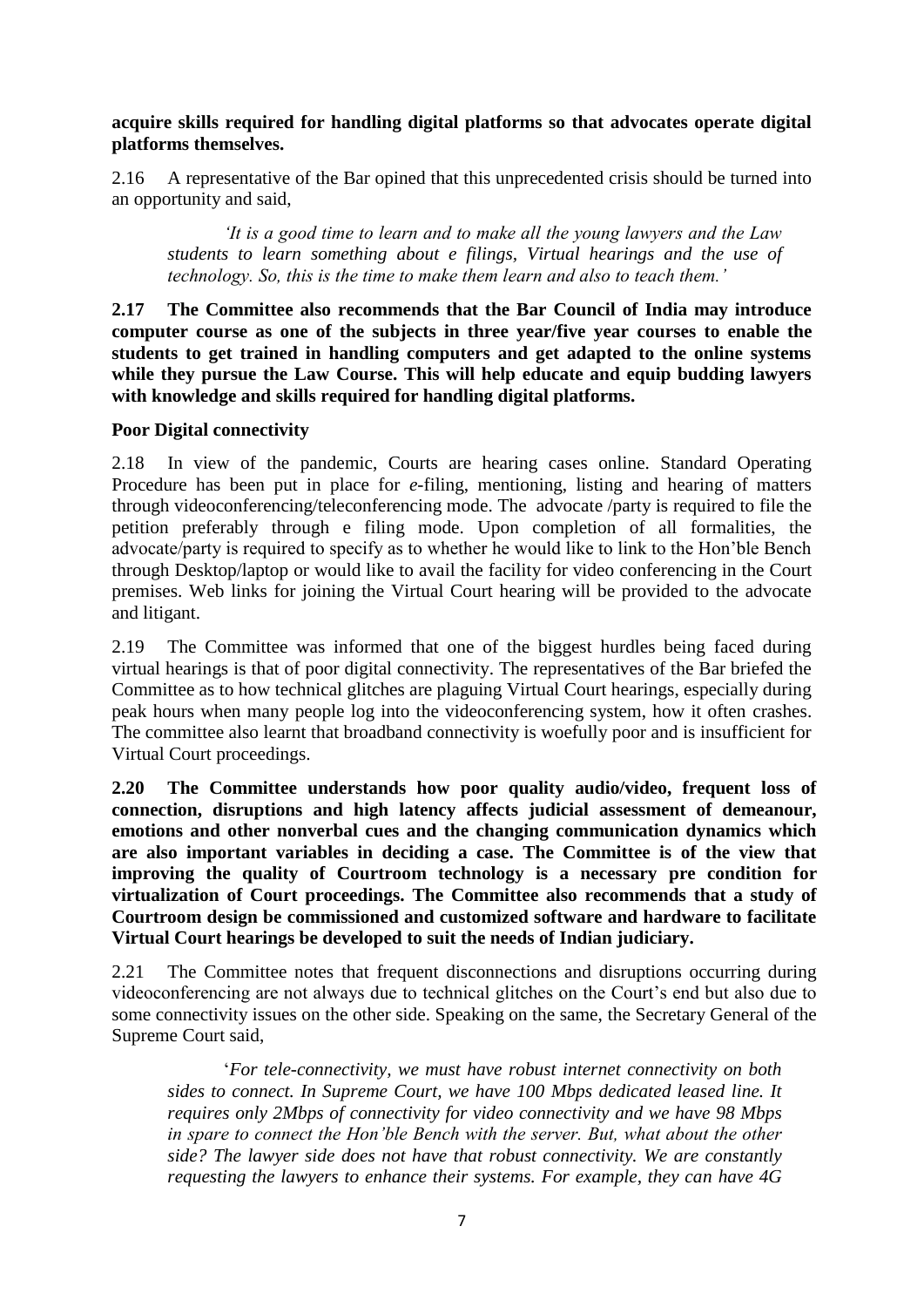*dongles with them. In Delhi, particularly, we are told that most of the chambers of lawyers are located in the basements. So, Wifi connectivity is a problem'.* 

*'We are requesting advocates not to connect to the VC on their mobile phones because the bandwidths are sometimes consumed by other mobile applications like Whatsapp or Facebook. If any other notification comes while you are connecting to the Bench, that would break the connectivity. So, if both the ends have better connectivity, that will facilitate better video conferencing. We have got some representations from advocates and Bar Associations stating that some of the lawyers do not even have the connectivity, so, we facilitated them by establishing seven centres across Delhi. In every District Court complex, we have a dedicated VC Center for connecting to the Supreme Court VC to facilitate the lawyers. They may go to any center near their residence and they will be facilitated.'*

2.22 Describing how obsolete infrastructure is hampering hearings, a Member said,

*'Courts don't have proper infrastructure. Both hardware and software for conducting VC, the server and the bandwidth provided to the Courts have a very low configuration. Due to this, connectivity problem arises which leads to video blurring and voice quality deterioration. So, it thereby prejudices the entire judicial process.'*

2.23 Speaking about technical glitches the Secretary, Department of Justice said,

*'On the issue of videoconferencing facility, it is true that the video link is already about six years old. It has become outdated and the number of licenses that we have is a limited number, which we are not able to scale up. We have already taken it up through the Ministry of Electronics and Information Technology and NIC to come up with a Centralised Video Conferencing Infrastructure which would be going down right up to the District and Subordinate Court level which can be based on cloud computing so that disruptions do not take place'.*

**2.24 The Committee recommends the Department of Justice to step up efforts to provide WAN connectivity and superior quality videoconferencing facilities to all Court complexes across the country under Phase II of e Courts project more ambitiously within the prescribed timeline. The Committee recommends that Government may explore the feasibility of roping in the private sector to eliminate the technical glitches and improve service quality, if need be. The Committee appreciates the proposal to establish a centralized Video conferencing infrastructure and hopes that the proposal will be materialized soon.** 

2.25 Speaking on the importance of uninterrupted power supply, a Member opined

*'While conducting the proceedings, if power supply at one end gets disturbed, whole proceedings get vitiated.'*

**2.26 The Committee recommends that Judiciary may consider promoting harnessing of renewable energy in all Court complexes as it entails twin benefits of uninterrupted power supply and positive ecological impact.**

#### **Open Court principle**

2.27 The representatives of the Bar expressed concern over the opaqueness of Virtual Court hearings as said that Virtual Courts threaten the constitutionality of Court proceedings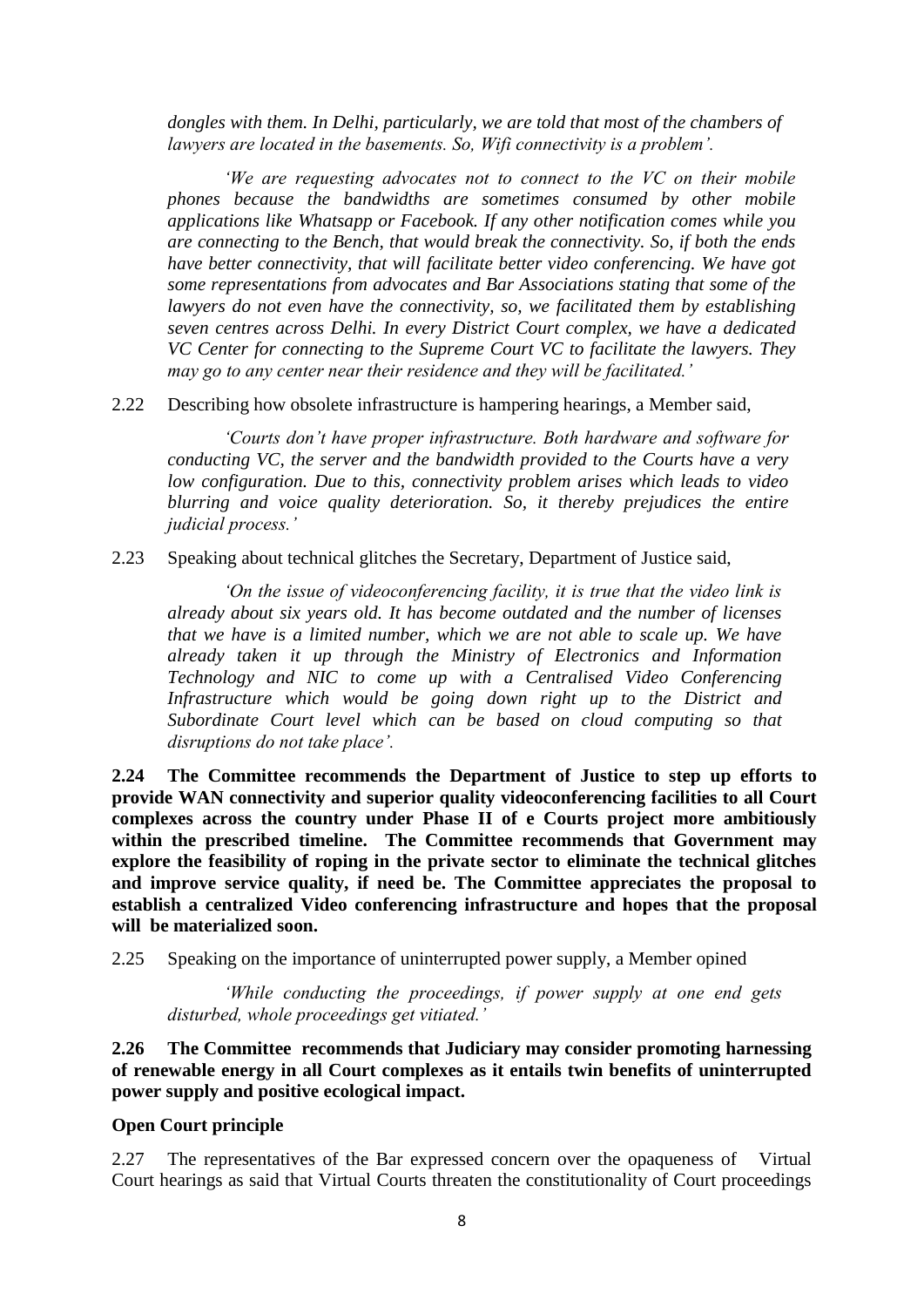and undermine the importance of Rule of law which forms a part of the Basic structure of the Constitution.

2.28 Briefing the Committee as to how Virtual Court hearings go against the spirit of Open Court principle, a representative of the Bar said,

*'First, this is by itself antithetical to the concept of open Courts. Open Court system is what has been emphasized by not just our legislature but even the Judiciary, in their own orders and in their pronouncements, has emphasized on an open Court system. But in a Virtual Court, the very fact that process which is being adopted is itself antithetical to that concept because there is a limited access.'*

2.29 The Committee was informed that virtual hearings are not in consonance with the concept of open Court encapsulated in the *Constitution of India* under Article 145(4)**;** Section 327 of the *Code of Criminal Procedure, 1973;* and Section 153B of the *Code of Civil Procedure, 1908*.

2.30 Emphasising on the need of making hearings transparent, a member of the Committee remarked,

*'There is Canada High Court Judgement which talks about openness and transparency. It says that public should know even if there is videoconferencing. Even in England, they have amended the Law recently. In the amendment, they have said that public should have access.'* 

2.31 Speaking on the necessity of live streaming of Court proceedings, a Member opined,

*'I think we are one of the few democratic countries where the Court proceedings are not recorded. I think, now the time has come for the Parliament to insist that Court proceedings must be recorded because as we are accountable, Judiciary must also be held accountable'*

2.32 The Hon'ble Supreme Court has reaffirmed the importance of open Court principle on multiple occasions and further observed that live streaming of Court hearings is an extension of Open Court principle. In [Naresh Shridhar Mirajkar and Ors. v.](https://indiankanoon.org/doc/1643138/)  [State of Maharashtra and Ors](https://indiankanoon.org/doc/1643138/)*,* the Hon'ble Supreme Court stated,

*"… Public trial in open Court is undoubtedly essential for the healthy, objective and fair administration of justice. Trial held subject to the public scrutiny and gaze naturally acts as a check against judicial caprice or vagaries and serves as a powerful instrument for creating confidence of the public in the fairness, objectivity, and impartiality of the administration of justice."*

2.33 The Committee also notes that in 2018, the Supreme Court had, in *Swapnil Tripathi vs. Supreme Court of India*, espoused the benefits of adopting technology in the judicial system, particularly live streaming of Court proceedings: Highlighting the potential "tangible and intangible benefits" to stakeholders, especially litigants, the Court had observed that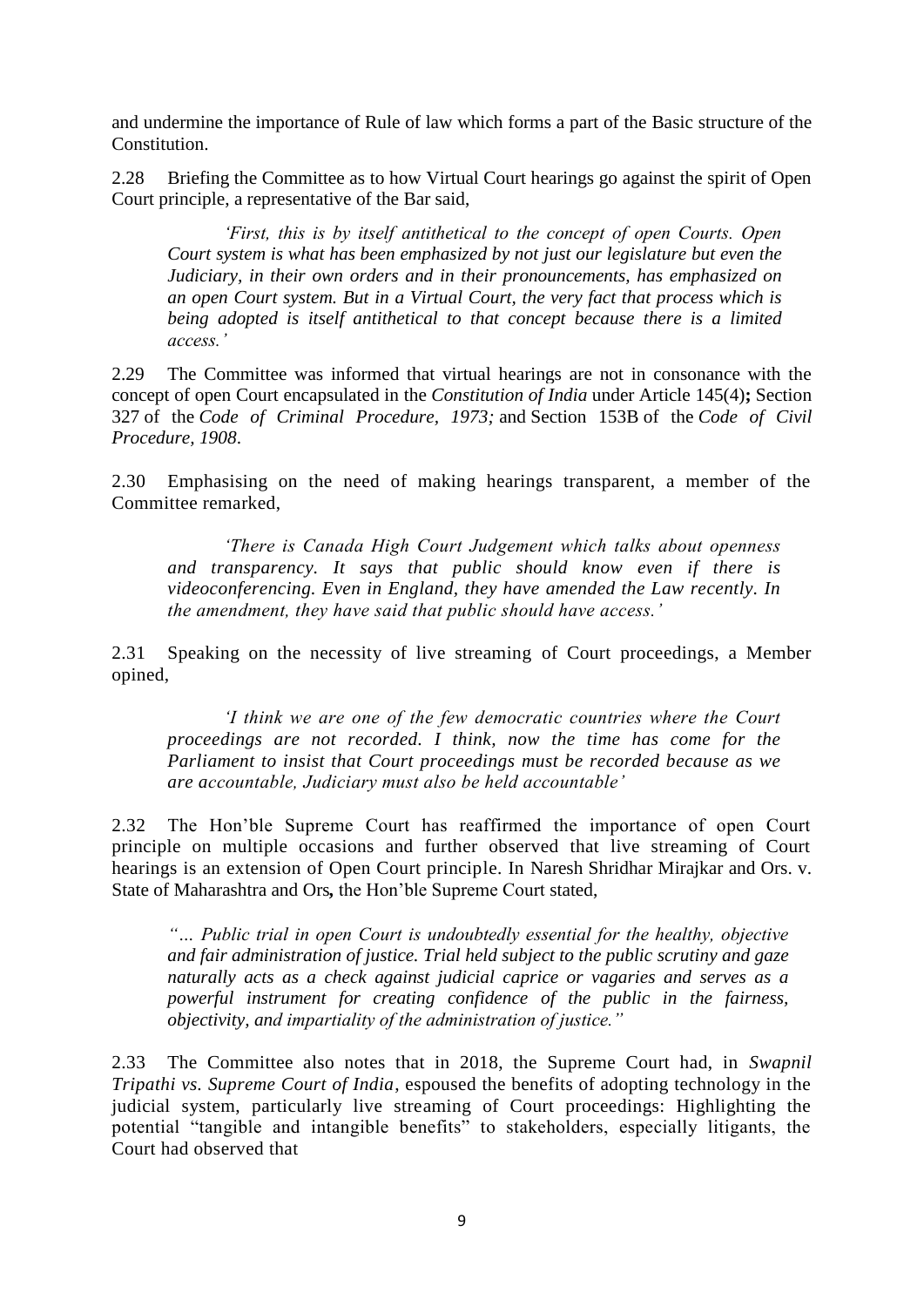"*technology could epitomize transparency, good governance and accountability, and more importantly, open the vista of the Court rooms, transcending the four walls of the rooms to accommodate a large number of viewers to witness the live Court proceedings."*In the same judgment, the Supreme Court also recognized that live streaming of Court proceedings had been implemented in other jurisdictions globally.

2.34 The Committee further notes that in *Indira Jai Singh vs. Secretary General of Supreme Court & Ors (2018)* has inter alia observed that : (i) It is important to reemphasise the significance of live streaming as an extension of principle of open justice and open Courts; (ii) The process of live streaming should be subjected to carefully structured guidelines;(iii) Initially, a pilot project may be conducted for about three months by live streaming only cases of national and constitutional importance which can be expanded in due course with availability of infrastructure. Department of Justice has informed that the e Committee of the Supreme Court has set up a Committee of 5 Judges to oversee and assist *e*-Committee of the Supreme Court in preparing guidelines for live streaming of cases to make justice delivery mechanism more transparent. The guidelines would cover all facets including technologies to be deployed, safeguards and proceedings. The report of the Committee is awaited.

2.35 The Committee is happy to note that in a first, the Madras High Court allowed live relay of Contempt proceedings initiated against lawyers to be viewed by advocates outside the Court campus on 1<sup>st</sup> October, 2015. And recently, the Calcutta High Court permitted live streaming of hearing in a case involving Parsi community saying that the proceedings would have ramifications for the entire community across the country in February 2020.

2.36 Also, more recently, the High Court of Gujarat, while hearing a petition seeking public access to Virtual Court hearings observed,

*"the right to know and receive information is one of the facets of Article 19(1)(a) of the Constitution and for which reason, the public is entitled to witness the Court proceedings involving the issue having an impact on the public at large or a section of the public, as the case may be."*The Bench observed: *"To observe the requirement of an open Court proceedings, the members of the public should be allowed to view the Court hearings conducted through the video conferencing, except the proceedings ordered for the reasons recorded in writing to be conducted in-camera."*

2.37 Following that, the [High Court of Gujarat](https://www.indialegallive.com/topic/gujarat-high-court) constituted a Committee of two High Court Judges for the purpose of working out the modalities to facilitate the people at large including the media to watch the virtual hearing.

**2.38 The Committee notes that world over, Court proceedings are recorded in some form or the other. The apex Court has time and again emphasized the significance of live streaming of Court proceedings in promoting openness and transparency which in turn reinforce public faith in judicial system. The Committee agrees with the observation made by the apex Court that live streaming Court proceedings, especially cases of constitutional and national importance having an impact on public at large or a section of the public will promote transparency and openness. The litigant need not**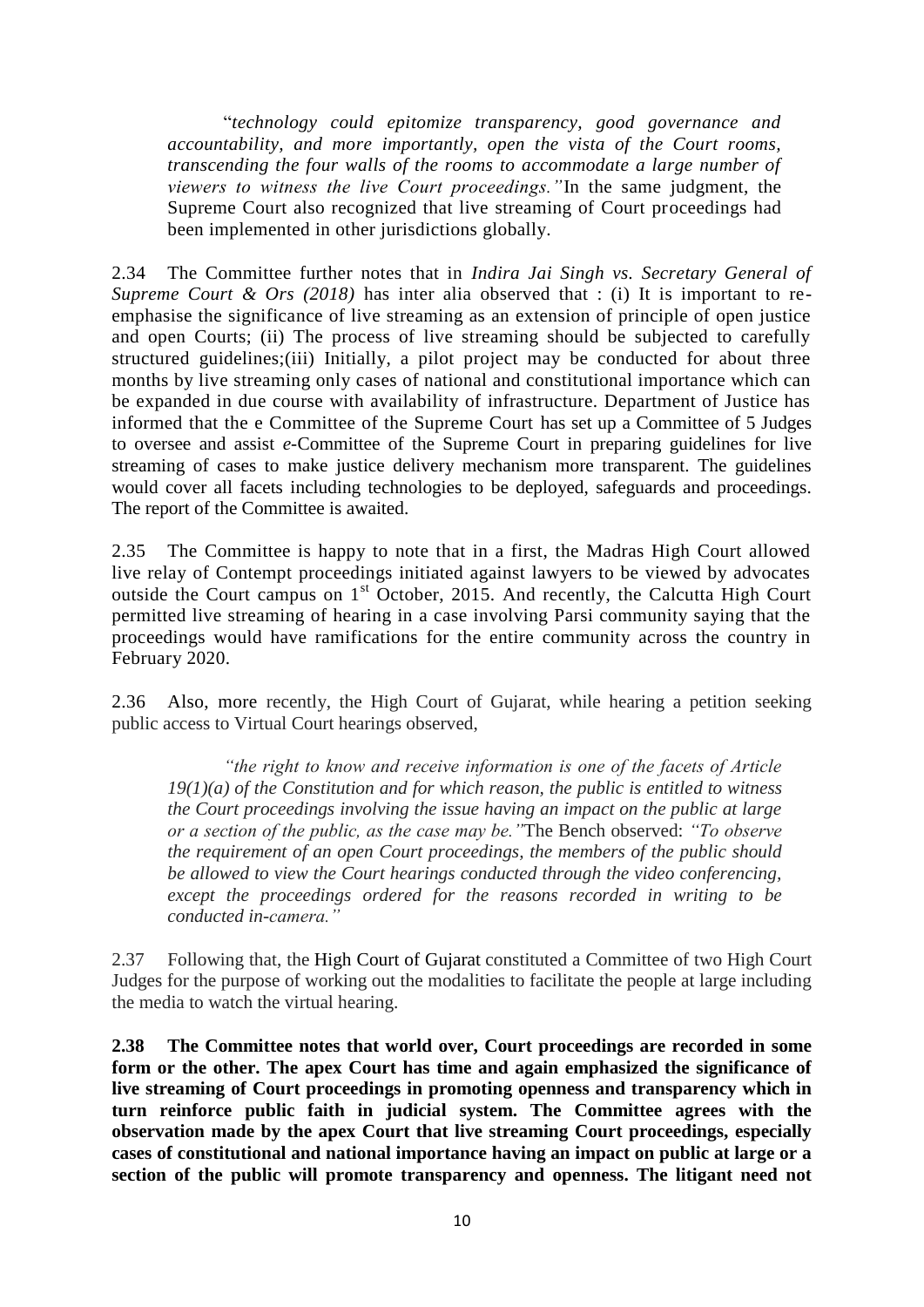**come to the Court to watch the proceedings and thus will reduce crowding inside the court. The Judiciary may also consider broadcasting virtual hearings of certain specified categories of cases to further the principle of open justice and open Court.**

### **Data privacy and Data security**

2.39 There are concerns that Virtual Courts will compromise privacy of data as well as confidentiality of discussions and Court proceedings. For instance, Courts in the United States had to deal with Zoom bombing, an unwanted intrusion by hackers and internet trolls into a video conference call, while conducting Court proceedings through videoconferencing using Zoom which is a third party software application. Currently, third-party software applications such as Vidyo, Cisco and Jitsi are being used in India for conducting Court hearings through videoconferencing.

2.40 Expressing concern over third party software applications, a representative of the Bar said,

*'When Virtual videoconferencing and Virtual hearing started, one of the software platforms was basically rejected by all on the ground that it is*  insecure. We are talking of insecure systems, those systems which the *presiding officers are using.'*

**2.41 The Committee thinks that third-party software is not only an unviable option but poses a major security risk as such software programs and applications are prone to hacking and manipulation. The Committee recommends the Ministry of Law and Justice and Ministry of Electronics and Information Technology to address data privacy and data security concerns while developing a new platform for India's judicial system.**

2.42 Speaking on the need of having a secure indigenous electronic document exchange system, a Member opined as follows:

*'As Courts are moving towards VC, the need for Electronic Document Management System intensifies. Currently, neither the Courts nor the Counsel appearing for the parties have any option for secured transmission of documents'*

**2.43 The Committee recommends that Block chain technology should be leveraged to improve reliability of evidence and security of transactions and to fortify digital security of case files. Proper standardized systems of authentication need to be put in place. Online systems should be underpinned by proper procedural safeguards.**

# **Indigenous Hardware and Software**

2.44 The Committee is of the view that India can become a role model for the world in the arena of legal and Courtroom technology given our remarkable achievements in IT and IT enabled services sector. Technologies must be built and incorporated in the Court systems in such a manner that fundamental legal principles such as participatory justice, fairness, impartiality and access to justice are not compromised.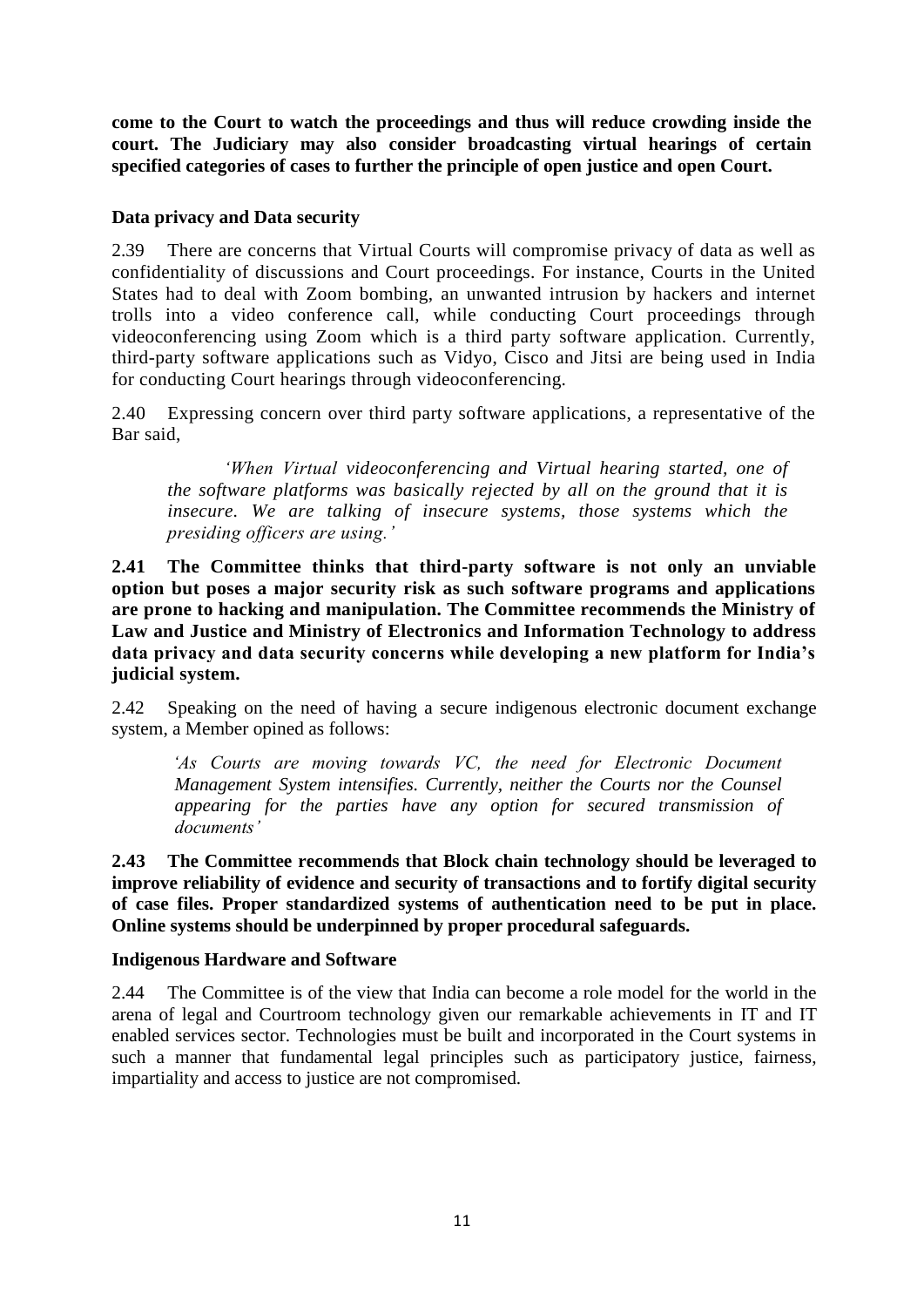2.45 While expressing concern over technical glitches a Member said,

*'NIC should develop an efficient system which can be accessed across the Country, especially, a customised application which is efficiently and cheap for videoconferencing.'*

2.46 The Committee is of the opinion that antiquated working practices may well be jettisoned for better outcomes. Technology should be employed so as to effect changes that are both incremental and transformational. Besides streamlining and optimizing inefficient manual processes through a host of small refinements, innovative technologies like machine learning, artificial intelligence and block chain technology may be employed to bring about a transformational change.

2.47 While suggesting certain reform measures to bring about improvement in the existing Virtual Courts system, a Member said,

*'India is known as the home of software. The Whole World looks to us. We have companies like TCS, Infosys, HCL, Wipro and so many other companies.'*

**2.48 The Committee recommends that Ministry of Electronics and Information Technology may be approached by the Administrative Ministry to develop indigenous Software applications to handle Virtual Court hearings. The Committee also recommends to rope in Private IT companies, if need be, to develop Artificial intelligence systems capable of supporting bulk documentation, remote location of parties and sophisticated use of graphics.** 

**2.49 The Committee believes that Legal technology Start ups engaged in innovative solutions can play a crucial role in harnessing the unlimited potential of technology to connect stakeholders in the justice delivery system and in finding solutions that are affordable and efficient and therefore recommends the Government to promote them.**

#### **Infrastructural Constraints and need for a revised policy**

2.50 The Calcutta High Court Bar Association in its written replies to the Committee apprised how infrastructural deficiencies are crippling Virtual Court hearings. The Bar Association stated,

*'There are 38 Judges in the Calcutta High Court but there is not sufficient infrastructure to enable all Hon'ble Judges to undertake virtual hearings. For example, on 03.08.2020 only 8 Hon'ble Judges were able to take up matters virtually both in Division Bench as well as singly.'*

2.51 Expressing concern about the poor state of judicial infrastructure in the Country, a member of the Committee said,

'*You are talking about the Supreme Court and the High Courts. Go to the lower level of District Courts and Mofussil Courts. Judges don't have connection. There is no Wifi facility. So, Videoconferencing is practically a nonstarter in District Courts.'*

2.52 The above two observations are strengthened by the findings of National Council of Applied Economic Research which has made the following observation in its Report entitled 'Evaluation study of *e-*Courts Integrated Mission Mode Project'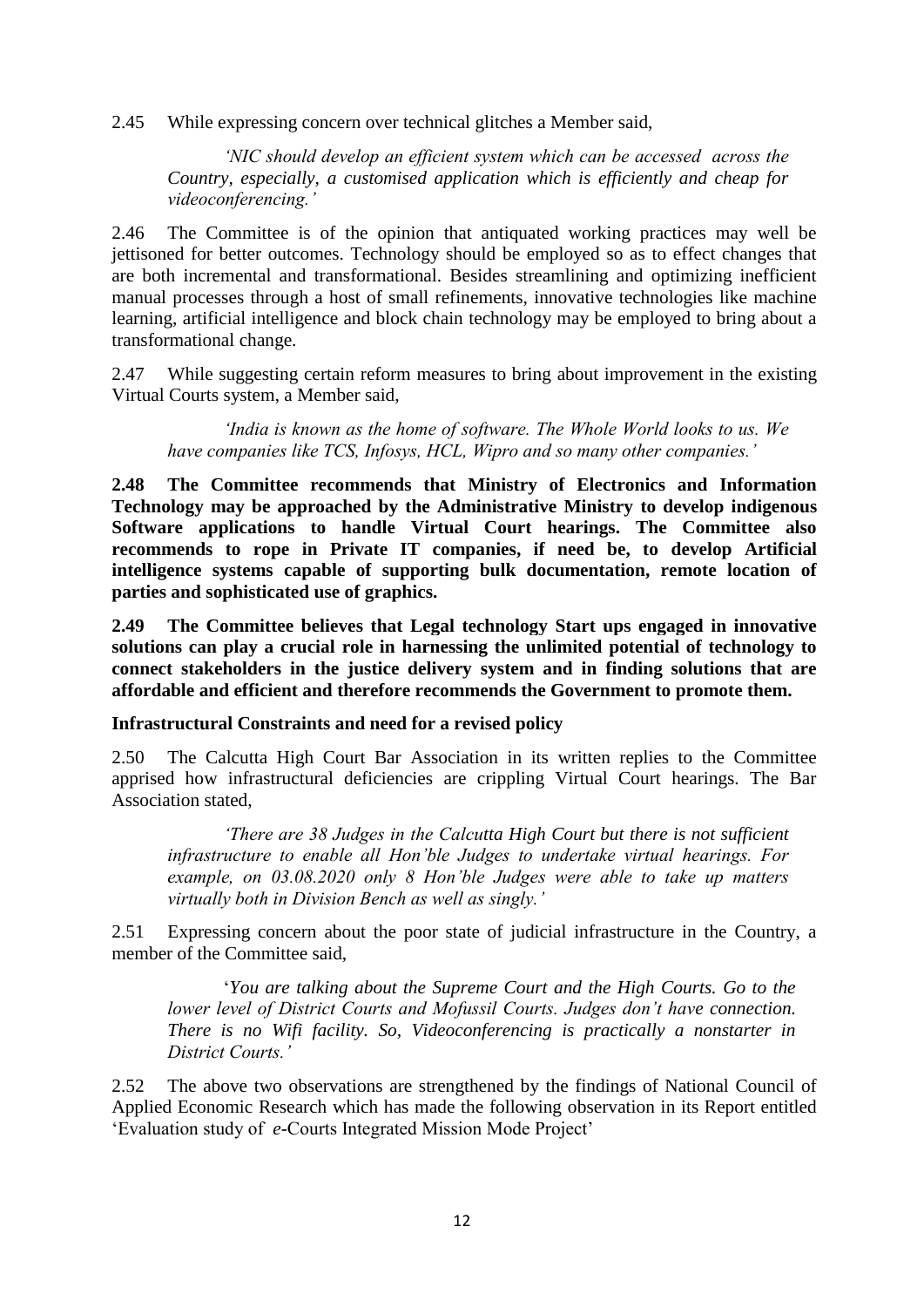'*Court complexes in remote locations suffer due to low connectivity. One main important condition for the success of the project is uninterrupted connectivity. Internet as well as electrical connectivity needs to be improved*.'

**2.53 The Committee is constrained to note that District and Subordinate Courts lack basic infrastructure and are experiencing difficulties in adapting to Virtual Court system. The Committee understands that transition from physical Courtrooms to Virtual Courtrooms requires massive investment as basic infrastructure required to support digitized Court hearings such as electronic case files, equipment to project documents and images, audio and video, tools to record hearings, videoconferencing and reliable WiFi needs to be put in place. Since transition to Virtual Courts requires high initial investment, the Committee desires that feasibility of new financing approaches such as PPP model may be examined. The committee also feels that since the stake holders are advocates, the Bar council of India should advise the respective state bar councils to conduct crash classes to equip the advocates for handling Online/Virtual Courts. The Bar Council of India should also address the problems of advocates hailing from the weaker sections relating to acquisition of necessary infrastructure to support online Virtual Courts in view of the transition having taken place suddenly.**

#### **Tardy progress of e Courts Integrated Mission mode project**

2.54 Indian Judiciary has been faced with a huge number of pending cases. Preservation and orderly arrangement of records and their retrieval in manual mode has become extremely difficult. To solve such serious problems and to make the judicial system efficient, efforts to computerize some of its processes have been going on since 1990s. However, the need was felt to make the programme of ICT enablement of the Indian Judiciary mission-critical. Consequently, the e- Committee was formed in 2004 to draw up an action plan for ICT enablement of the Judiciary with the Patron-in-Chief-cum-Adhoc Chairman as the Chief Justice of India.

2.55 The e Courts Integrated Mission mode project is a Pan India e governance project being implemented in High Courts and district/subordinate Courts of the country. The project has been conceptualized on the basis of National policy and Action plan for implementation of Information and Communication Technology in the Indian Judiciary by the e Committee of the Supreme Court. The project is monitored and funded by the Department of Justice and implemented by National Informatics Centre (NIC).

2.56 *e-*Courts project has been initiated with the objective of providing services to all key stakeholders including the Judiciary, the District and Subordinate Courts and Citizens/lawyers/litigants through ICT enablement of all District and Subordinate Courts in the country by providing Computer Hardware, Local Area Network, WAN/broadband Connectivity and installation of Case Information software at each Court complex and making the justice delivery system more affordable, accessible, cost effective, transparent and accountable. The first phase of the project was implemented during 2007-2015 and the second phase was launched in 2015 and is currently going on.

2.57 Various activities taken up under phase- I and being taken up under phase II of *e*-Courts project are listed below: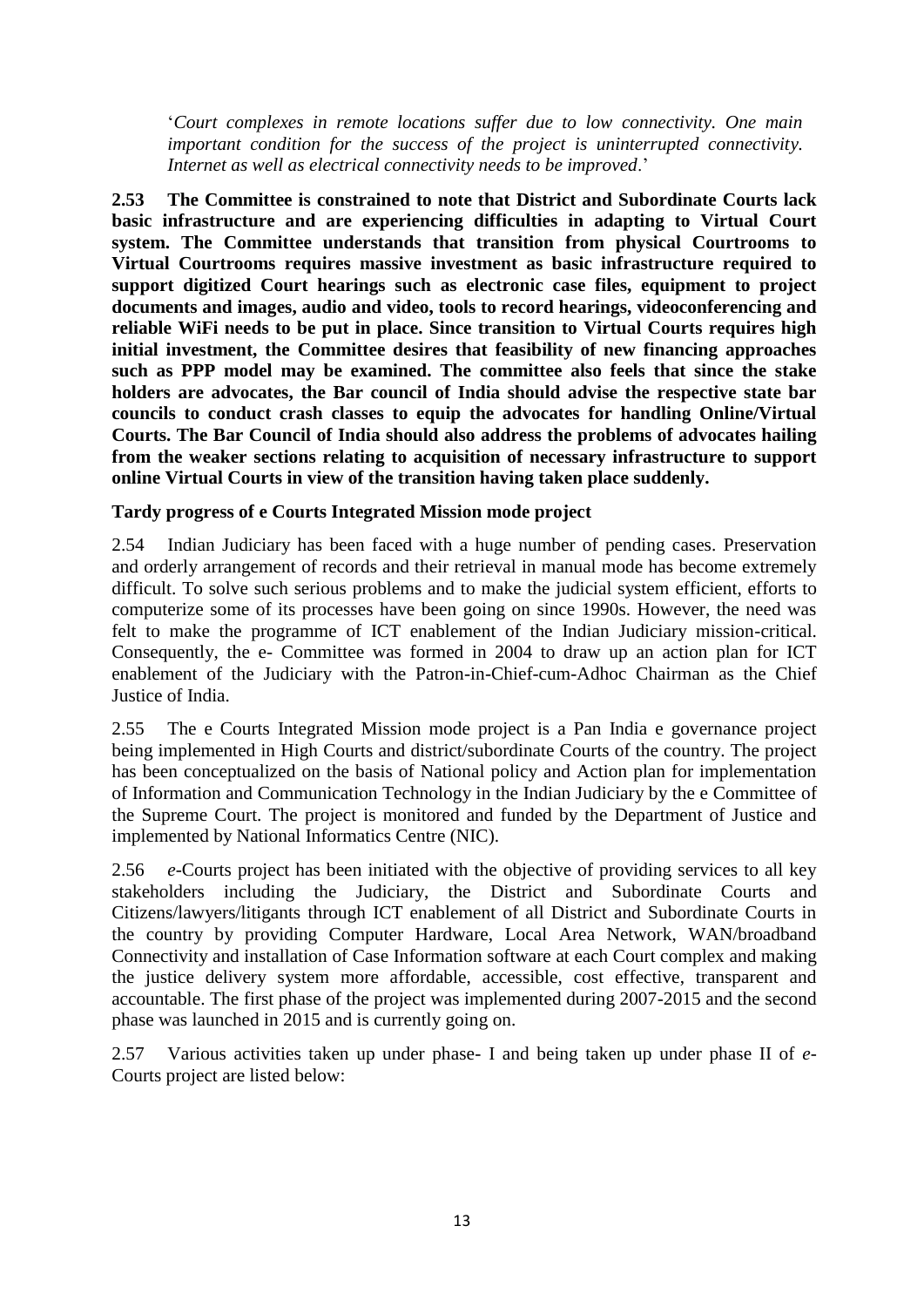| S.No. | Component                                                                                                            | <b>Brief description</b>                                                                                                                                                                                                                                                                                                                                                                                                                                                                                                                                                                                                              |
|-------|----------------------------------------------------------------------------------------------------------------------|---------------------------------------------------------------------------------------------------------------------------------------------------------------------------------------------------------------------------------------------------------------------------------------------------------------------------------------------------------------------------------------------------------------------------------------------------------------------------------------------------------------------------------------------------------------------------------------------------------------------------------------|
|       |                                                                                                                      |                                                                                                                                                                                                                                                                                                                                                                                                                                                                                                                                                                                                                                       |
| 1     | Hardware for Courts                                                                                                  | Each Court complex has been equipped with the<br>required hardware such as desktops, printers, servers<br>and scanners. Computerisation of 14249 District and<br>Subordinate Courts with 4 computers provided per<br>Court.                                                                                                                                                                                                                                                                                                                                                                                                           |
| 2     | Hardware to judicial officers                                                                                        | Laptops, printers, provided to 14309 judicial officers to<br>enhance the capacity of all judicial officers. UPS and<br>DG sets have been provided to create necessary power<br>back up to desktops and servers.                                                                                                                                                                                                                                                                                                                                                                                                                       |
| 3     | Software                                                                                                             | Case Information software (CIS) has been developed<br>and made available for deployment at all computerized<br>Courts. CIS automates the case management lifecycle<br>and all major processes such as case filing, scrutiny,<br>registration, allocation and Court diary/proceedings.<br>Cause lists, case status, certified copies of orders and<br>copy of judgements can be viewed/downloaded with the<br>help of CIS. Entry of data regarding past cases has been<br>initiated and data in respect of over 72 million cases is<br>available online                                                                                |
| 4     | Creation<br>of<br>computer<br>$\mathbf{a}$<br>room/Site preparation and<br>setting up of Judicial Service<br>Centres | A dedicated area for housing the servers and related ICT<br>equipment has been set up at each Court complex.<br>Judicial Service Centres (Citizen-service interface<br>counter) have been established at all computerised<br>Courts which serves as a single window for filing<br>petitions and applications by litigants/lawyers as also<br>obtaining information on ongoing cases and copies of<br>orders and judgements etc                                                                                                                                                                                                        |
| 5     | Change<br>Management<br>Training                                                                                     | and ICT training has been imparted to judicial officers and<br>Court staff to make them familiar with and proficient in<br>the use of ICT tools.14000 Judicial Officers trained in<br>the use of UBUNTU-Linux OS and 4000 Court staff<br>trained in CIS software. Technical manpower has been<br>deployed at all District Courts, High Courts, High Court<br>Benches and Supreme Court under the project to<br>provide<br>'trouble<br>shooting'<br>support,<br>necessary<br>maintenance and training support at the Court Complex<br>and assist in the transition from a manual case<br>management system towards an ICT enabled one. |
| 6     | Process Re-engineering                                                                                               | Process Re- engineering Committees set up in all High<br>Courts to review existing rules, processes, procedures<br>and forms.                                                                                                                                                                                                                                                                                                                                                                                                                                                                                                         |
| 7     | Video Conferencing                                                                                                   | VC be rolled out in 500 locations across the country.                                                                                                                                                                                                                                                                                                                                                                                                                                                                                                                                                                                 |
| 8     | Service Delivery                                                                                                     | The e-Courts portal has become operational; provides<br>online services such as case registration, cause list, case<br>status, daily orders, and final judgements.                                                                                                                                                                                                                                                                                                                                                                                                                                                                    |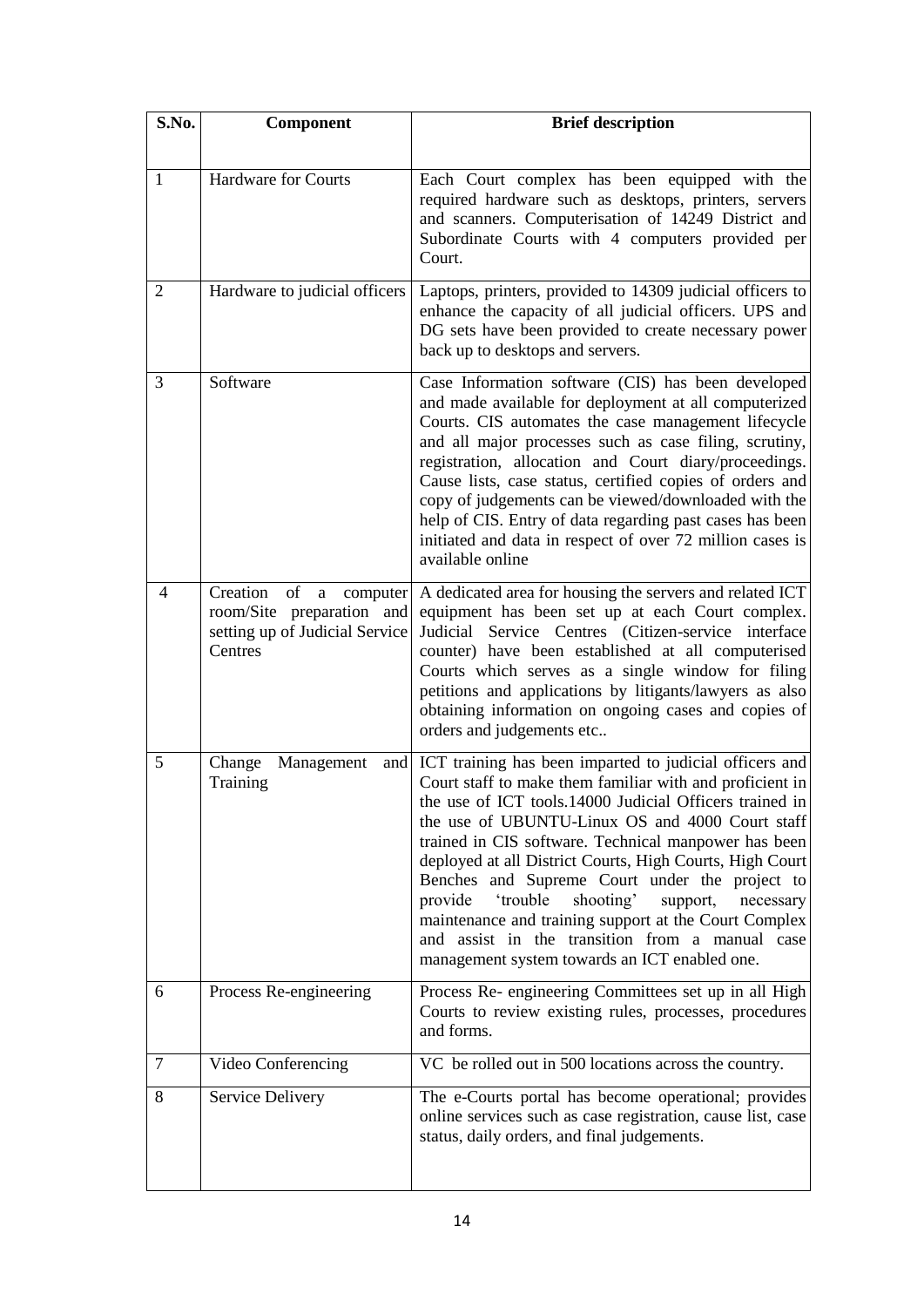| S.No. | <b>Component</b>                                                          | <b>Brief description</b>                                                                                                                                                                                                                                                                              |
|-------|---------------------------------------------------------------------------|-------------------------------------------------------------------------------------------------------------------------------------------------------------------------------------------------------------------------------------------------------------------------------------------------------|
| 9     | National Judicial Data Grid                                               | NJDG is intended to be the national data warehouse for<br>case data for all district and subordinate Courts across<br>the country. Litigants can access case status information<br>in respect of pending and decided cases and<br>orders/judgements pertaining to district and subordinate<br>Courts. |
| 10    | Communication,<br>Connectivity and Local Area internet.<br><b>Network</b> | Installation of Local Area Network, provision of<br>All Court Complexes are connected under the State<br>Wide Area Network and also provide last mile<br>connectivity from SWAN's point of presence to the<br>Court complexes.                                                                        |
| 11    | Digital Signature                                                         | Digital Signature certificates have been provided to all<br>judicial officers to enable them to sign the judgement or<br>any electronic official documents digitally when<br>required.                                                                                                                |

2.58 Department of Justice in its written replies to the Committee stated that the following additional areas are proposed to be covered under Phase II of *e-*Courts project:

- Dedicated central video conferencing infrastructure for Courts.
- Additional video conferencing equipment for Courts, jails
- Video conferencing facility for advocates.
- Strengthening the existing e-Filing infrastructure.
- e-Payments.
- Scanning and digitization of case records.
- Live streaming of virtual hearings
- More Helplines and *e-*Sewa Kendras
- Improved power backup facilities
- Greater emphasis on awareness creation and training of advocates to get used to e Court services.

2.59 The Committee is happy note the progress made so far because taking all paper work of Courts to an online platform is a huge task in itself. However, the Committee is constrained to state that this progress is not sufficient and the gaps are glaring.

2.60 According to the data provided by the *e*-Committee of Supreme Court to the Department of Justice, the number of functional Court rooms provided with Video Conferencing is 3477 and number functional Court rooms which would still require this facility is 14443.

2.61 While expressing concern over the state of infrastructure in the Judiciary, a Member said,

*'We are connecting the whole world and yet we cannot connect our Courts. This is something that does not make sense at all.'*

2.62 Statistics seem to corroborate the above observation, as per the data provided by the Department of Justice as many as 2992 sites are yet to get WAN connectivity.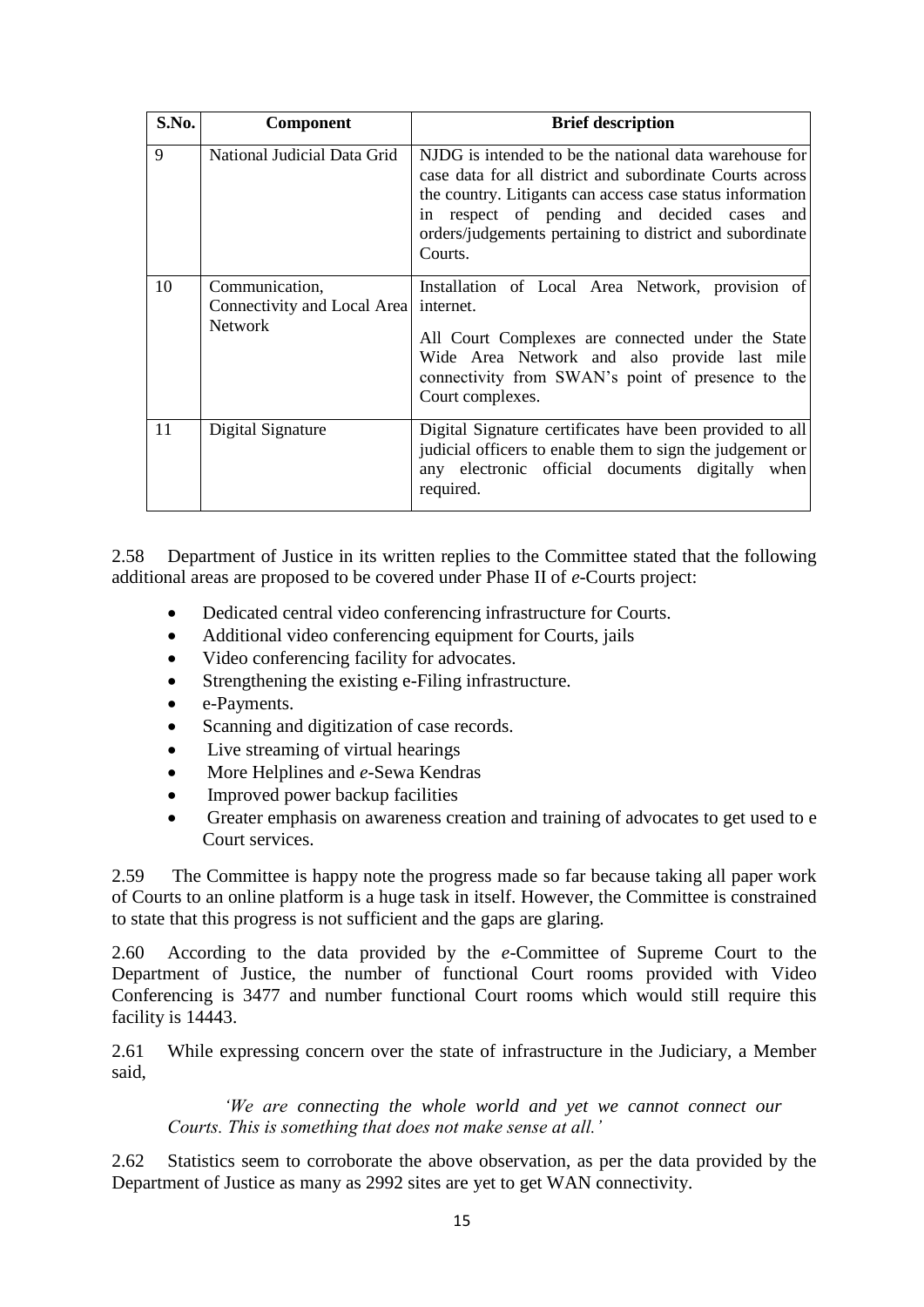| Status of WAN Connectivity as on 21 <sup>st</sup> August, 2020: |  |
|-----------------------------------------------------------------|--|
|-----------------------------------------------------------------|--|

| Total sites to be connected          | 2992 |
|--------------------------------------|------|
| Commissioned as on date              | 2882 |
| TNF (technically not feasible) sites | 58   |
| Work in progress by BSNL             |      |
| Sites still to be connected          |      |

2.63 Digitization of case files is also progressing at snail's pace. The position with regards to the High Courts and District Courts is as under:

|  |                | <b>S.No High Court</b> | <b>Status of Scanning in High Court</b>                                                                                                                                                                                    | <b>Status of Scanning</b><br>in District Court |                                                                                                                   |                                                             |
|--|----------------|------------------------|----------------------------------------------------------------------------------------------------------------------------------------------------------------------------------------------------------------------------|------------------------------------------------|-------------------------------------------------------------------------------------------------------------------|-------------------------------------------------------------|
|  |                |                        | Disposed of cases.                                                                                                                                                                                                         | Pending cases.                                 | <b>Disposed</b><br>of cases.                                                                                      | <b>Pending</b><br>cases                                     |
|  | 1              | Allahabad              | At Allahabad: More than<br>26.27 lac files containing<br>more than 16 Cr pages<br>and at Lucknow: more<br>than 6.88 lac decided<br>case files containing<br>more than 3.67 Cr have<br>been scanned/digitised<br>till date. | <b>Not</b><br><b>Started</b>                   | <b>Not</b><br>started                                                                                             |                                                             |
|  | $\overline{2}$ | Andhra<br>Pradesh      | The High Court of Andhra Pradesh at Amaravati has<br>been established from 01-01-2019. The Scanning $\&$<br>Digitization of Judicial and Administrative records is Started<br>yet to be commenced.                         |                                                | Not                                                                                                               | <b>Not</b><br>started                                       |
|  | 3              | Bombay                 | Software is under<br>Software is under<br>development by the<br>development by the<br>vendor<br>vendor                                                                                                                     |                                                | Software<br>modificati<br>ons<br>pending<br>Scanning<br>Count -<br>Mumbai<br>3237891<br>and<br>Washim-<br>3112937 | Software<br>is under<br>develop<br>ment by<br>the<br>vendor |
|  | $\overline{4}$ | Calcutta               | 1,22,62,298 pages have<br>been scanned.                                                                                                                                                                                    | Not started                                    | <b>Not</b><br><b>Started</b>                                                                                      | <b>Not</b><br>started                                       |
|  | 5              | Chhattisgarh           | Started at High Court of<br>Chhattisgarh                                                                                                                                                                                   | <b>Not Started</b>                             | <b>Not</b><br><b>Started</b>                                                                                      | <b>Not</b><br>started                                       |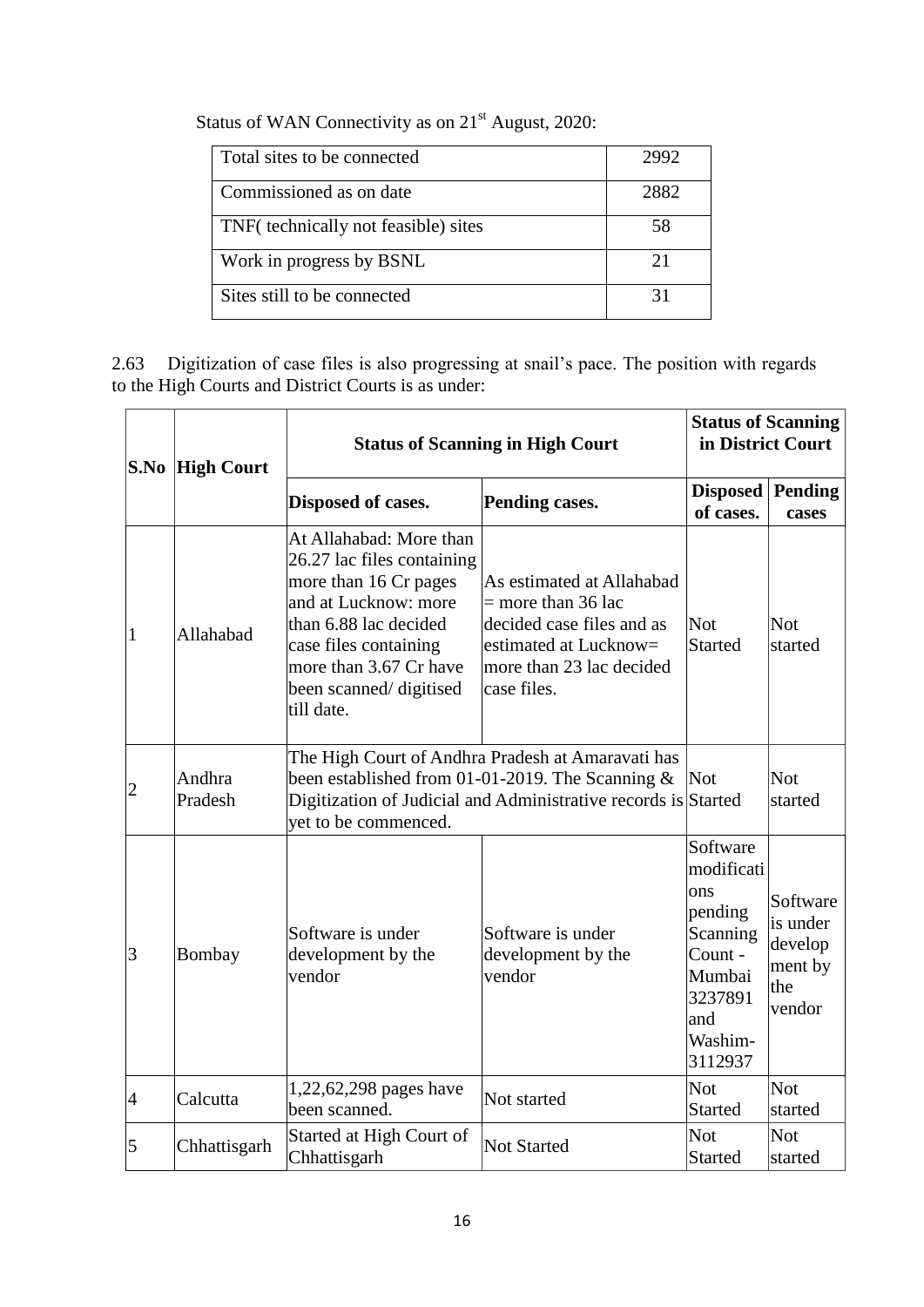| S.No | <b>High Court</b>   | <b>Status of Scanning in High Court</b>                                                                  |                                                                                                                                                                                                                                                                                                             | <b>Status of Scanning</b><br>in District Court                 |                       |
|------|---------------------|----------------------------------------------------------------------------------------------------------|-------------------------------------------------------------------------------------------------------------------------------------------------------------------------------------------------------------------------------------------------------------------------------------------------------------|----------------------------------------------------------------|-----------------------|
|      |                     | Disposed of cases.                                                                                       | Pending cases.                                                                                                                                                                                                                                                                                              | <b>Disposed</b> Pending<br>of cases.                           | cases                 |
| 6    | Delhi               | Total number of scanned<br>pages (pending & disposed<br>of cases) is 17,65,50,901.                       | Presently, all the fresh<br>filings (other than e-<br>filings) are scanned at<br>the time of filing.<br>Pending cases are<br>continuously being<br>scanned. All the pending<br>cases to be listed before<br>e-Courts are scanned on<br>priority basis preferably<br>2-3 days before the date<br>of hearing. | 43278<br>(Approx)                                              | 4633<br>(Approx)      |
| 7    | Guwahati<br>(Assam) | Scanning of disposed of<br>cases is going on                                                             | Not started                                                                                                                                                                                                                                                                                                 | Scanning<br>of<br>disposed<br>of cases<br>are going<br>on.     | <b>Not</b><br>started |
| 8    | Gujarat             | Scanning initiated for<br>Disposed as well pending<br>cases. Scrutiny and porting<br>to DMS is underway. | Scanning initiated for<br>Disposed as well<br>pending cases. Scrutiny<br>and porting to DMS is<br>underway.                                                                                                                                                                                                 | Started on<br>pilot basis Not<br>for $10 \text{ lac}$<br>pages | started               |
| 9    | Himachal<br>Pradesh | Approximately 95,421<br>cases are uploaded to<br>DMS(Dspace)                                             | <b>Scanning of Pending</b><br>cases not started yet.                                                                                                                                                                                                                                                        | <b>Not</b><br><b>Started</b>                                   | <b>Not</b><br>started |
| 10   | Jammu &<br>Kashmir  | Data not provided                                                                                        | Data not provided                                                                                                                                                                                                                                                                                           | Data not<br>provided.                                          |                       |
| 11   | Jharkhand           | In Progress (481139 case)<br>files till 31st March 2020<br>have been scanned)                            | In Progress (308116)<br>case files till 31st March Not<br>2020 have been<br>scanned)                                                                                                                                                                                                                        | <b>Started</b>                                                 | <b>Not</b><br>started |
| 12   | Karnataka           | Number of pages scanned<br>till date 8440481                                                             | Number of pages<br>scanned from 2011 to<br>2018-63291                                                                                                                                                                                                                                                       | Pages<br>pending<br>and<br>disposed<br>259592                  |                       |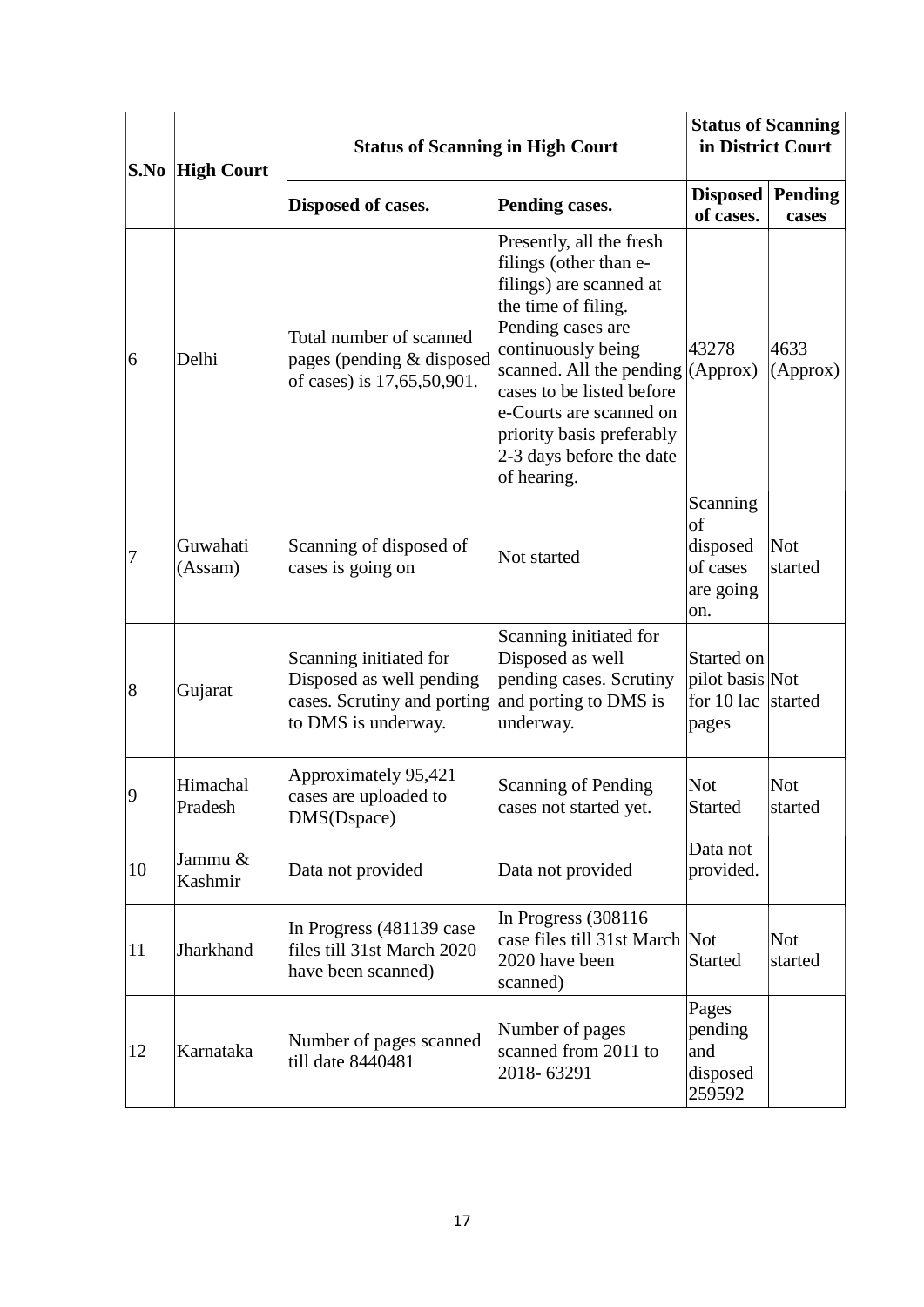| S.No | <b>High Court</b>     | <b>Status of Scanning in High Court</b>                                                                                             |                                                                                            | <b>Status of Scanning in</b><br><b>District Court</b>       |                            |
|------|-----------------------|-------------------------------------------------------------------------------------------------------------------------------------|--------------------------------------------------------------------------------------------|-------------------------------------------------------------|----------------------------|
|      |                       | Disposed of cases.                                                                                                                  | Pending cases.                                                                             | Disposed of<br>cases.                                       | <b>Pending</b><br>cases    |
| 13   | Kerala                | Pre-scanning activities<br>commenced from<br>20.05.2020. As on<br>09.06.2020, 9627 files<br>verified for scanning<br>(417753 pages) | Not started                                                                                | <b>Not Started</b>                                          | Not started                |
| 14   | Madhya<br>Pradesh     | 38.63 Lakh files<br>comprising of 15.02<br>Crore pages                                                                              | Digitization/Scanning<br>under progress                                                    | 11 Crore<br>pages<br>completed<br>at 25<br><b>Districts</b> | <b>Starting</b><br>Shortly |
| 15   | Madras                | Data not provided                                                                                                                   | Data not provided                                                                          | <b>Not Started</b>                                          | Not started                |
| 16   | Manipur               | 11, 14, 537                                                                                                                         | Data not provided                                                                          | Not Started                                                 | Not started                |
| 17   | Meghalaya             | Data not provided                                                                                                                   | Data not provided                                                                          |                                                             |                            |
| 18   | Orissa                | Yes, it is ongoing for<br>disposed of cases.                                                                                        | No                                                                                         | Not Started                                                 | Not started                |
| 19   | Patna                 | 1,65,02,486                                                                                                                         | 40,194                                                                                     | Not Started                                                 | Not started                |
|      |                       |                                                                                                                                     |                                                                                            | 3,08,068 P                                                  | Not started                |
| 20   | Punjab $&$<br>Haryana | 20,78,116                                                                                                                           | 4,40,300                                                                                   | 4,43,862 H                                                  | Not started                |
|      |                       |                                                                                                                                     |                                                                                            | 80900 C                                                     | Not started                |
| 21   | Rajasthan             | Scanning and digitization<br>work of record disposed<br>till the year 2015 is in<br>progress. More than 20%<br>work has been done.  | Scanning work started<br>only for Disposed<br>Cases, work not started<br>for Pending Cases | <b>Not Started</b>                                          | Not started                |
| 22   | Sikkim                | completed till 2017                                                                                                                 | not completed                                                                              | completed<br>till 2018                                      | not<br>completed           |
| 23   | Telangana             | 2,35,242 Cases<br>comprising of<br>1,41,67,125 Pages                                                                                | 1,48,794 Cases<br>comprising of<br>1,27,08,650 Pages                                       | Not Started                                                 | Not started                |
| 24   | Tripura               | Not started                                                                                                                         | Not started                                                                                | Not Started                                                 | Not started                |
| 25   | Uttarakhand           | Till 2015                                                                                                                           | Not started                                                                                | <b>Not Started</b>                                          | Not started                |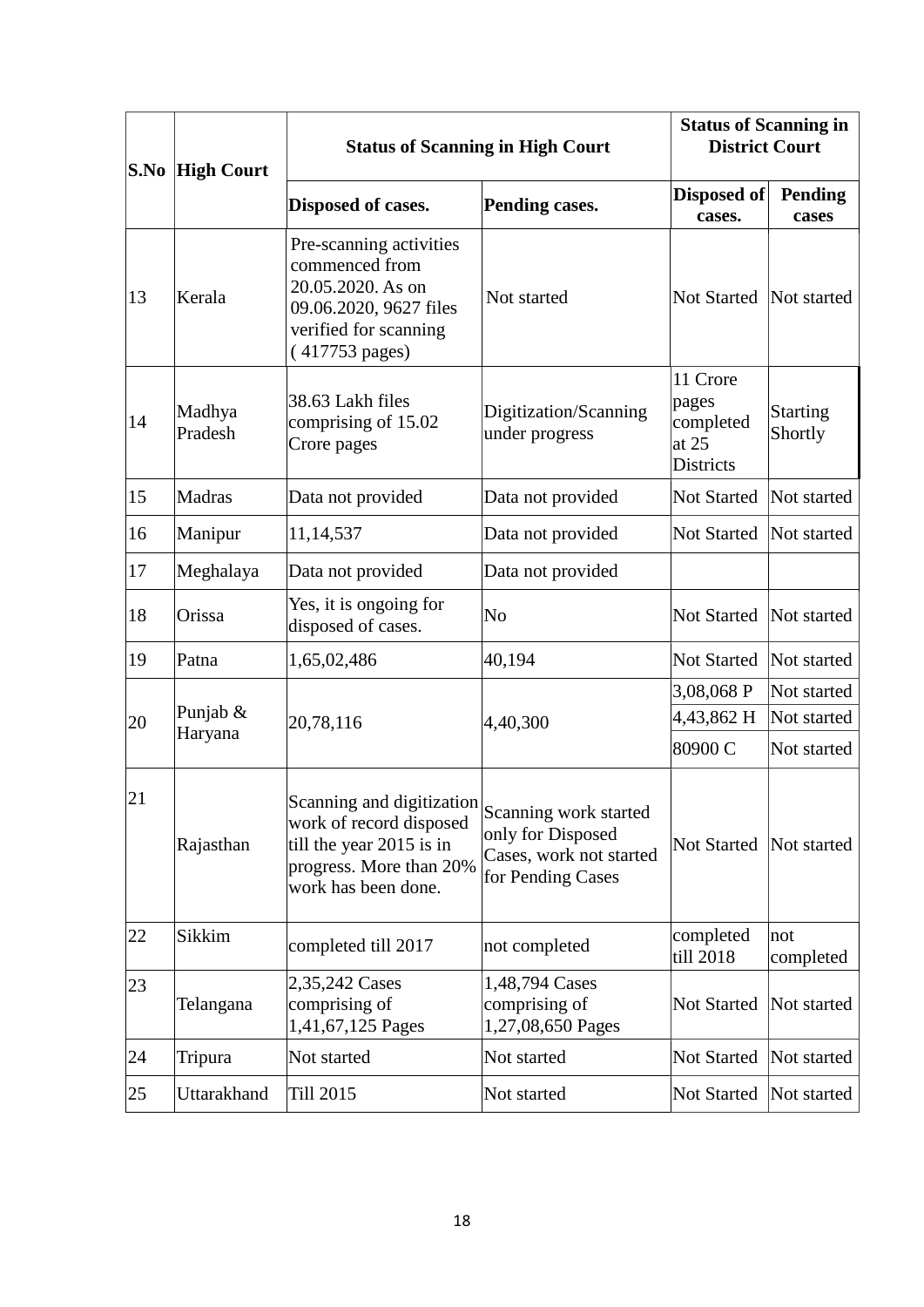2.64 As far as e Filing is concerned, in about half of the states e Filing is still in the trial stage.

|                |                              | e-Filing          |                       |  |
|----------------|------------------------------|-------------------|-----------------------|--|
| S.No           | <b>High Court</b>            | <b>High Court</b> | <b>District Court</b> |  |
| $\mathbf{1}$   | Allahabad                    | Yes               | Yes                   |  |
| $\overline{2}$ | Andhra Pradesh               | Yes               | Testing               |  |
| $\overline{3}$ | Bombay                       | HC CIS            | Yes                   |  |
| $\overline{4}$ | Calcutta                     | Testing           | Testing               |  |
| 5              | Chhattisgarh                 | Yes               | Yes                   |  |
| 6              | Delhi                        | Yes               | Yes                   |  |
| 7              | Guwahati (Arunachal Pradesh) | Testing           | Testing               |  |
| 8              | Guwahati (Assam)             | Testing           | Testing               |  |
| 9              | Guwahati (Mizoram)           | Testing           | Testing               |  |
| 10             | Guwahati (Nagaland)          | Testing           | Testing               |  |
| 11             | Gujarat                      | Testing           | Testing               |  |
| 12             | Himachal Pradesh             | Yes               | Yes                   |  |
| 13             | Jammu & Kashmir              | Testing           | Testing               |  |
| 14             | Jharkhand                    | Yes               | Yes                   |  |
| 15             | Karnataka                    | Testing           | Yes                   |  |
| 16             | Kerala                       | Yes               | Yes                   |  |
| 17             | Madhya Pradesh               | Yes               | Yes                   |  |
| 18             | <b>Madras</b>                | Yes               | Yes                   |  |
| 19             | Manipur                      | Testing           | Testing               |  |
| 20             | Meghalaya                    | Testing           | Testing               |  |
| 21             | Orissa                       | Yes               | Yes                   |  |
| 22             | Patna                        | Testing           | Testing               |  |
| 23             | Punjab & Haryana             | Yes               | Yes                   |  |
| 24             | Rajasthan                    | Yes               | Yes                   |  |
| 25             | Sikkim                       | Yes               | Yes                   |  |
| 26             | Telangana                    | Testing           | Testing               |  |
| 27             | Tripura                      | Testing           | Testing               |  |
| 28             | Uttarakhand                  | Testing           | Testing               |  |

**Status of Implementation of e-Filing is as under:**

The real benefit of Virtual Courts will percolate down only when there is sufficient infrastructure in place.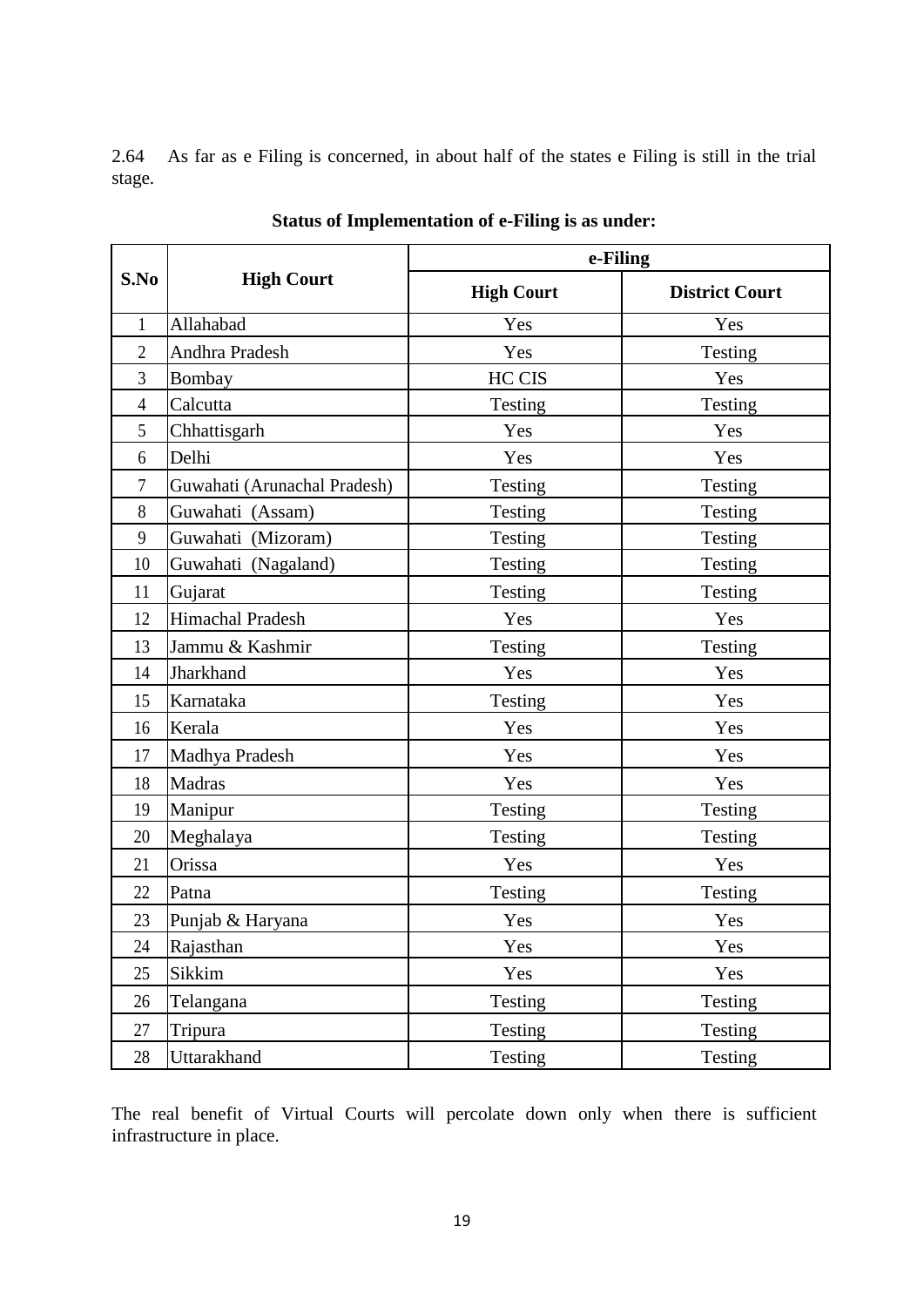**2.65 The Committee is unhappy to note that e Courts Integrated Mission mode project is progressing at a tortoise's pace. Without proper infrastructure in place, Virtual hearing of cases is an impossible proposition. Moreover, the Committee feels that the benefits of Virtual Courts will percolate down only when all Court Complexes are fully ICT enabled. The Committee strongly recommends the Department of Justice to take stock of the situation, introspect, identify the bottlenecks and take necessary remedial measures to ensure that the targets are achieved more ambitiously in prescribed timeframe.**

**2.66 The Committee notes that the Apex Court, High Courts and Subordinate Courts are at different stages of ICT enablement. Moreover, the world has seen staggering technological changes in the last decade. The Committee feels that there is a need to revise the National policy and Action plan for implementation of ICT in the Indian Judiciary was brought out in 2005. Therefore, the Committee recommends that the policy needs to be evaluated and revised in the light of transformation of legal landscape in the last fifteen years and a drive towards digital justice.**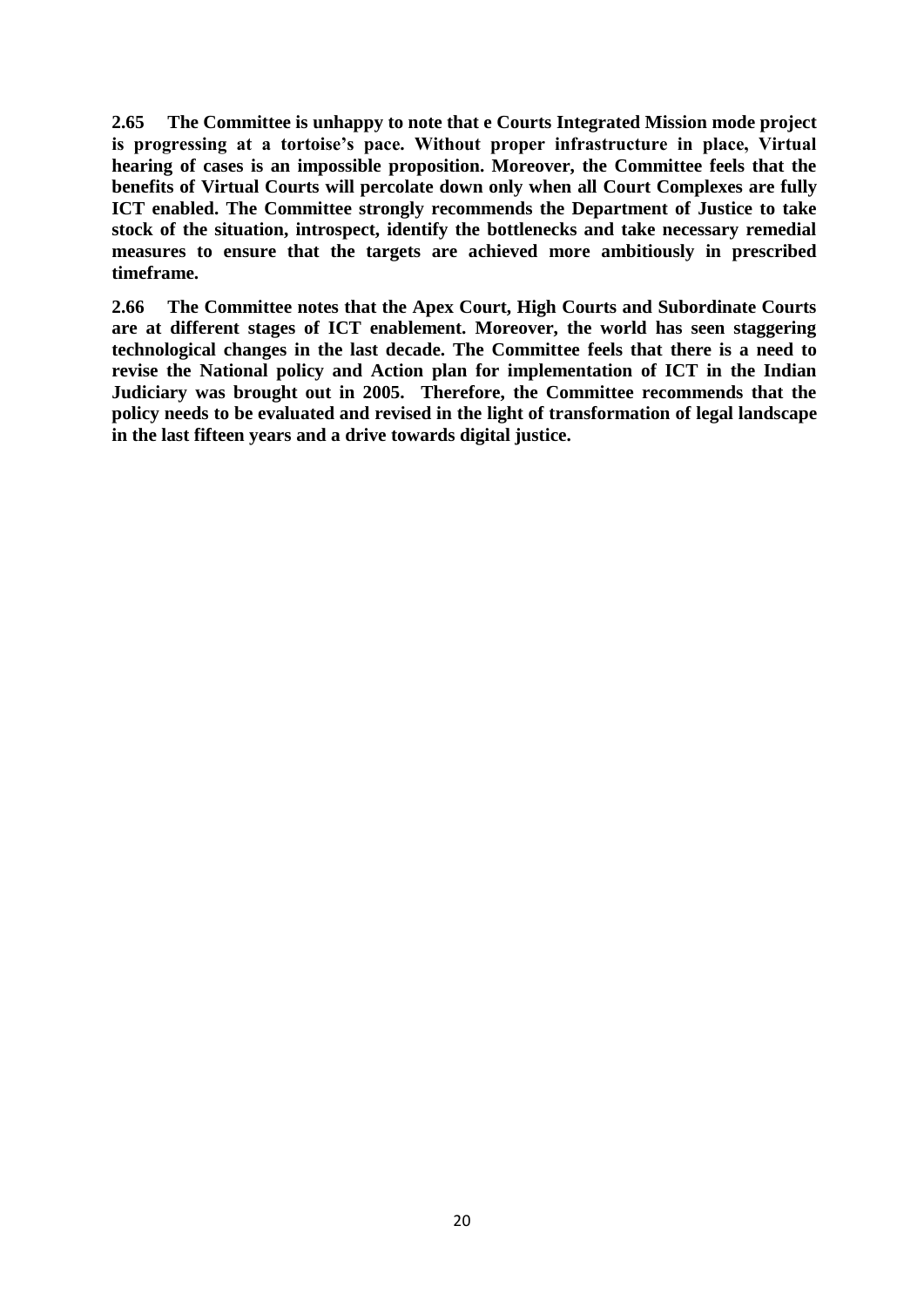# **CHAPTER-III**

#### **BENEFITS OF VIRTUAL COURTS AND WAY FORWARD**

3.1 Despite shortcomings, Virtual Courts have infinite benefits to offer for all the stakeholders involved. Moving to a largely virtual system has long term benefits for the judiciary, advocates and the public at large.

#### **Management of Docket explosion**

3.2 The Committee notes that India has been experiencing Docket explosion and Courts are staring at an avalanche of cases. At present, more than 30 million cases are pending in different Courts across the country. The problem of huge arrears of pending cases has been retarding the efficiency of justice dispensation system and the rights of citizens to timely delivery of Justice.

3.3 Inspite of various attempts such as reforms in Procedural Laws, tribunalisation, adoption of Alternative Dispute Resolution mechanism, establishment of Fast Track Courts and constitution of Courts under different statutes, the reduction of arrears in Courts and ensuring timely Justice to the litigant public continue to be a major challenge to the Indian Judiciary.

**3.4 The Committee believes that 'Justice delayed is Justice denied' but 'Justice hurried is also Justice buried'. The Committee is of the view that Virtual Courts is a mechanism that will strike a balance between these two extremes and extends expeditious Justice to the litigant public without compromising quality**. **The Committee feels that transfer of certain categories of cases from regular Court establishments to Virtual Courts will reduce the pendency of cases which has been clogging the wheels of Justice for decades.**

**3.5 To continue with the functioning of Virtual Courts in all the Courts even during non pandemic time, the Committee feels that the present system should be allowed to continue on an experimental basis with the consent of all parties for certain categories of cases like Appeals etc and final hearings where physical presence of the parties/counsels is not required and online virtual hearing alone is sufficient. The expenditure involved in the establishment of a large number of Tribunals /Courts can be cut down sizeably. This will also reduce the crowd in the court and cut down other litigation costs and overheads.**

**3.6 The Committee is also of the opinion that Virtual Courts can be extended permanently to various Appellate Tribunals like TDSAT, IPAB, NCLAT etc., located across the country which do not require personal appearances of the parties/advocates. Permanent Virtual Courts can also be established for hearing matters relating to Administrative and other Tribunals at the time of final hearing. This will cut down the cost and increase the efficiency in disposal of the cases without being unnecessarily being adjourned. The Committee is also of the opinion that necessary Amendments may be brought in laws to legalise Virtual Courts and its proceedings without being unnecessarily challenged before Courts. Promotes Docket Inclusion**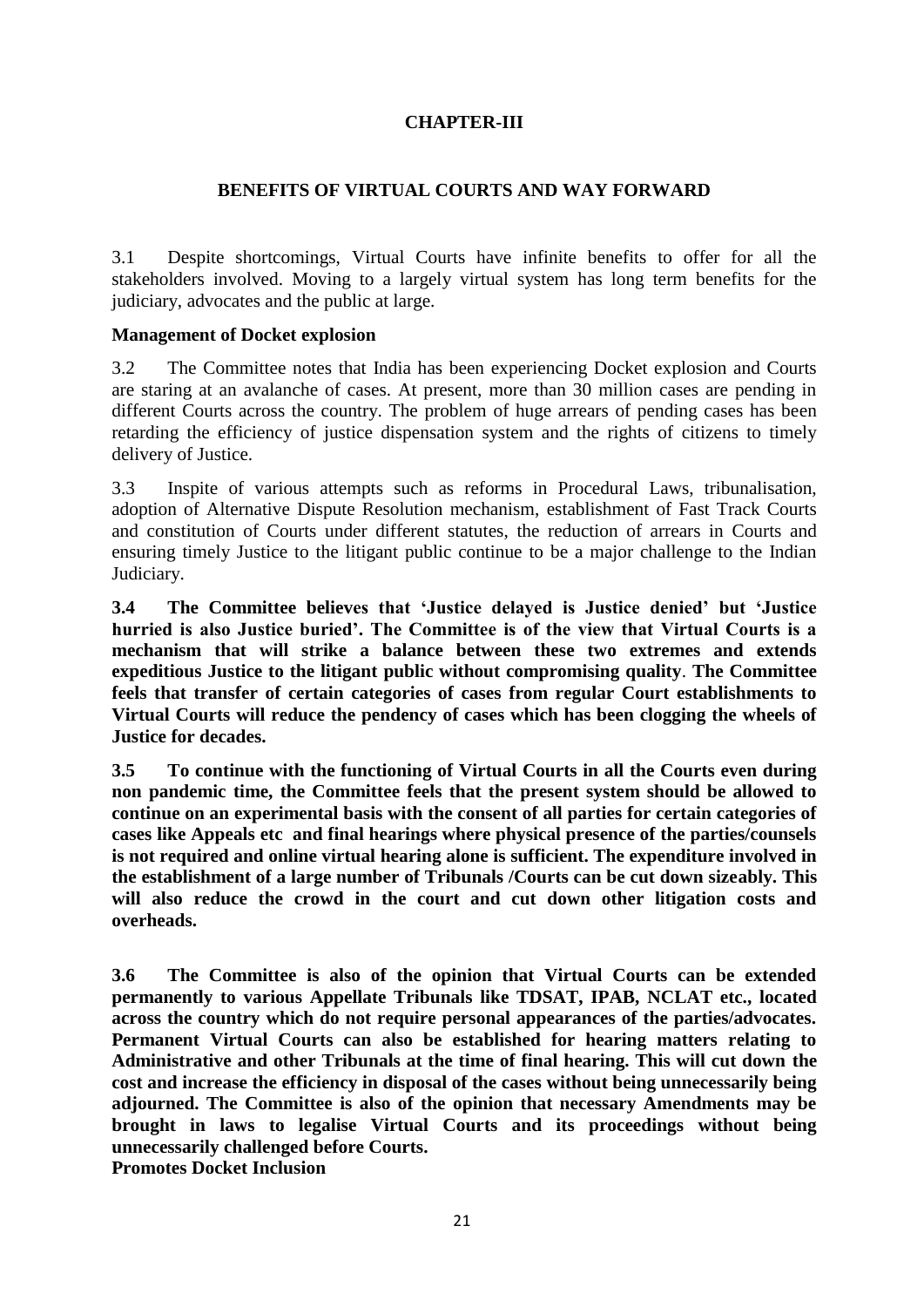3.7 The Committee notes that still in some parts of the country a substantial number of people have limited access to Justice and are unable to approach Courts due to locational or economic handicaps.

3.8 The Committee notes that India's Courts are organised based on pecuniary thresholds when it comes to civil matters and gravity thresholds (how grave the crime is) when it comes to criminal matters. This means, that more often than not, there is only one principal District Court for a whole district. In large states, some districts can be as large as some countries. Parties have to travel quite far to ensure that they can access the Court premises. Further, not just parties, their lawyers also must travel far to access Courts. On the appellate side of most High Courts, parties, and counsel, travel all the way from the districts to attend hearings.

**3.9 The Committee believes that Virtual Courts can better promote the principle of Distributive Justice. Distributive Justice requires that Court services should be accessible to all and that the service should be affordable by all. No member of the general public should be disadvantaged by locational or economic handicaps or otherwise. The Committee is of the opinion that Digital Justice is cheaper and faster. People living in remote and far flung areas can also take part in Court proceedings through videoconferencing without having to spend a fortune to set foot in the Courtroom.**

# **Access to Justice**

3.10 The Committee notes that Goal 16 of the Sustainable Development Goals framework is dedicated to the promotion of peaceful and inclusive societies for sustainable development, the provision of access to justice for all, and building accountable institutions at all levels. Target 16.3 *'Promote the rule of law at the national and international levels and ensure equal access to justice for all'* is to be achieved by 2030.The Committee hopes that Virtual Courts will help India accelerate progress towards achieving its SDG target 16.3by 2030.

3.11 Access to Justice is a Fundamental Right. Virtual Court system can increase access to justice by addressing locational and economic handicaps. For instance, people from remote and far flung areas can access the Supreme Court through a competent lawyer without having to spend a fortune in travelling all the way to the National Capital time and again.

3.12 Videoconferencing facilitates a lawyer to argue in any Court in any part of India. Cases can be heard from several Courts in a single day. A lawyer can argue in one Court in the morning, and be present for a case in another Court later in the day. This is not possible with physical Court hearings. Thus, both advocates and litigants have wider choice and this will result in substantial reduction of costs associated with litigation in appellate Courts which may otherwise require instructing a local lawyer. Litigants need not leave their work to attend Court as they can access proceedings from their home or office. Virtual proceedings also mitigate significant logistical costs incurred in the transportation of prisoners between jail and Court.

3.13 Virtual Courts also enable vulnerable witnesses to provide testimony from a safer environment. Also, Virtual hearings are more convenient and less traumatic for children, women and victims of abuse and the differently abled who cannot easily attend physical hearings in Courtrooms.

**3.14 The Committee also feels that at present, there is an enormous gulf between knowing one's rights and being able to enforce them. Only well resourced**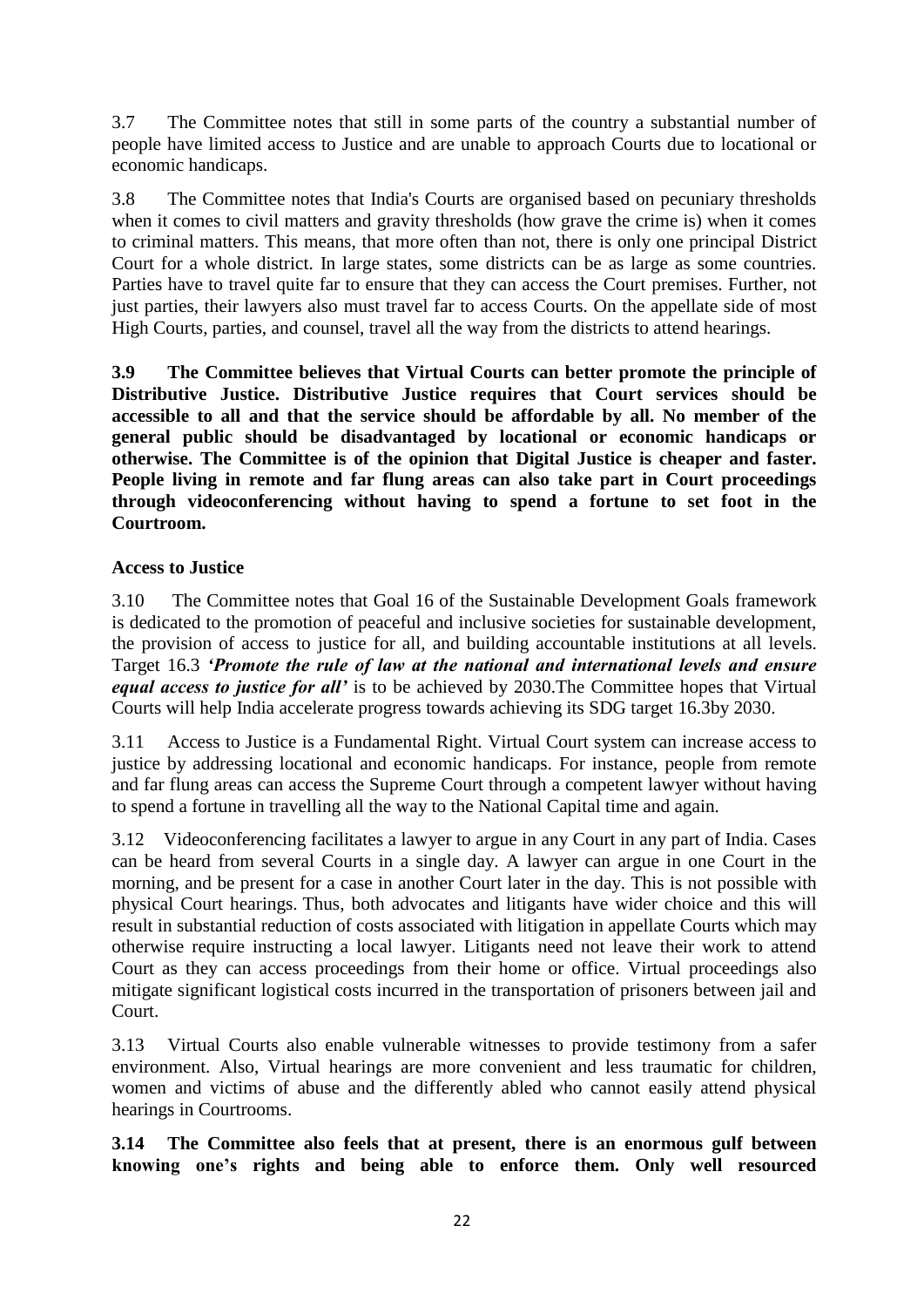**individuals/organizations are able to deploy lawyers and fight for justice. Virtual Courts have the potential to bridge the gap between people knowing the law and being able to enforce their entitlements, thereby creating a level playing field between the affluent and the less well off, between those who have always had Courts at their disposal and those who have always felt alienated. In the opinion of the Committee, Virtual Courts deliver 'Enforceable Justice'.** 

# **Speedy Justice**

3.15 The Committee notes that one of the principal benefits of Virtual Courts is that they expedite processes and procedures which would otherwise be protracted and laborious. Virtual Courts can deliver results faster and with fewer resources. Virtual Courts also reduce commute time to the Courts and wait time at the Courts. Dedicated time slots will in still more disciplined time management.

3.16 Virtual Courts helps in concise, pointed and focused arguing by lawyers making the system faster. Drawing a comparison between Virtual Court hearings and regular Court hearings, the Secretary, Department of Justice said,

*'Videoconferencing has led to a change in style and approach before the Court. Now, you have to go in for very concise oral arguments. You don't have time to carry on arguments for a very long time. There is also a change in the manner in which you handle witnesses and adversaries. That also has changed quite a bit as compared to an open Court where the entire spirit and ethos are a little different.'*

3.17 Also, the problem of truncated hearings interspersed by frequent adjournments can be avoided as there can be no excuse for litigants and lawyers not being able to attend Court. Repeated adjournment of cases, truncated hearings are resulting in rescheduling Court process and disrupting the progress of the case.

**3.18 The Committee is of the opinion that introduction of Virtual Courts would result in an improvement over traditional Courts as they are more affordable, citizen friendly and offers greater access to justice. They yield substantial savings in costs for both individual litigants and Courts. Traditional Courts, by and large, are accessible to very few people and even then only at disproportionate expense and effort, Virtual Courts can help overcome these injustices.**

# **Proportionate Justice**

3.19 The Committee feels that the Court system is already bogged down by arrears. The Committee notes that at present there is no mechanism to segregate simple cases which can be disposed of within shortest possible time as compared to complex cases involving cumbersome procedures and number of witnesses. Petty cases which constitute a major chunk of the caseload need to be separated from complex ones.

**3.20 In the opinion of the Committee, Virtual Courts can better promote the principle of Proportionate Justice. The principle of Proportionate Justice requires that the expense, speed, complexity and the extent of combativeness of any case should be proportionate to the substance and scale of that case. The Committee feels that there should be some mechanism to segregate simple cases from complex ones .In simple**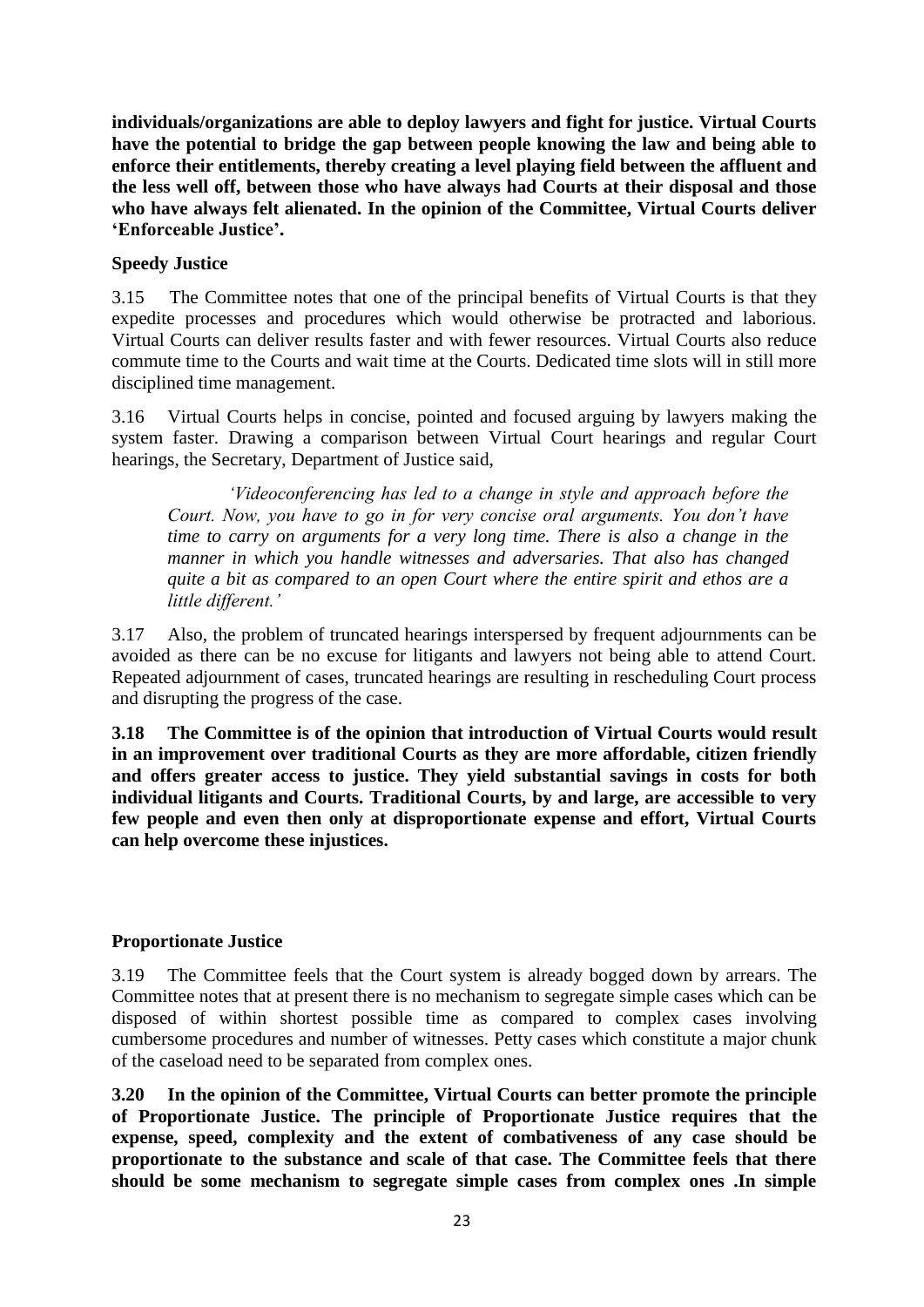**terms, one should not use a sledge hammer to crack a nut. Petty cases should be dealt with swiftly in a reasonable timeframe. Such cases should not require cumbersome procedures.**

#### **Pilot project and the way forward**

3.21 The representatives of the Bar contended that Virtual Courts do injustice to the art of advocacy as they deprive the advocates of an opportunity to argue and put forth one's case and change the course of arguments based on the changing dynamics of a case during the hearing. Most lawyers find it difficult to present their case efficiently and effectively via videoconferencing.

3.22They further submitted that an advocate gets to understand the mood of the judges and stands a better chance at convincing them during physical hearings. However, online hearing creates a psychological pressure on both the advocates as well as the judges. Physical presence can serve important expressive functions, particularly during crossexamination, which ultimately leads to the discovery of truth. Evidence recorded by means of video conferencing may distort non-verbal cues such as facial expressions, postures, and gestures. For instance, delayed streaming may come in the way of detecting facial reactions. Even in a live stream that is working perfectly, merely the face of a person may overemphasize facial expression while leaving gestures partially obscured or out of view entirely.

3.23 The Coordination and cooperation between the briefing counsel and the arguing counsel is completely lost in virtual hearings which actually works to the detriment of the litigant besides leading to lengthier arguments. Moreover, cases which require intensive and elaborate hearing on facts and points of law cannot be effectively heard and disposed of by Virtual Courts. An inability to cross-examine properly inadvertently increases the risk of error. A representative of the Bar said,

> *'….That integrity portion or that element of honesty and transparency is totally lost. I do not know who all are sitting next to the witness or to the opposite side. My screen is basically limited to his camera and whatever his webcam can see is all that I can see. I really do not know whether he is under duress; he is under coercion or he is being tutored'*

3.24 They further opined that holding of trials through videoconferencing would have several pitfalls and could be a tool for misuse in the hands of unscrupulous litigants. The whole purpose of judicial tools such as cross examination would be defeated. The trial through videoconferencing would encourage witness tutoring and prompting. It would be extremely tough to confront witnesses over Video conferencing.

3.25 Speaking on the shortcomings of Virtual Court hearings, a representative of the Bar said,

> *'In some cases, there are hundreds of documents which are filed and referring to those documents is very difficult. The Judge, who is hearing the matter, sometimes has a hard copy of the file before him. In many cases, they don't have it. They simply have the pleadings before them. They don't have the documents before them. They don't have the evidence recorded in the*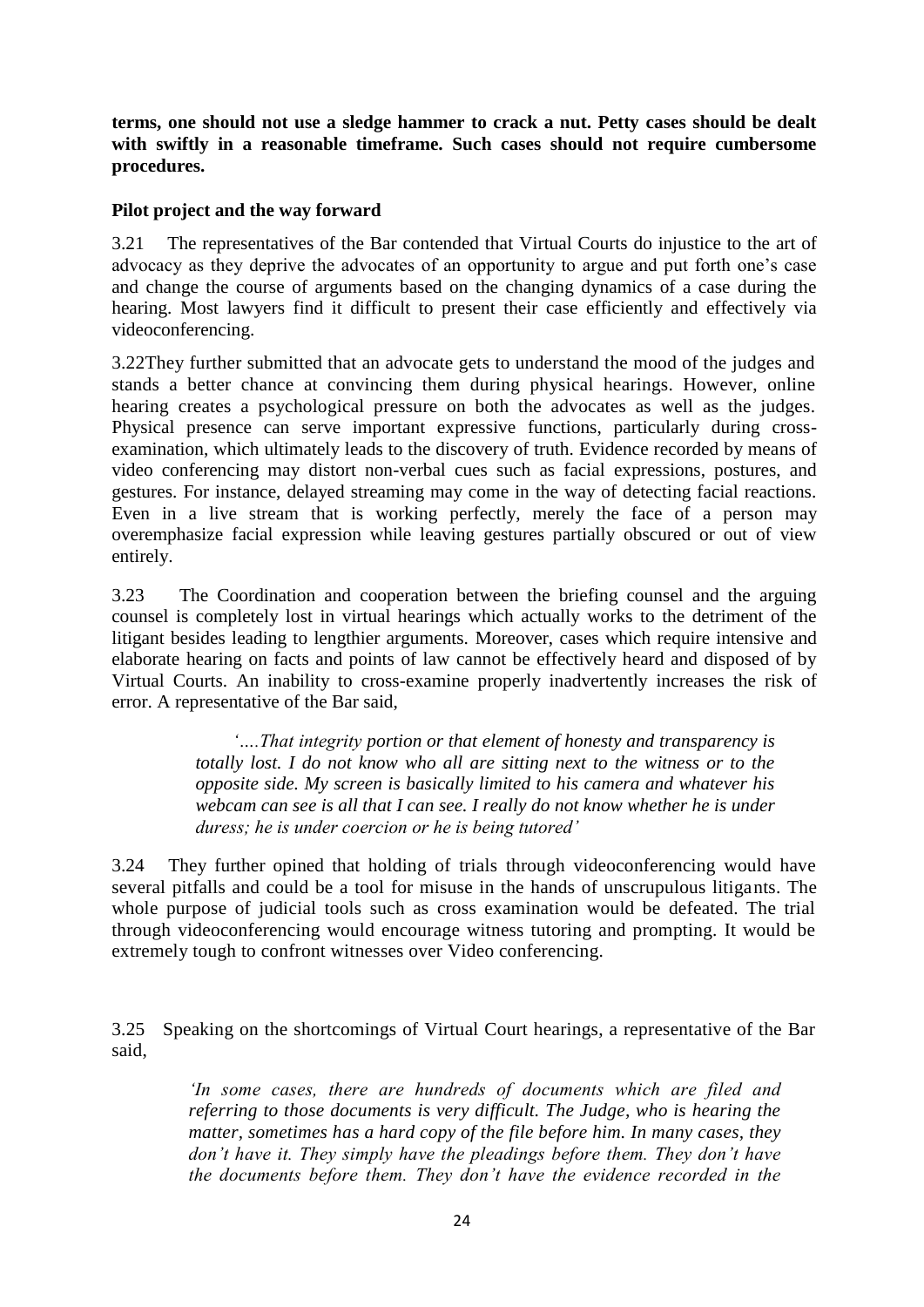*matter before them. So, how do we address a matter before the Virtual Court? In the absence of complete pleadings, complete documents and evidence before the Judge, how can we argue? It is not a system which is working genuinely and realistically. There is a lot of scope for improvement'.*

**3.26 The Committee is of the view that digital transformation of the Judiciary has important implications for clearing the significant backlog of cases which the judiciary is burdened with. Technology may, in fact, be a catalyst for simplifying processes and making manual processes redundant. It will make justice accessible and affordable to a large section of the population and help in overcoming physical and logistical barriers which prevent many litigants from seeking justice**.

3.27 Virtualized proceedings overcome distance, logistics, delays and costs that currently bedevil the Court systems world over. Recently, Justice Chandrachud stated that Virtual Courts launched to settle Traffic Challan cases collected 101.74 crores till date, all that without the parties having to assemble in the traditional brick and mortar Courtroom. Despite infrastructure bottlenecks, over 15 lakh hearings were conducted over videoconferencing during the lockdown period.

**3.28 The Committee fully understands that Virtual Courts have their own shortcomings, however they constitute an advancement over the existing system, and therefore, on the overall, they are worth embracing. These current shortcomings might be overcome through existing and emerging technologies. Periodical interaction of bar and bench with the technical persons by establishing committees in each Courts/Tribunal will help sort out the grievances relating to Virtual Courts and other issues then and there.**

**3.29 The Committee is of the opinion that a full fledged Virtual Court should be piloted in the first instance. This allows the system to be tested in practice which can then refined in the light of the feedback received from different stakeholders. It also enables the judiciary to identify the type of cases best suited to Virtual Courts.**

**3.30 The Committee also recommends Ministry of Electronics and Information Technology to employ globally tried and tested tools such as Immersive tele presence technology, augmented reality systems to make virtual hearings more lifelike and engaging.** 

# **Integration of Virtual Courts into the Legal Ecosystem**.

3.31 Information and Communication technologies have impacted every facet of human life. Global legal systems are increasingly embracing evolving technologies to keep pace with the information society. It is time, the Court room which is often regarded as the last bastion of antiquated working practices opens its doors to latest technology. Multiple factors such as constantly increasing case load, huge pendency of cases, resource constraints, need to improve access to justice, need to improve efficiency and effectiveness of Court proceedings, increasing demand for transparency and accountability and greater expectations on the ability to access information and transact with the Court remotely make a case for Virtual Courts in India.

**3.32 In 19th Century, Justice Benjamin Cardoso said, "New times demand new measures and new men" in the field of law or elsewhere. This statement is very much relevant to the current situation. The Committee is of the considered opinion that**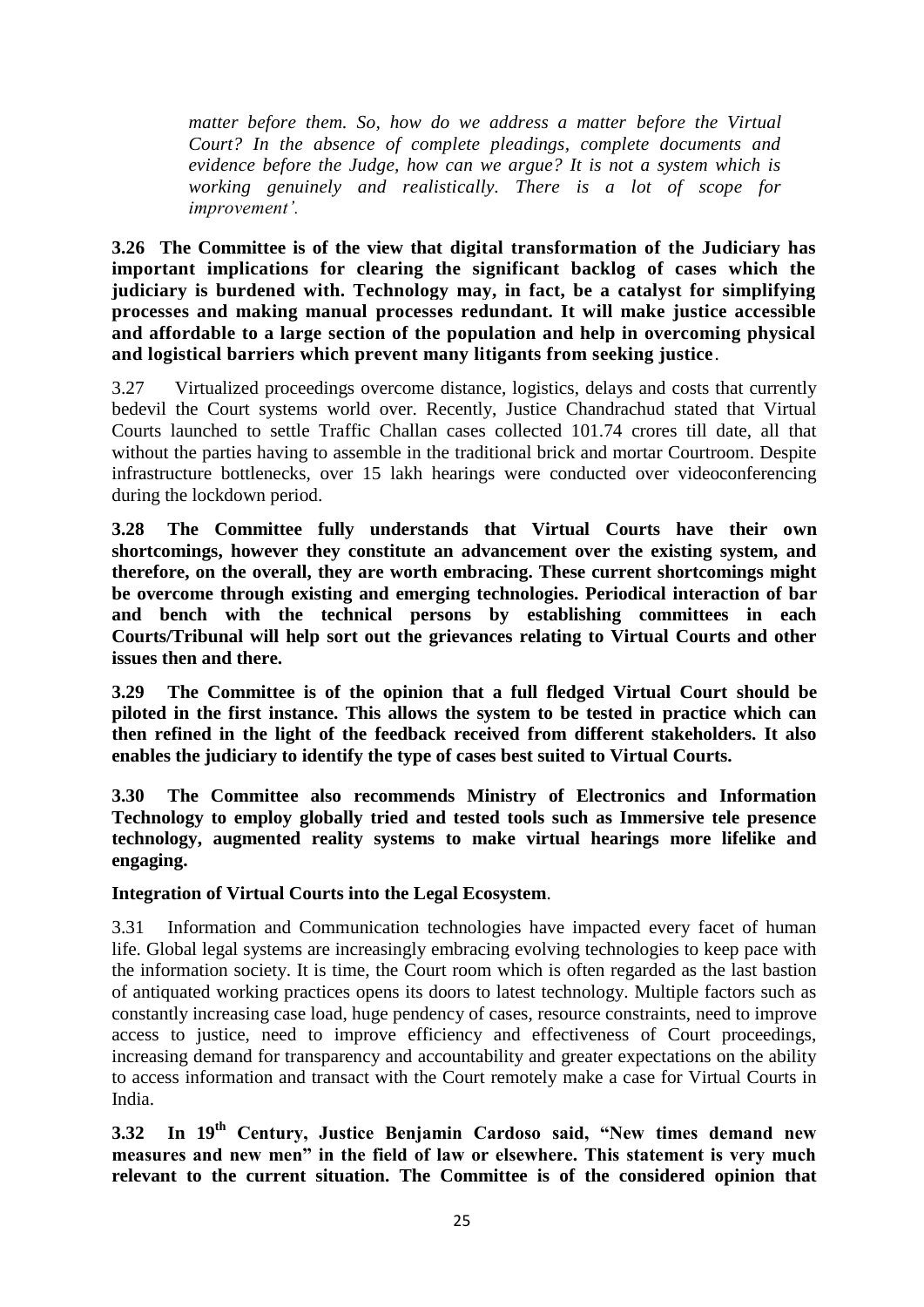**traditional Courtrooms may well remain necessary for our future, but they are certainly not sufficient. There is a need to integrate Virtual Courts into the country's legal ecosystem.**

**3.33 To begin with, Judiciary may identify categories of cases that can be tried by Virtual Courts. Department of Justice in its written replies to the Committee submitted that the following cases may be tried in the Virtual Court-Offences under Motor Vehicles Act (Traffic Challan cases), Petty offences where summons can be issued under Section 206 of CrPC., Cases registered under Section 138 of Negotiable Instruments Act, Motor Accident Claim Petition cases. The Committee is of the view that all such matters where personal presence may be dispensed with, can be transferred from regular Court establishments to Virtual Courts. The Committee believes that Virtual adjudication will bring massive benefits across the system.**

**3.34 In respect of complex cases such as those involving interpretation of Law, facts, examination of a large number of witnesses and so forth, a hybrid model may be adopted wherein manual processes such as filing of plaint, vakalatnama, issuing of summons etc.. may be automated and digitized and the hearing may be held in a physical Courtroom.**

**3.35 Since integration of Virtual courts into the legal ecosystem will have a significant impact on all stakeholders, the Committee feels that Members of Bar Associations and Bar councils must also be involved in evolving a consensual process. This would avoid unnecessary opposition and irritants.**

**3.36 The facility of Virtual Courts extended to lawyers should also be considered for extension to private litigants who appear in person or have to travel to High Courts from different states and cities and places. This would go a long way in strengthening public confidence and improving perception about the reachability of the judicial system.**

**3.37 The concept of Virtual Courts has gained immense ground during COVID-19 Pandemic times. It is and will remain the new reality and the new normal. The Committee, therefore, recommends that the concept of Virtual Courts may well be extended to cover arbitration hearings, conciliation and Summary trials. For instance, if national and international arbitrations are allowed to be conducted through Virtual Courts , there will be hardly any requirement for real time travel to distant locations. The Committee believes that this move will unlock the Courts and also mitigate the inconvenience of attending Courts as long distance travels can be dispensed with and proceedings become less expensive as well.**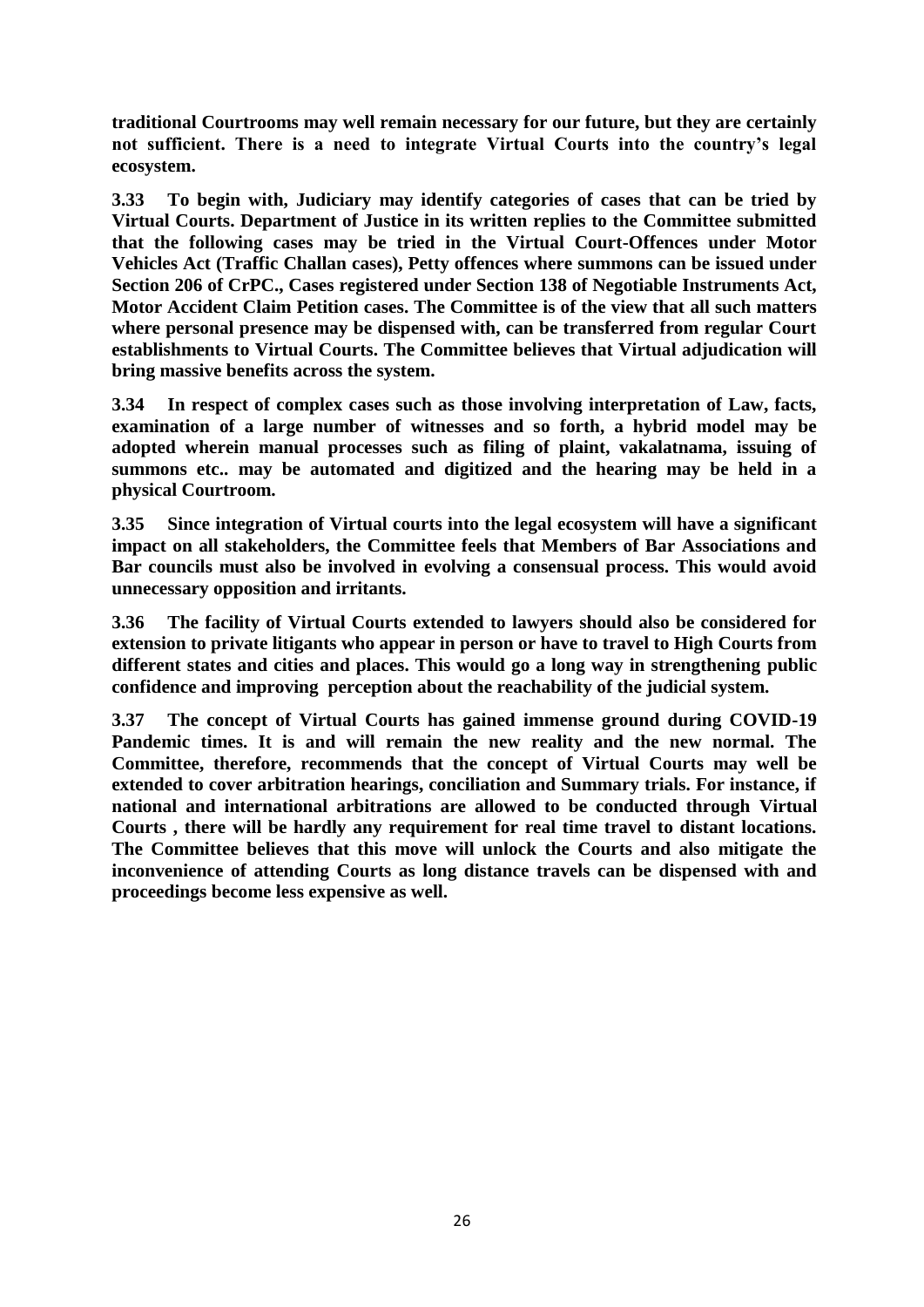#### **RECOMMENDATIONS/OBSERVATIONS OF THE COMMITTEE - AT A GLANCE**

#### **CHAPTER-II**

#### **CHALLENGES OF VIRTUAL COURTS**

- **1. Department of Justice in its written replies to the Committee submitted that**  *E***-Seva kendras have been established in all the High Courts and in one District Court in each state as a part of a pilot project to provide assistance to lawyers and litigants ranging from information to facilitation and e filing. The Committee is highly appreciative of this initiative and believes that** *E-***Seva Kendras will go a long way in bridging the 'access divide' and hopes that such facilitation centres be set up in all Court complexes across the country at the earliest. The Committee recommends that the feasibility of involving private agencies/service providers who can help people who are not tech savvy in connecting with Courts by taking VC equipment to their door steps on payment may be explored. (Para 2.7)**
- **2. As regards connectivity divide, the Committee recommends the Ministry of communications to step up efforts to ensure timely implementation of National Broadband mission which envisages broadband access to all so that the services provided by indigenous communication satellites are fully harnessed and the goal of Universal broadband access is achieved. (Para 2.9)**
- **3. The Committee is of the opinion that the Judiciary may also consider such innovative solutions as launching mobile videoconferencing facilities for the benefit of advocates and people living in remote areas. (Para 2.10)**
- **4. The Committee is of the view that with the advent of Information technology, there is not a single facet of human life that is left untouched by it. ICT has also transformed the legal landscape in India and the Indian judiciary has come a long way from a paper-based era to the one dominated by digital technology and is now moving towards cloud based technology. The Committee believes that in coming times, technology will emerge as a game changer and advocates would be required to use technological skills in combination with their specialized legal knowledge and therefore, they should keep up with the changing times. (Para 2.13)**
- **5. To address 'skill divide', the third facet of digital exclusion as mentioned previously, the Committee recommends that training and awareness programmes should be conducted in all Court complexes across the country including Subordinate Courts in order to acquaint advocates with the technology and to enable them to acquire skills required for handling digital platforms so that advocates operate digital platforms themselves. (Para 2.15)**
- **6. The Committee also recommends that the Bar Council of India may introduce computer course as one of the subjects in three year/five year courses to enable the students to get trained in handling computers and get adapted to the online systems while they pursue the Law Course. This will help educate and equip budding lawyers with knowledge and skills required for handling digital platforms. (Para2.17)**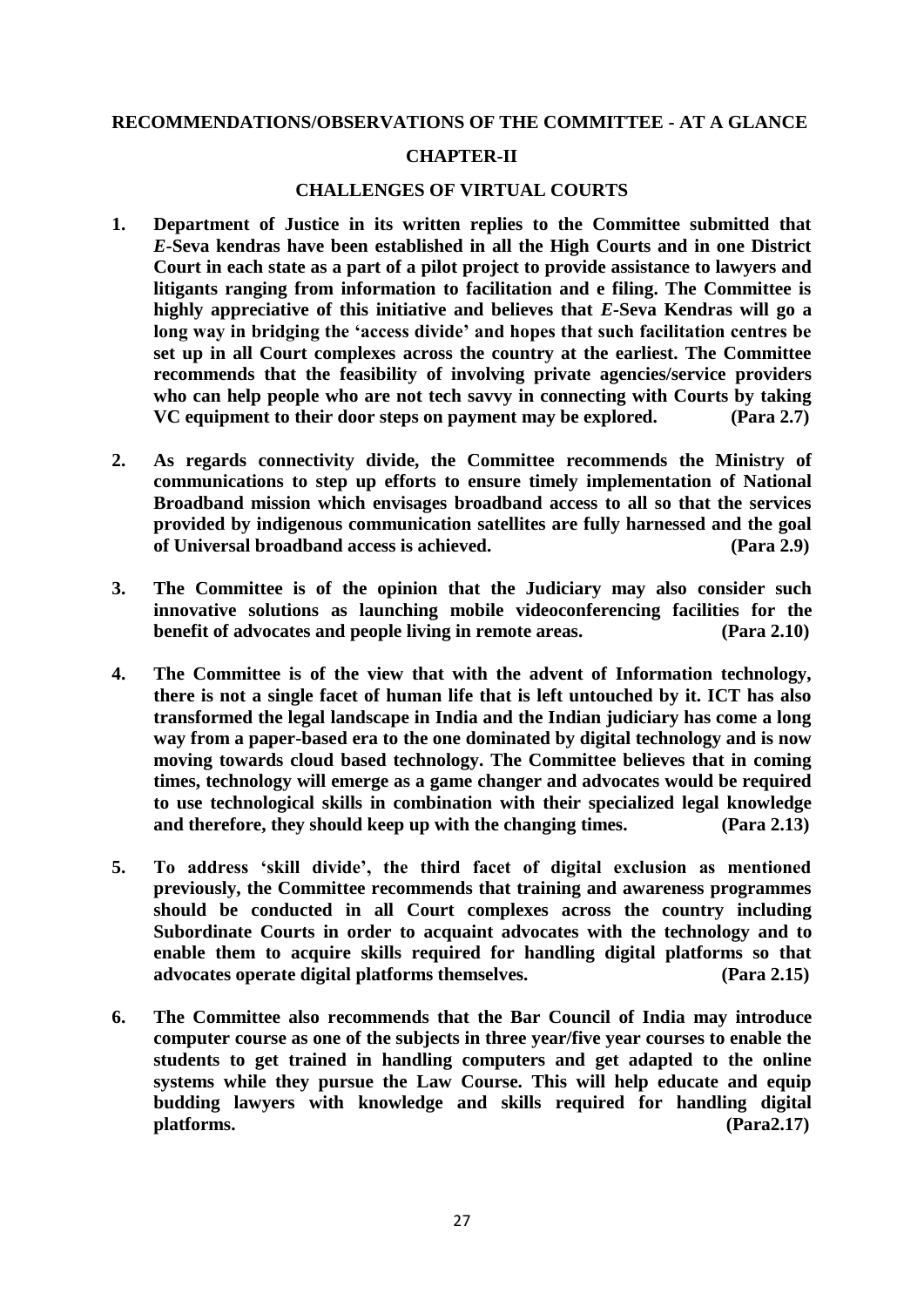- **7. The Committee understands how poor quality audio/video, frequent loss of connection, disruptions and high latency affects judicial assessment of demeanour, emotions and other nonverbal cues and the changing communication dynamics which are also important variables in deciding a case. The Committee is of the view that improving the quality of Courtroom technology is a necessary pre condition for virtualization of Court proceedings. The Committee also recommends that a study of Courtroom design be commissioned and customized software and hardware to facilitate Virtual Court hearings be developed to suit the needs of Indian judiciary. (Para2.20)**
- **8. The Committee recommends the Department of Justice to step up efforts to provide WAN connectivity and superior quality videoconferencing facilities to all Court complexes across the country under Phase II of e Courts project more ambitiously within the prescribed timeline. The Committee recommends that Government may explore the feasibility of roping in the private sector to eliminate the technical glitches and improve service quality, if need be. The Committee appreciates the proposal to establish a centralized Video conferencing infrastructure and hopes that the proposal will be materialized soon.**

**(Para2.24)**

- **9. The Committee recommends that Judiciary may consider promoting harnessing of renewable energy in all Court complexes as it entails twin benefits of uninterrupted power supply and positive ecological impact. (Para2.26)**
- **10. The Committee notes that world over, Court proceedings are recorded in some form or the other. The apex Court has time and again emphasized the significance of live streaming of Court proceedings in promoting openness and transparency which in turn reinforce public faith in judicial system. The Committee agrees with the observation made by the apex Court that live streaming Court proceedings, especially cases of constitutional and national importance having an impact on public at large or a section of the public will promote transparency and openness. The litigant need not come to the Court to watch the proceedings and thus will reduce crowding inside the court. The Judiciary may also consider broadcasting virtual hearings of certain specified categories of cases to further the principle of open justice and open Court.** (Para2.38)
- **11. The Committee thinks that third-party software is not only an unviable option but poses a major security risk as such software programs and applications are prone to hacking and manipulation. The Committee recommends the Ministry of Law and Justice and Ministry of Electronics and Information Technology to address data privacy and data security concerns while developing a new platform for India's judicial system. (Para2.41)**
- **12. The Committee recommends that Block chain technology should be leveraged to improve reliability of evidence and security of transactions and to fortify digital security of case files. Proper standardized systems of authentication need to be put in place. Online systems should be underpinned by proper procedural safeguards. (Para2.43)**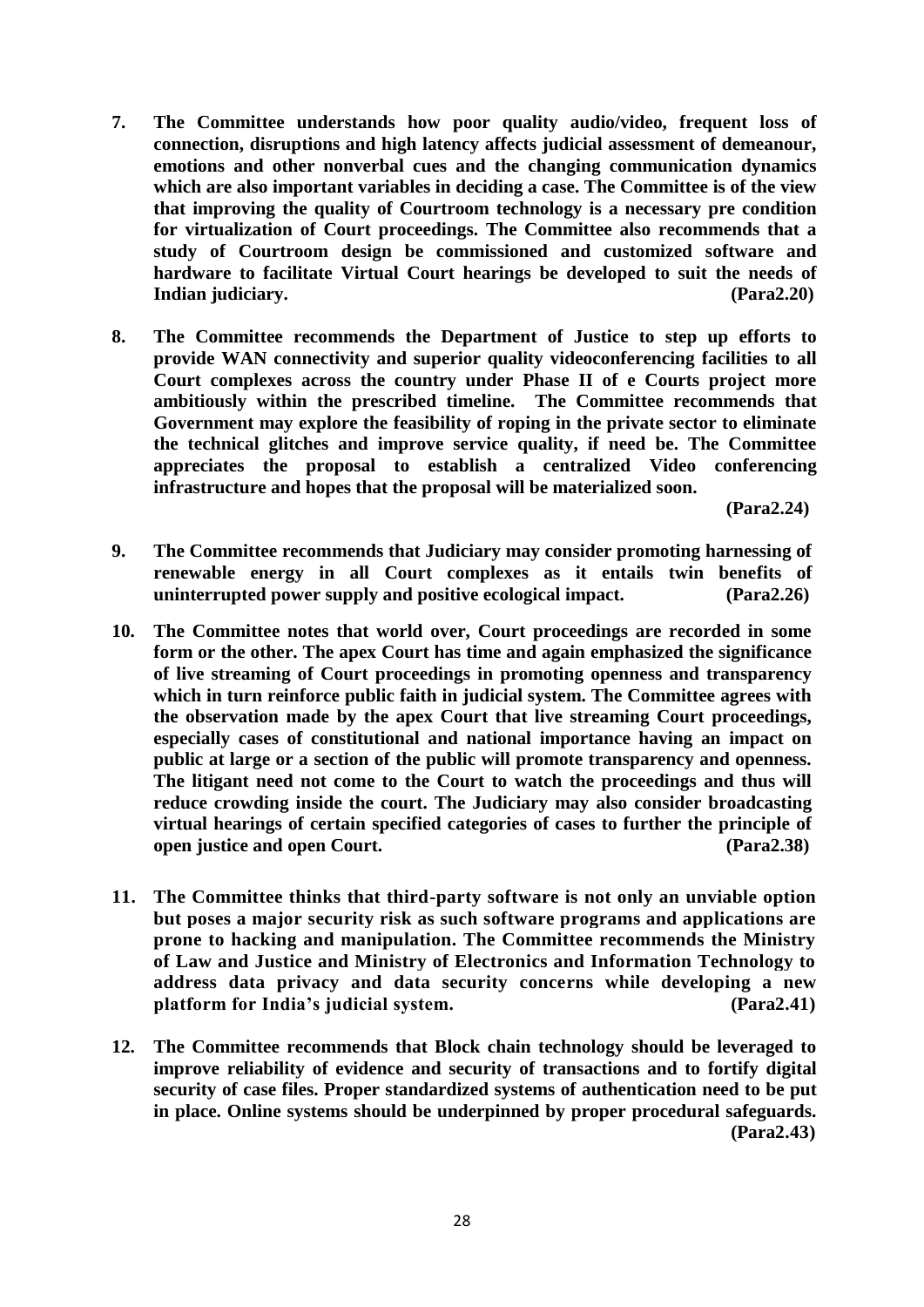- **13. The Committee recommends that Ministry of Electronics and Information Technology may be approached by the Administrative Ministry to develop indigenous Software applications to handle Virtual Court hearings. The Committee also recommends to rope in Private IT companies, if need be, to develop Artificial intelligence systems capable of supporting bulk documentation, remote location of parties and sophisticated use of graphics. (Para2.48)**
- **14. The Committee believes that Legal technology Start ups engaged in innovative solutions can play a crucial role in harnessing the unlimited potential of technology to connect stakeholders in the justice delivery system and in finding solutions that are affordable and efficient and therefore recommends the Government to promote them. (Para2.49)**
- **15. The Committee is constrained to note that District and Subordinate Courts lack basic infrastructure and are experiencing difficulties in adapting to Virtual Court system. The Committee understands that transition from physical Courtrooms to Virtual Courtrooms requires massive investment as basic infrastructure required to support digitized Court hearings such as electronic case files, equipment to project documents and images, audio and video, tools to record hearings, videoconferencing and reliable WiFi needs to be put in place. Since transition to Virtual Courts requires high initial investment, the Committee desires that feasibility of new financing approaches such as PPP model may be examined. The committee also feels that since the stake holders are advocates, the Bar council of India should advise the respective state bar councils to conduct crash classes to equip the advocates for handling Online/Virtual Courts. The Bar Council of India should also address the problems of advocates hailing from the weaker sections relating to acquisition of necessary infrastructure to support online Virtual Courts in view of the transition having taken place suddenly. (Para2.53)**
- **16. The Committee is unhappy to note that e Courts Integrated Mission mode project is progressing at a tortoise's pace. Without proper infrastructure in place, Virtual hearing of cases is an impossible proposition. Moreover, the Committee feels that the benefits of Virtual Courts will percolate down only when all Court Complexes are fully ICT enabled. The Committee strongly recommends the Department of Justice to take stock of the situation, introspect, identify the bottlenecks and take necessary remedial measures to ensure that the targets are achieved more ambitiously in prescribed timeframe. (Para2.65)**
- **17. The Committee notes that the Apex Court, High Courts and Subordinate Courts are at different stages of ICT enablement. Moreover, the world has seen staggering technological changes in the last decade. The Committee feels that there is a need to revise the National policy and Action plan for implementation of ICT in the Indian Judiciary was brought out in 2005. Therefore, the Committee recommends that the policy needs to be evaluated and revised in the light of transformation of legal landscape in the last fifteen years and a drive towards digital justice.**

**(Para2.66)**

**18. The Committee believes that 'Justice delayed is Justice denied' but 'Justice hurried is also Justice buried'. The Committee is of the view that Virtual Courts is a mechanism that will strike a balance between these two extremes and extends expeditious Justice to the litigant public without compromising quality**. **The**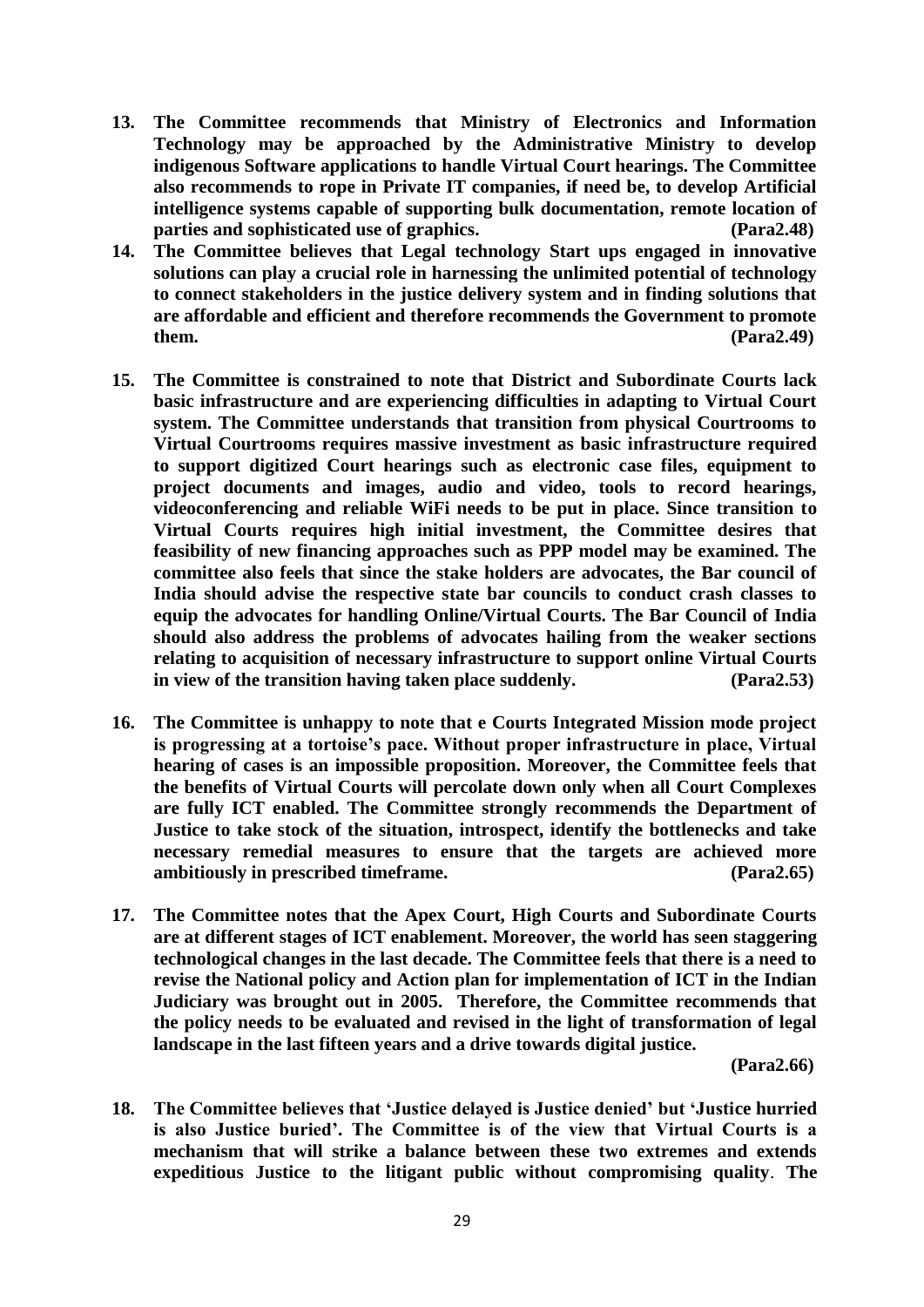**Committee feels that transfer of certain categories of cases from regular Court establishments to Virtual Courts will reduce the pendency of cases which has been clogging the wheels of Justice for decades. (Para3.4)**

- **19. To continue with the functioning of Virtual Courts in all the Courts even during non pandemic time, the Committee feels that the present system should be allowed to continue on an experimental basis with the consent of all parties for certain categories of cases like Appeals etc and final hearings where physical presence of the parties/counsels is not required and online virtual hearing alone is sufficient. The expenditure involved in the establishment of a large number of Tribunals /Courts can be cut down sizeably. This will also reduce the crowd in the court and cut down other litigation costs and overheads. (Para3.5)**
- **20. The Committee is also of the opinion that Virtual Courts can be extended permanently to various Appellate Tribunals like TDSAT, IPAB, NCLAT etc., located across the country which do not require personal appearances of the parties/advocates. Permanent Virtual Courts can also be established for hearing matters relating to Administrative and other Tribunals at the time of final hearing. This will cut down the cost and increase the efficiency in disposal of the cases without being unnecessarily being adjourned. The Committee is also of the opinion that necessary Amendments may be brought in laws to legalise Virtual Courts and its proceedings without being unnecessarily challenged before Courts.**

 **(Para3.6)**

- **21. The Committee believes that Virtual Courts can better promote the principle of Distributive Justice. Distributive Justice requires that Court services should be accessible to all and that the service should be affordable by all. No member of the general public should be disadvantaged by locational or economic handicaps or otherwise. The Committee is of the opinion that Digital Justice is cheaper and faster. People living in remote and far flung areas can also take part in Court proceedings through videoconferencing without having to spend a fortune to set foot in the Courtroom. (Para3.9)**
- **22. The Committee also feels that at present, there is an enormous gulf between knowing one's rights and being able to enforce them. Only well resourced individuals/organizations are able to deploy lawyers and fight for justice. Virtual Courts have the potential to bridge the gap between people knowing the law and being able to enforce their entitlements, thereby creating a level playing field between the affluent and the less well off, between those who have always had Courts at their disposal and those who have always felt alienated. In the opinion of the Committee, Virtual Courts deliver 'Enforceable Justice'. (Para3.14)**
- **23. The Committee is of the opinion that introduction of Virtual Courts would result in an improvement over traditional Courts as they are more affordable, citizen friendly and offers greater access to justice. They yield substantial savings in costs for both individual litigants and Courts. Traditional Courts, by and large, are accessible to very few people and even then only at disproportionate expense and effort, Virtual Courts can help overcome these injustices. (Para3.18)**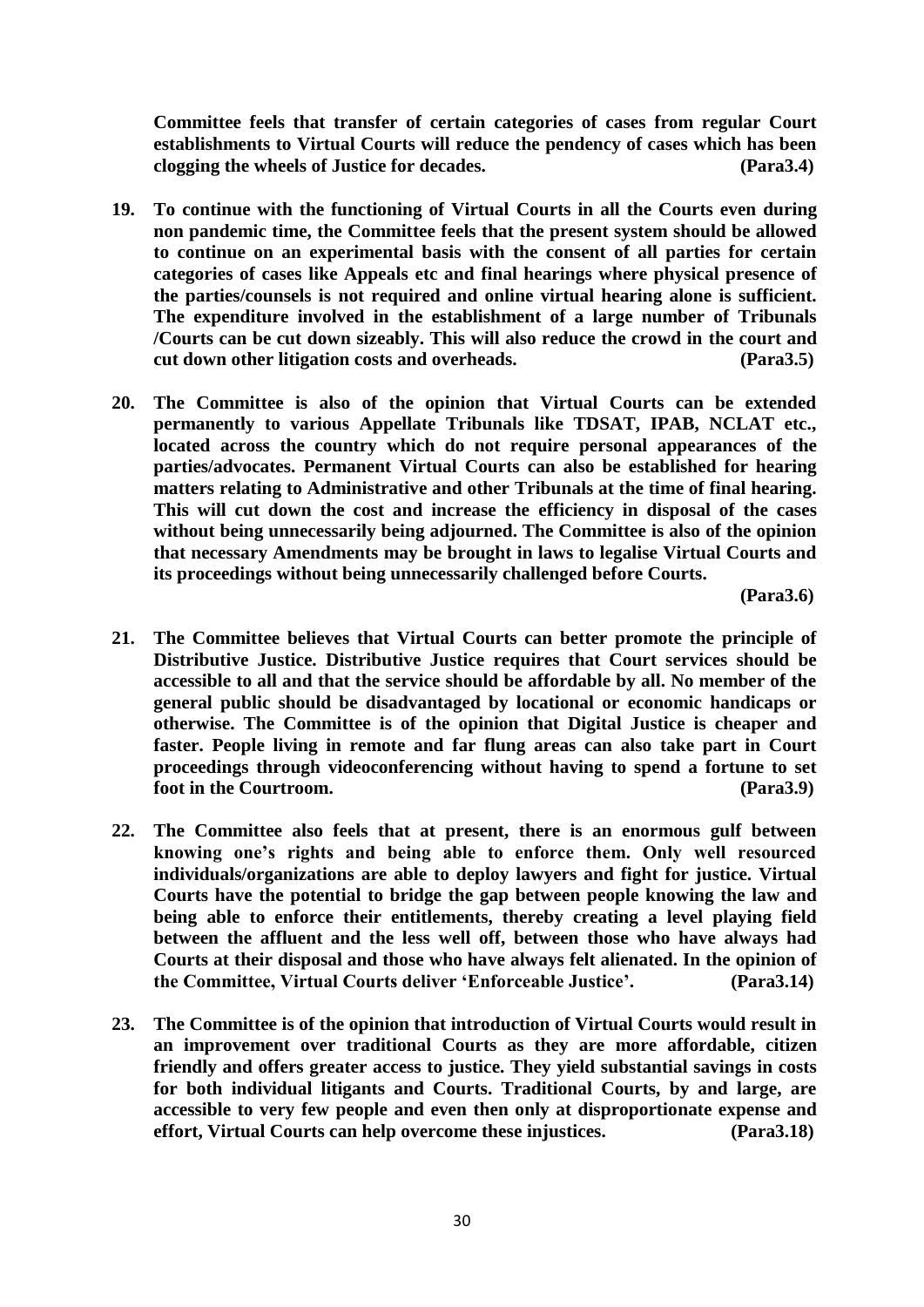- **24. In the opinion of the Committee, Virtual Courts can better promote the principle of Proportionate Justice. The principle of Proportionate Justice requires that the expense, speed, complexity and the extent of combativeness of any case should be proportionate to the substance and scale of that case. The Committee feels that there should be some mechanism to segregate simple cases from complex ones .In simple terms, one should not use a sledge hammer to crack a nut. Petty cases should be dealt with swiftly in a reasonable timeframe. Such cases should not require cumbersome procedures. (Para3.20)**
- **25. The Committee is of the view that digital transformation of the Judiciary has important implications for clearing the significant backlog of cases which the judiciary is burdened with. Technology may, in fact, be a catalyst for simplifying processes and making manual processes redundant. It will make justice accessible and affordable to a large section of the population and help in overcoming physical and logistical barriers which prevent many litigants from seeking justice**. **(Para3.26)**
- **26. The Committee fully understands that Virtual Courts have their own shortcomings, however they constitute an advancement over the existing system, and therefore, on the overall, they are worth embracing. These current shortcomings might be overcome through existing and emerging technologies. Periodical interaction of bar and bench with the technical persons by establishing committees in each Courts/Tribunal will help sort out the grievances relating to Virtual Courts and other issues then and there. (Para3.28)**
- **27. The Committee is of the opinion that a full fledged Virtual Court should be piloted in the first instance. This allows the system to be tested in practice which can then refined in the light of the feedback received from different stakeholders. It also enables the judiciary to identify the type of cases best suited to Virtual Courts.**

**(Para3.29)**

- **28. The Committee also recommends Ministry of Electronics and Information Technology to employ globally tried and tested tools such as Immersive tele presence technology, augmented reality systems to make virtual hearings more lifelike and engaging. (Para3.30)**
- **29. In 19th Century, Justice Benjamin Cardoso said, "New times demand new measures and new men" in the field of law or elsewhere. This statement is very much relevant to the current situation. The Committee is of the considered opinion that traditional Courtrooms may well remain necessary for our future, but they are certainly not sufficient. There is a need to integrate Virtual Courts into the country's legal ecosystem. (Para3.32)**
- **30. To begin with, Judiciary may identify categories of cases that can be tried by Virtual Courts. Department of Justice in its written replies to the Committee submitted that the following cases may be tried in the Virtual Court-Offences under Motor Vehicles Act (Traffic Challan cases), Petty offences where summons can be issued under Section 206 of CrPC., Cases registered under Section 138 of Negotiable Instruments Act, Motor Accident Claim Petition cases. The Committee is of the view that all such matters where personal presence may be dispensed with,**